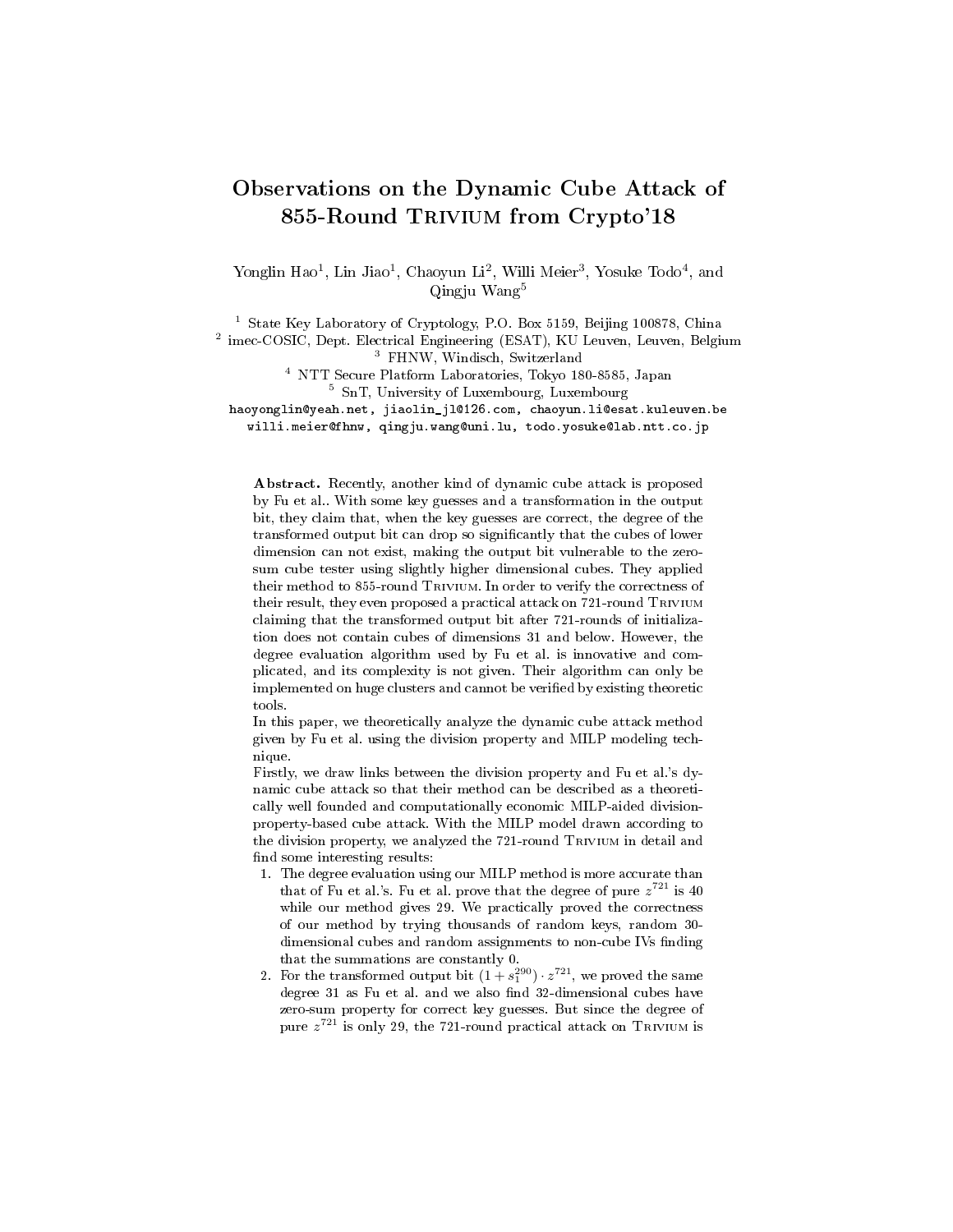violating the principle of Fu et al.'s work: after the transformation in the output bit, when the key guesses are correct, the degree of the transformed output bit has not dropped but risen.

3. Now that the degree theoretic foundation of the 721-round attack has been violated, we also find out that the key-recovery attack cannot be carried out either. We theoretically proved and practically verified that no matter the key guesses are correct or incorrect, the summation over 32-dimensional cube are always 0. So, no key bit can be recovered at all.

All these analysis on 721-round TRIVIUM can be verified practically and we open our C++ source code for implementation as well.

Secondly, we revisit their 855-round result. Our MILP model reveal that the 855-round result suffers from the same problems with its 721-round counterpart. We provide theoretic evidence that, after their transformation, the degree of the output bit is more likely to rise rather than drop. Furthermore, since Fu et al.'s degree evaluation is written in an unclear manner and no complexity analysis is given, we rewrite the algorithm according to their main ideas and supplement a detailed complexity analysis. Our analysis indicates that a precise evaluation to the degree requires complexities far beyond practical reach. We also demonstrate that further abbreviation to our rewritten algorithm can result in wrong evaluation. This might be the reason why Fu et al. give such a degree evaluation. This is also an additional argument against Fu et al.'s dynamic cube attack method.

Thirdly, the selection of Fu et al.'s cube dimension is also questionable. According to our experiments and existing theoretic results, there is high risk that the correct key guesses and wrong ones share the same zerosum property using Fu et al.'s cube testers. As a remedy, we suggest that concrete cubes satisfying particular conditions should be identied rather than relying on the IV-degree drop hypothesis.

To conclude, Fu et al.'s dynamic cube attack on 855-round Trivium is questionable. 855-round as well as 840-and-up-round Trivium should still be open for further convincible cryptanalysis.

Keywords: Dynamic Cube attack, Division Property, MILP, Stream Cipher, TRIVIUM

## 1 Introduction

Cube attack, as well as its variants, is one of the general cryptanalytic techniques of analyzing symmetric-key cryptosystems. It can be regarded as a generalization of the chosen IV statistical attack on stream ciphers [\[1](#page-27-0)[,2,](#page-27-1)[3\]](#page-28-0) or a combination of higher order differential cryptanalysis and AIDA  $[4]$ . Cube attack is based on the algebraic essence of ciphers. For a cipher with n secret variables  $x =$  $(x_1, x_2, \ldots, x_n)$  and m public variables  $\mathbf{v} = (v_1, v_2, \ldots, v_m)$ , we can regard the algebraic normal form (ANF) of output bits as a polynomial of  $x$  and  $v$ , denoted as  $f(x, v)$ . For a randomly chosen set  $I = \{i_1, i_2, ..., i_{|I|}\} \subset \{1, ..., m\}, f(x, v)$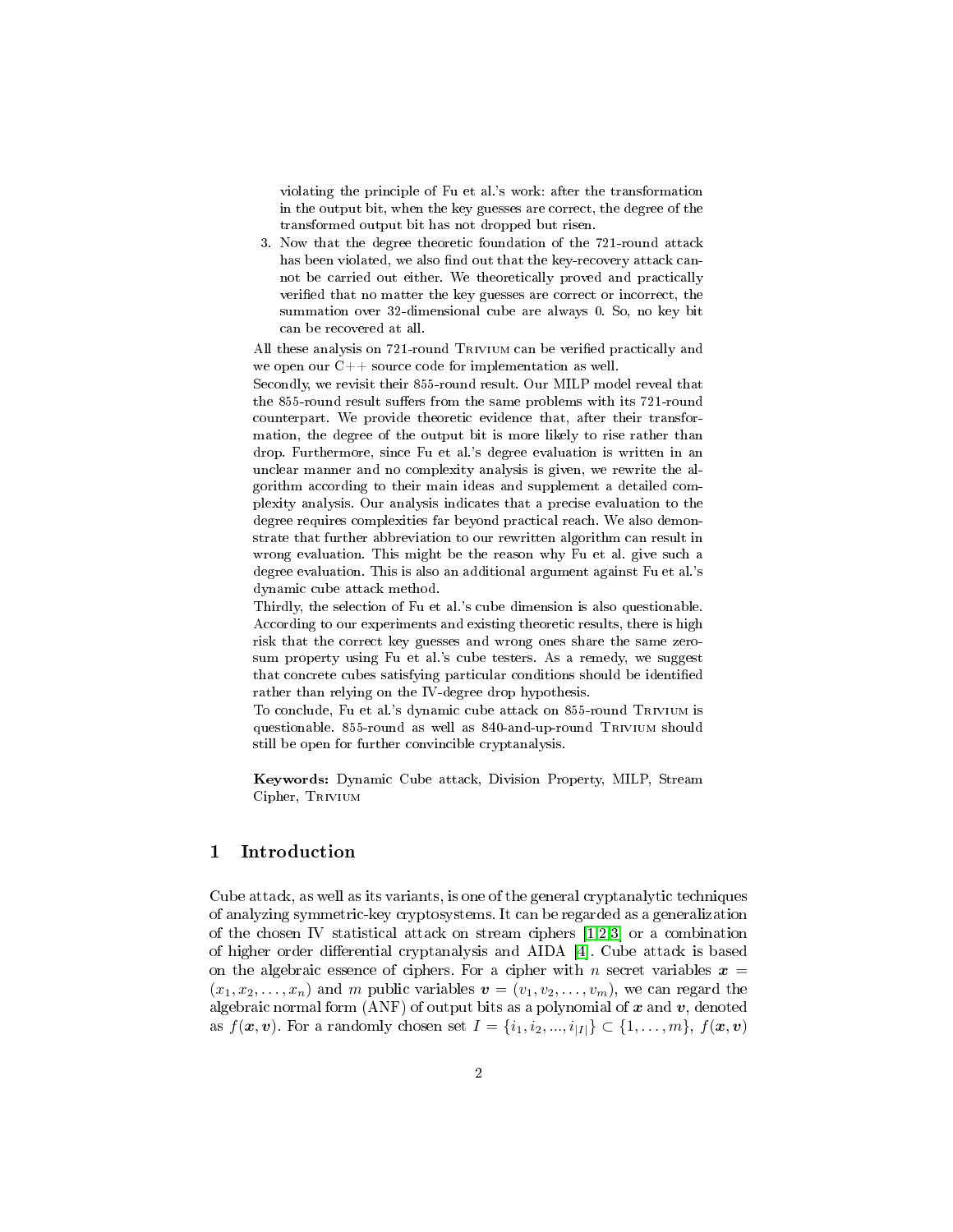can be represented uniquely as

$$
f(\boldsymbol{x},\boldsymbol{v})=t_I\cdot p(\boldsymbol{x},\boldsymbol{v})+q(\boldsymbol{x},\boldsymbol{v}),
$$

where  $t_I = v_{i_1} \cdots v_{i_{|I|}},$   $p(\bm{x},\bm{v})$  only relates to  $v_s$ 's  $(s \notin I)$  and the secret key bits x, and  $q(x, v)$  misses at least one variable in  $t<sub>I</sub>$ . When  $v<sub>s</sub>$ 's ( $s \notin I$ ) and x are assigned statically, the value of  $p(x, v)$  can be computed by summing the output bit  $f(\bm{x},\bm{v})$  over a structure called *cube*, denoted as  $C_I,$  consisting of  $2^{|I|}$  different v vectors with  $v_i, i \in I$  being active (traversing all 0-1 combinations) and noncube indices  $v_s, s \notin I$  being static constants. Due to the close link between I and  $C_I$ , the index set I is also referred as cube without causing ambiguity.  $p(x, v)$ , also referred as the superpoly [\[5\]](#page-28-2), may have non-random properties that can be utilized for cryptanalysis. A direct key-recovery attack can be launched when the superpoly is linear [\[5\]](#page-28-2). Other non-randomness such as constantness, neutrality, linearity, bias et al. can also be used for distinguishing attacks [\[6\]](#page-28-3). After years' development, various cube-based cryptanalysis methods have been proposed and successfully applied to all kinds of ciphers, including stream ciphers [\[6,](#page-28-3)[7,](#page-28-4)[8,](#page-28-5)[9](#page-28-6)[,10\]](#page-28-7), hash functions [\[11](#page-28-8)[,12](#page-28-9)[,13\]](#page-28-10), and authenticated encryptions [\[14](#page-28-11)[,15\]](#page-28-12).

At the beginning, the non-random properties of the superpoly can only be detected with practical experiments, which largely limits its widespread. At Crypto 2017, Todo et al. draw links among integral property, higher-order differential and cube attack, and further introduced the bit-based division property, a tool for conducting integral attacks, into the realm of cube attack [\[16\]](#page-28-13). The division property enable us to evaluate the non-random properties of the superpoly even if large  $\Gamma$ 's of sizes far beyond practical computation are used.

Division property is a generalization of the integral property and was first proposed at EUROCRYPT 2015 [\[17\]](#page-28-14). With division property, the propagation of the integral characteristics can be deduced more accurately and thus result in the first theoretic key recovery attack on full MISTY1 [\[18\]](#page-28-15). The original division property in [\[17,](#page-28-14)[18\]](#page-28-15) can only be applied to word-oriented primitives. At FSE 2016, the bit-based division property  $[19]$  was proposed. It enables the first theoretic proof to the integral characteristics for bit-based block ciphers namely SIMON32 and Simeck32. With division property, the propagation of the integral characteristics can be represented by the operations on a set of 0-1 vectors identifying the bit positions with the zero-sum property. However, the sizes of the 0-1 vector sets are exponential to the block size of the ciphers making the deduction of the bit-based division property quite memory-consuming. Such a storage crisis has been solved by Xiang et al. [\[20\]](#page-29-0) at ASIACRYPT 2016 by utilizing the MILP model. The operations on 0-1 vector sets are transformed to imposing division property values (0 or 1) to MILP variables, and the corresponding integral characteristics are acquired by solving the models with MILP solvers like Gurobi [\[21\]](#page-29-1). With this method, they are able to give integral characteristics for block ciphers with large block sizes. Xiang et al.'s method has now been applied to many other ciphers for improved integral attacks [\[22,](#page-29-2)[23](#page-29-3)[,24](#page-29-4)[,25\]](#page-29-5).

Todo et al.'s division property based cube attack in [\[16\]](#page-28-13) adapt Xiang et al.'s method by taking key bits into the MILP model. With this technique, a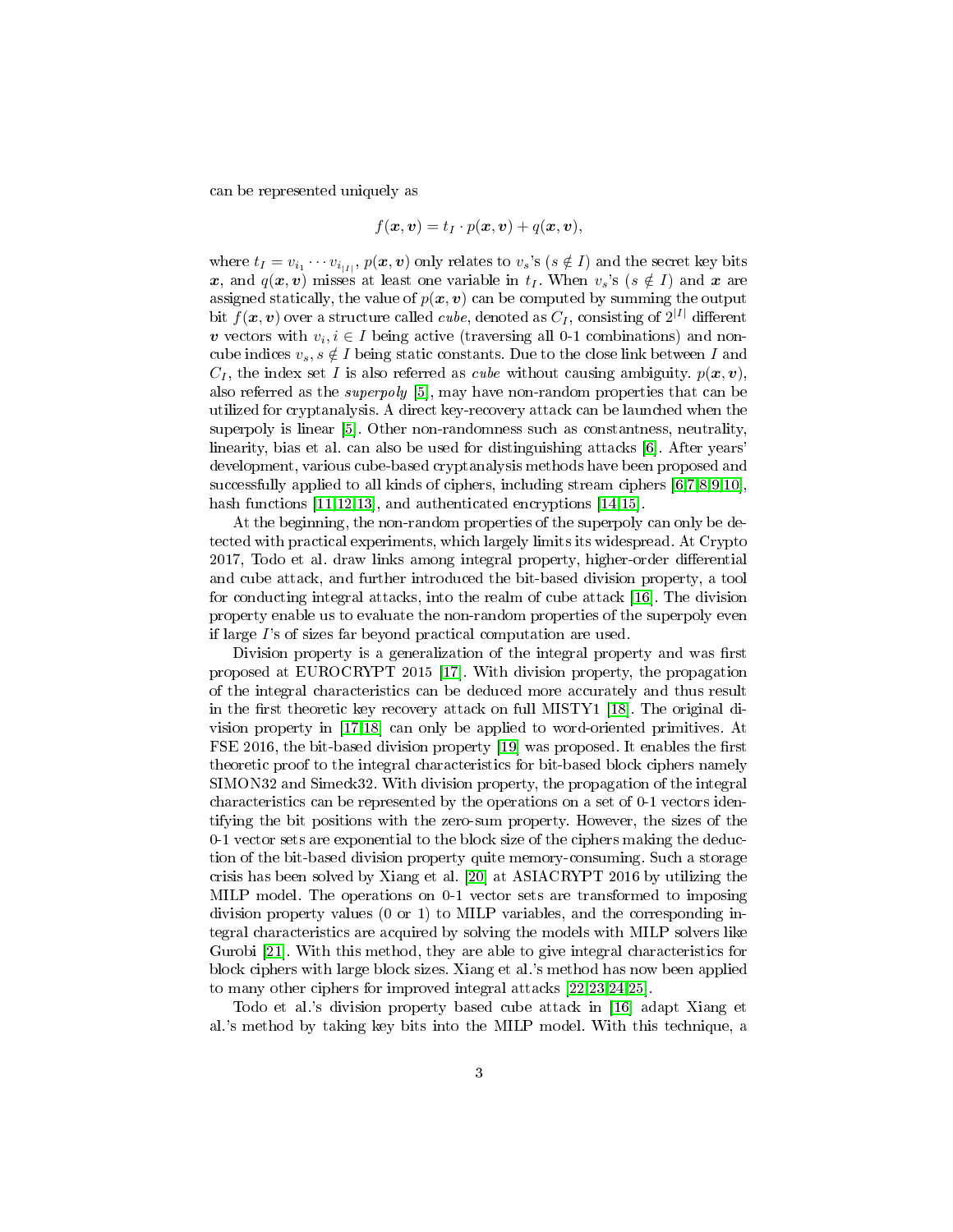set of key indices  $J = \{j_1, j_2, \ldots, j_{|J|}\} \subset \{1, \ldots, n\}$  is deduced for the cube I s.t. its corresponding superpoly  $p(x, v)$  can only be related to the key bits  $x_i$ 's  $(j \in J)$ . With the knowledge of I and J, the ANF as well as the whole truth table of the superpoly can be recovered in the offline phase with complexity  $2^{|I|+|J|}$ . Then, in the online phase, the adversary only need to sum over the cube and identify the candidate secret keys by referring to the precomputed truth table. Due to division property and the power of MILP solver, cubes of larger dimension can now be used for key recoveries. By using a 72-dimensional cube, Todo et al. propose a theoretic cube attack on 832-round Trivium. They also largely improve the previous best attacks on other primitives namely ACORN, Grain-128a and Kreyvium [\[16,](#page-28-13)[26\]](#page-29-6). Based on Todo et al.'s work, Wang et al. exploite several algebraic properties of superpoly which are useful for better key-recovery cube attacks [\[27\]](#page-29-7). More specifically, they proposed three new techniques namely: flag technique, degree evaluation and term enumeration. With these new techniques, the results in [\[27\]](#page-29-7) are largely improved in comparison with those in [\[26\]](#page-29-6). Besides the division property based cube method, it is also noticeable that Liu et al. has also invented a new key recovery scenario on TRIVIUM referred as the on TRIVIUM using a method referred as *correlation* cube attack [\[10\]](#page-28-7). Their method can mount to 835-round Trivium using small dimensional cubes. Since our work is based on the work of [\[27\]](#page-29-7) so we will give more detailed descriptions later.

The division property based cube attack, correlation cube attack as well as most of the traditional method are purely cultivating the property of the stream cipher. There is another kind of cube attack named the "dynamic cube attack" where the non-random property of the transformed output is utilized. The most famous dynamic cube attack results are aiming on full-round Gran-128 [\[28\]](#page-29-8) and 855-round Trivium [\[29\]](#page-29-9). However, the theoretic foundation of the dynamic cube attack is not so steady as that of the division property. Both [\[28\]](#page-29-8) and [\[29\]](#page-29-9) are acquired by pure experiments, and there are plenty of theoretically unsolved questions in them. In this paper, we only focus on [\[29\]](#page-29-9).

The dynamic cube attack in [\[29\]](#page-29-9) impose direct transformation to the output bit. The transformation requires correct guess to some key bits. They claim that the transformed output bit has an algebraic degree much lower than the original one so that zero-sum properties can be detected using cube testers with particular dimensions. However, such a claim, similar to that of [\[28\]](#page-29-8), has never been theoretically proved. According to [\[29\]](#page-29-9), the degree of the (transformed) output bit is evaluated by enumerating IV-monomials using a huge cluster. But the degree evaluation algorithm is written in an unclear manner, barricading reader from realizing their algorithm and verifying its correctness. Furthermore, the number of IV-monomials enumerated is also omitted in [\[29\]](#page-29-9) so the complexity of its degree evaluation is also unclear. In order to verify the correctness of their method, the authors of [\[29\]](#page-29-9) propose a practical attack on 721-round Trivium.

Our Contributions. In this paper, we introduce the division property to the realm of dynamic cube attack and construct corresponding MILP model to evaluate the division property propagation for concrete dynamic cube attacks on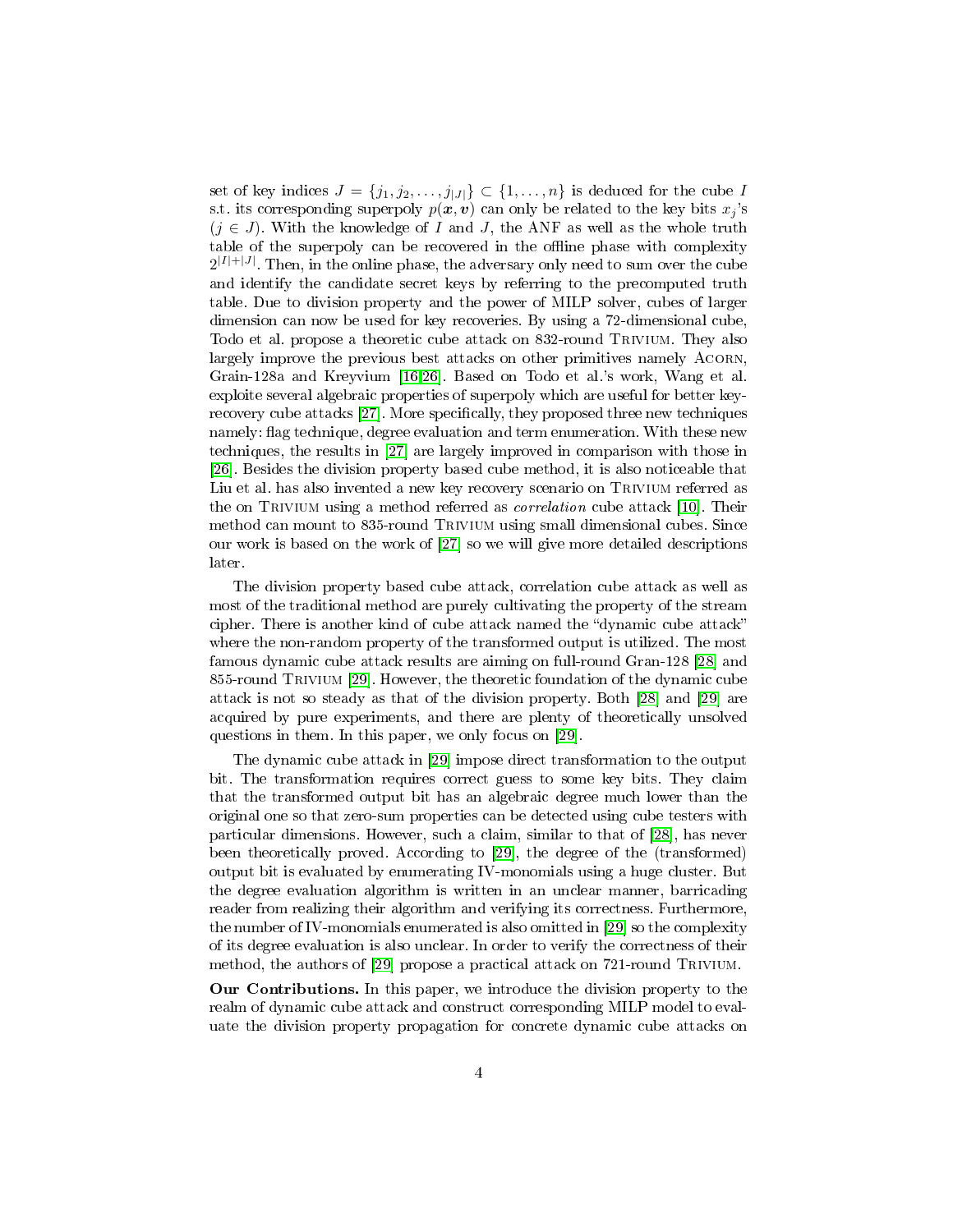specific stream ciphers. For the method of  $[29]$ , we describe its procedure using division property and MILP model, which enable us to evaluate the degree of the (transformed) output bit in a theoretically reliable manner. We give a detailed analysis to their practical result on 721-round TRIVIUM. It is surprising that the practical example provided by themselves are violating almost all of their claims.

- 1. The transformed output bit has an algebraic degree higher than the original one, violating the degree drop claim. This also reveals that their strategy for constructing the transformation is questionable.
- 2. The degree evaluation towards the original output bit is wrong making the degree evaluation algorithm questionable (this is also the reason why they regarded the 721-round result as a support).
- 3. The key recovery is a complete failure: both correct and incorrect key guesses have the same zero-sum property using their cube tester.

All of the disproofs listed above are verified practically with  $C++$  programs and we open the source codes<sup>[6](#page-4-0)</sup> for verifications.

Besides anatomizing the practical 721-round result, we revisit Fu et al.'s dynamic cube attack on 855-round Trivium. Our division property method indicate that no degree drop occurs. In addition to the division property based evaluations, we also provide other arguments against the 855-round result. Considering that the degree evaluation algorithm in [\[29\]](#page-29-9) is described in a complicated and unclear manner so that the complexity of IV-monomial enumeration is unable to determined. As an additional contribution, we provide a detailed description to the general process of the IV-monomial enumeration algorithm. We provide detailed analysis and available reduction to the complexities. According to detailed analysis, the enumeration requires complexities far beyond practical reach. We also demonstrate that further abbreviation will result in error in degree evaluation. This is also an argument against the method of [\[29\]](#page-29-9). Such arguments along with the failure of the 721-round result indicates that the dynamic cube attack on 855-round Trivium is unlikely to be true. Since the previous best theoretically reliable key-recovery result on Trivium has mount to 839 rounds, the key recoveries on 840 and more rounds should still be open for further cryptanalysis unless other theoretic evidence are provided by the authors of [\[29\]](#page-29-9).

In addition, according to our experiments and the existing theoretic findings in [\[30\]](#page-29-10), the selection of cube dimension in [\[29\]](#page-29-9) is also questionable. The correct key guess might share the same zero-sum property with the wrong ones following the cube dimension selecting strategy in [\[29\]](#page-29-9). We also propose our remedy of finding concrete cubes whose summations have different properties before and after particular transformations. This can be regarded as a special case of IVdegree drop.

Organizations. Section [2](#page-5-0) provides the basic description to the division property. For the Fu et al.'s dynamic cube method, we first introduce the idea of IVdegree in Section [3.](#page-13-0) With the concept of IV-degree, the theoretic foundation of

<span id="page-4-0"></span> $^6$  <https://github.com/peterhao89/Analyze721Trivium>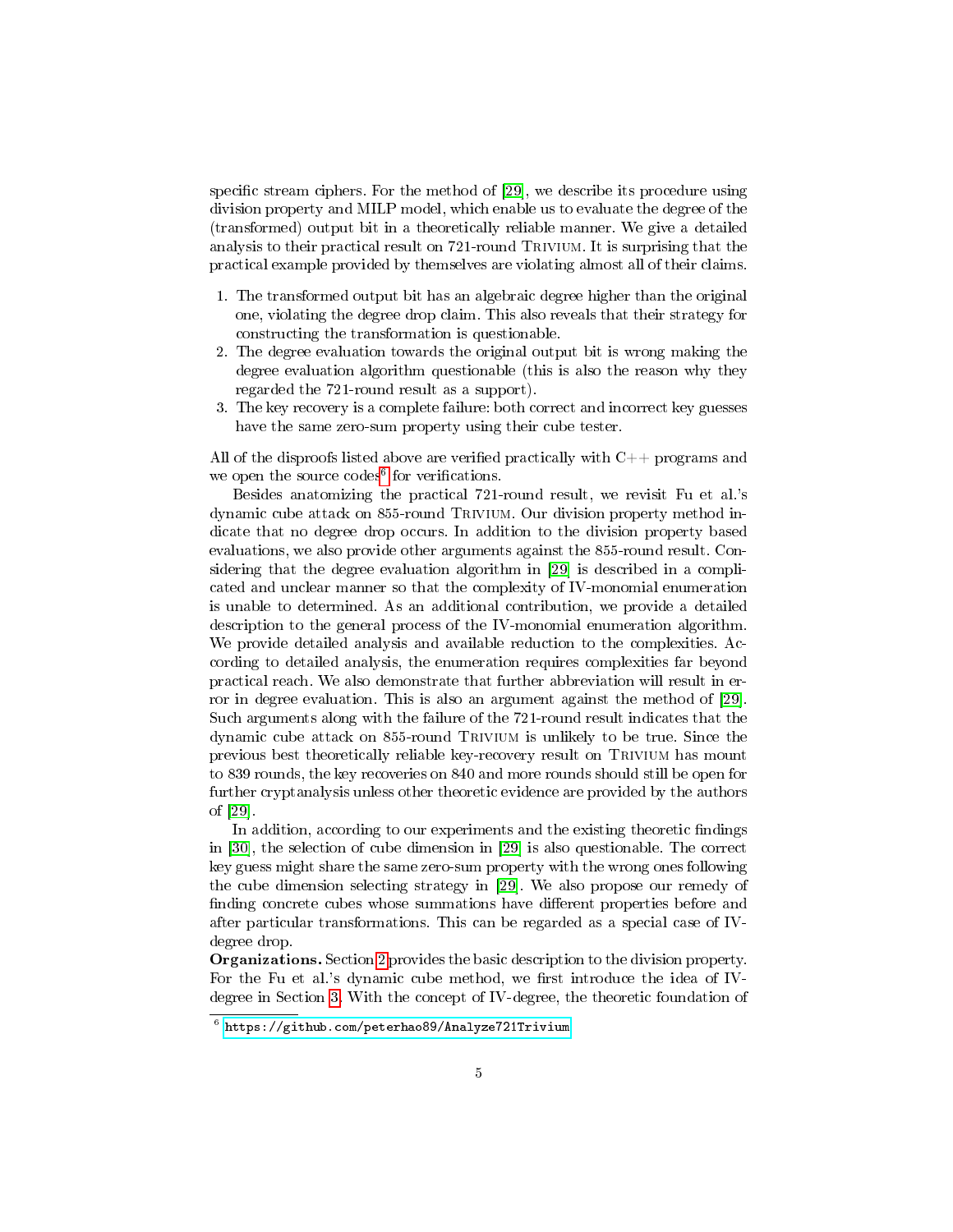their method can be described in a formal manner in Section [4.](#page-13-1) Based on such a theoretic foundation, the MILP model derived from the propagation of the division property is constructed in Section [4.](#page-13-1) With such theoretic preparations, we give detailed analysis to [\[29\]](#page-29-9)'s practical attacks on 721-round Trivium in Section [6.](#page-17-0) We also detail their degree evaluation algorithm and analyze their result on 855-round Trivium in Section [7.](#page-20-0) The discussion on cube dimension selection strategy is in Section [8.](#page-26-0) Finally, we conclude the paper and point out some future work in Section [9.](#page-27-2)

# <span id="page-5-0"></span>2 Preliminaries

### 2.1 Static Cube Attacks and Cube Testers

Considering a stream cipher with n secret key bits  $\mathbf{x} = (x_1, x_2, \ldots, x_n)$  and m public initialization vector (IV) bits  $\mathbf{v} = (v_1, v_2, \dots, v_m)$ . Then, the first output keystream bit can be regarded as a polynomial of x and v referred as  $f(x, v)$ . For a set of indices  $I = \{i_1, i_2, \ldots, i_{|I|}\} \subset \{1, 2, \ldots, n\}$ , which is referred as cube indices and denote by  $t_I$  the monomial as  $t_I = v_{i_1} \cdots v_{i_{|I|}}$ , the algebraic normal form (ANF) of  $f(x, v)$  can be uniquely decomposed as

$$
f(\boldsymbol{x},\boldsymbol{v})=t_I\cdot p(\boldsymbol{x},\boldsymbol{v})+q(\boldsymbol{x},\boldsymbol{v}),
$$

where the monomials of  $q(\bm{x},\bm{v})$  miss at least one variable from  $\{v_{i_1}, v_{i_2}, \ldots, v_{i_{|I|}}\}.$ Furthermore,  $p(\bm{x},\bm{v})$ , referred as the superpoly in [\[5\]](#page-28-2), is irrelevant to  $\{v_{i_1}, v_{i_2}, \ldots, v_{i_{|I|}}\}$ . The value of  $p(x, v)$  can only be affected by the secret key bits x and the assignment to the non-cube IV bits  $v_s$  ( $s \notin I$ ). For a secret key x and an assignment to the non-cube IVs  $\boldsymbol{IV} \in \mathbb{F}_2^m,$  we can define a structure called cube, denoted as  $C_I({\bf IV})$ , consisting of  $2^{|I|}$  0-1 vectors as follows:

<span id="page-5-2"></span>
$$
C_I(\boldsymbol{IV}) := \{ \boldsymbol{v} \in \mathbb{F}_2^m : \boldsymbol{v}[i] = 0/1, i \in I \bigwedge \boldsymbol{v}[s] = \boldsymbol{IV}[s], s \notin I \}. \tag{1}
$$

It has been proved by Dinur and Shamir  $[5]$  that the value of superpoly  $p$  corresponding to the key  $x$  and the non-cube IV assignment  $IV$  can be computed by summing over the cube  $C_I (IV)$  as follows:

<span id="page-5-1"></span>
$$
p(\mathbf{x}, \mathbf{IV}) = \bigoplus_{\mathbf{v} \in C_I(\mathbf{IV})} f(\mathbf{x}, \mathbf{v}).
$$
\n(2)

According to [\[5\]](#page-28-2), some secret key bits can be recovered when the superpoly  $p(x, IV)$  is linear and the cube dimension |I| is small enough so that the cube summation in [\(2\)](#page-5-1) is practically implementable. Recently, both the superpolylinearity and cube-size limitations are now conquered. Theoretic key recoveries can be carried out using a combination of the division property and the MILP modeling technique [\[16](#page-28-13)[,26\]](#page-29-6). These new techniques are able to identify the involved key bits and upper bound the algebraic degree of the superpoly as we detail later in subsection [2.2.](#page-6-0)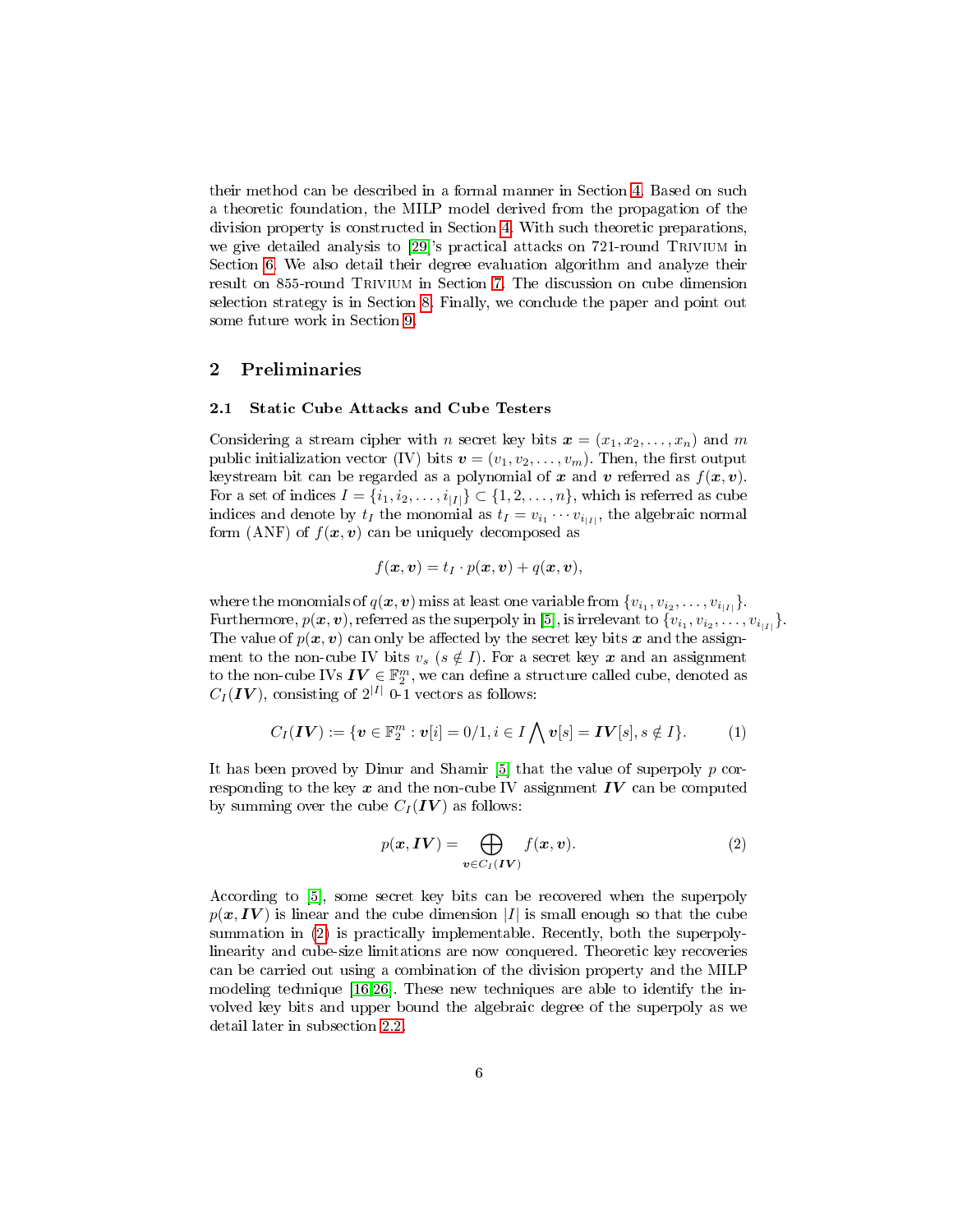In order to launch successful key-recovery attackes, the division-propertybased cube attacks only requires the superpoly to be sufficiently simple: only being related to very few key bits and having a comparatively lower algebraic degree. But even if the superpoly becomes complicated, according to [\[6\]](#page-28-3), some non-random properties (such as zero-sum, bias, presence of neutral bits etc) are also detectable using cube summations in  $(2)$  and can be used as efficient distinguishers, referred as the "cube testers".

It is noticeable that the both original cube attack and the latest divisionproperty-based versions are only extracting properties in pure output stream bits. Such kinds of cube attacks are sometimes referred as the "static" cube attack. It is also possible to impose some transformations to the output s.t. the successfully transformed output bits are vulnerable to particular cube testers. The success of the transformation is decided by the correct guess of some key guesses while for wrong guesses, no randomness can be detected. Such kinds of cube attacks are referred as the "dynamic cube attack". There are only 2 currently formally published applications of this method: on full Grain-128 given by Dinur et al. in [\[28\]](#page-29-8); on 855-round Trivium given by Fu et al. in [\[29\]](#page-29-9). The transformation used in the former application is by nullifying crucial state bits with dynamic IV assignments while that of the latter is just multiply the output bit with intermediate state bit itself. We focus on Fu et al.'s method in this paper.

In the remainder of this paper, we refer to the value of the superpoly cor-responding to the assignment IV in Eq. [\(2\)](#page-5-1) as  $p_{IV}(x)$  for short. We use  $C_I$  as the cube corresponding to arbitrary  $IV$  setting in Eq. [\(1\)](#page-5-2). Since  $C_I$  is defined according to  $I$ , we may also refer  $I$  as the "cube" without causing ambiguities. The size of I, denoted as  $|I|$ , is also referred as the "dimension" of the cube.

#### <span id="page-6-0"></span>2.2 Bit-Based Division Property and its MILP Representation

The (Bit-Based) Division Property At 2015, the division property, a generalization of the integral property, was proposed in [\[17\]](#page-28-14) with which better integral characteristics for word-oriented cryptographic primitives have been detected. Later, the bit-based division property was introduced in [\[19\]](#page-28-16) so that the propagation of integral characteristics can be described in a more precise manner. The definition of the bit-based division property is as follows:

**Definition 1** ((Bit-Based) Division Property). Let  $X$  be a multiset whose elements take a value of  $\mathbb{F}_2^n$ . Let  $\mathbb K$  be a set whose elements take an n-dimensional bit vector. When the multiset X has the division property  $\mathcal{D}_{\mathbb{K}}^{1^n}$ , it fulfils the following conditions:

> $\bigoplus$ x∈X  $x^{\boldsymbol{u}} =$  $\int$ unknown *if there exist*  $\mathbf{k} \in \mathbb{K}$  *s.t.*  $\mathbf{u} \succeq \mathbf{k}$ , 0 otherwise,

where  $u \succeq k$  if  $u_i \geq k_i$  for all i, and  $x^u = \prod_{i=1}^n x_i^{u_i}$ .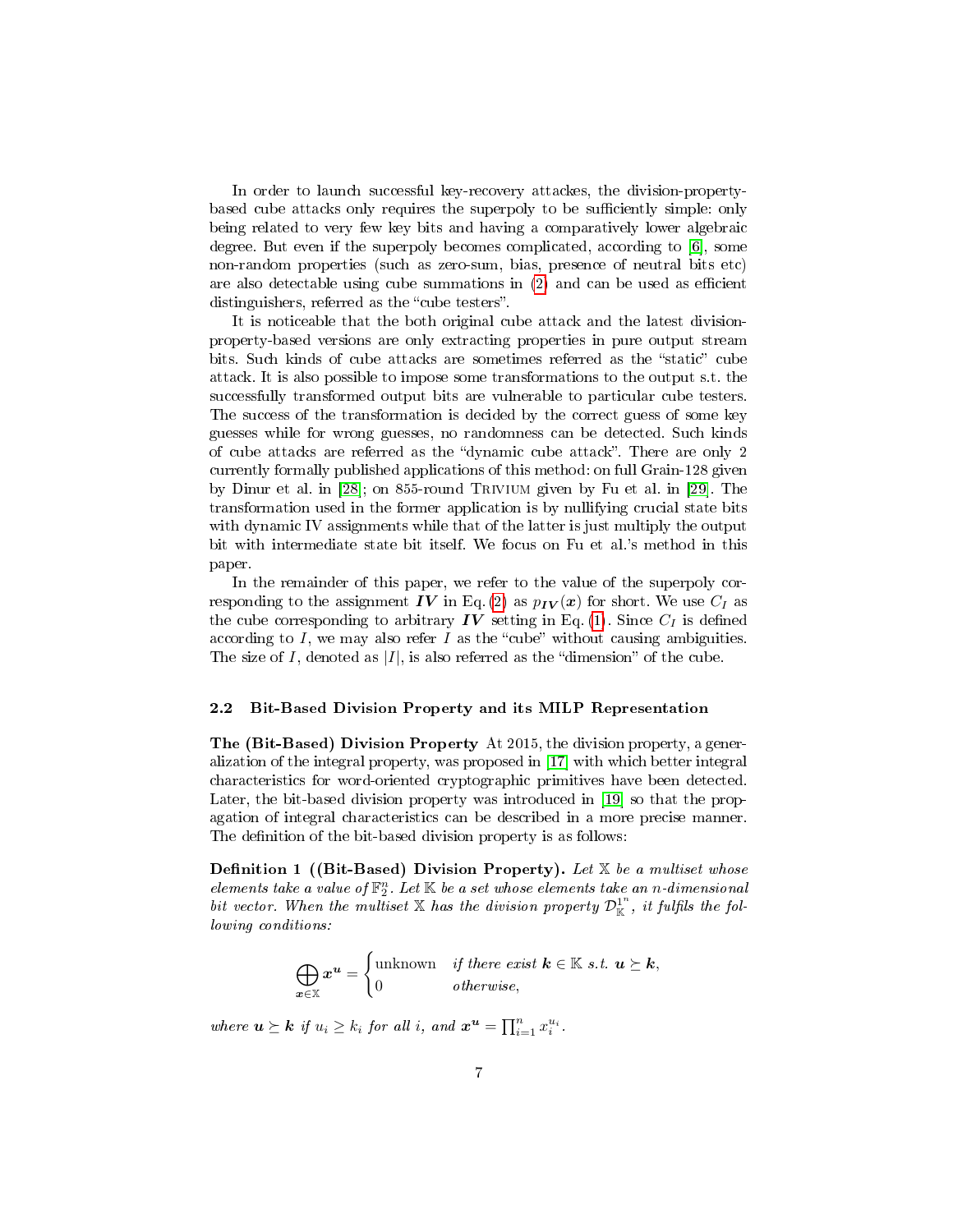When the basic bitwise operations COPY, XOR, AND are applied to the elements in X, transformations should also be made following the propagation corresponding rules copy, xor, and proved in [\[17](#page-28-14)[,19\]](#page-28-16). Since round functions of cryptographic primitives are combinations of bitwise operations, we only need to determine the division property of the chosen plaintexts, denoted by  $\mathcal{D}_{\mathbb{K}_0}^1$ . Then, after r-round encryption, the division property of the output ciphertexts, denoted by  $\mathcal{D}_{\mathbb{K}_r}^1$ , can be deduced according to the round function and the propagation rules. More specifically, when the plaintext bits at index positions  $I = \{i_1, i_2, \ldots, i_{|I|}\} \subset \{1, 2, \ldots, n\}$  are active (the active bits traverse all  $2^{|I|}$  possible combinations while other bits are assigned to static  $0/1$  values), the division property of such chosen plaintexts is  $\mathcal{D}_{\mathbf{k}}^{1^{\bar{n}}}$ , where  $k_i = 1$  if  $i \in I$  and  $k_i = 0$  otherwise. Then, the propagation of the division property from  $\mathcal{D}_{\mathbf{k}}^{1^n}$  is evaluated as

$$
\{\mathbf{k}\}:=\mathbb{K}_0\to\mathbb{K}_1\to\mathbb{K}_2\to\cdots\to\mathbb{K}_r,
$$

where  $\mathcal{D}_{\mathbb{K}_i}$  is the division property after  $i$ -round propagation. If the division property  $\mathbb{K}_r$  does not have an unit vector  $e_i$  whose only *i*th element is 1, the *i*th bit of r-round ciphertexts is balanced.

However, when round r gets bigger, the size of  $\mathbb{K}_r$  expands exponentially towards  $O(2^n)$  requiring huge memory resources. So the bit-based division property has only been applied to block ciphers with tiny block sizes, such as Simon32 and Simeck32 [\[19\]](#page-28-16). This memory-crisis has been solved by Xiang et al. [\[20\]](#page-29-0) using the MILP modeling method.

Mixed Integer Linear Programming MILP is an optimization or feasibility program whose variables are restricted to integers. A MILP model  $M$  consists of variables  $M-var$ , constraints  $M-con$ , and an objective function  $M.obj$ . MILP models can be solved by solvers like Gurobi [\[21\]](#page-29-1). If there is no feasible solution at all, the solver simply returns infeasible. If no objective function is assigned, the MILP solver only evaluates the feasibility of the model.

The application of MILP model to cryptanalysis dates back to the year 2011 [\[31\]](#page-29-11), and has been widely used for searching characteristics corresponding to various methods. Besides integral characteristics with division property  $[20]$ , there are also differential  $[32,33]$  $[32,33]$ , linear  $[33]$ , impossible differential  $[34,35]$  $[34,35]$ , zero-correlation linear [\[34\]](#page-29-14) characteristics etc.

Represent the Propagation of Division Property with MILP. In order to describe the bit-based division property with an MILP model, Xiang et al. first introduced a new concept *division trail* defined as follows:

Definition 2 (Division Trail  $[20]$ ). Let us consider the propagation of the division property  $\{k\} \stackrel{\text{def}}{=} \mathbb{K}_0 \to \mathbb{K}_1 \to \mathbb{K}_2 \to \cdots \to \mathbb{K}_r$ . Moreover, for any vector  $\mathbf{k}_{i+1}^* \in \mathbb{K}_{i+1}$ , there must exist a vector  $\mathbf{k}_i^* \in \mathbb{K}_i$  such that  $\mathbf{k}_i^*$  can propagate to  $\boldsymbol{k}^*_{i+1}$  by the propagation rule of the division property. Furthermore, for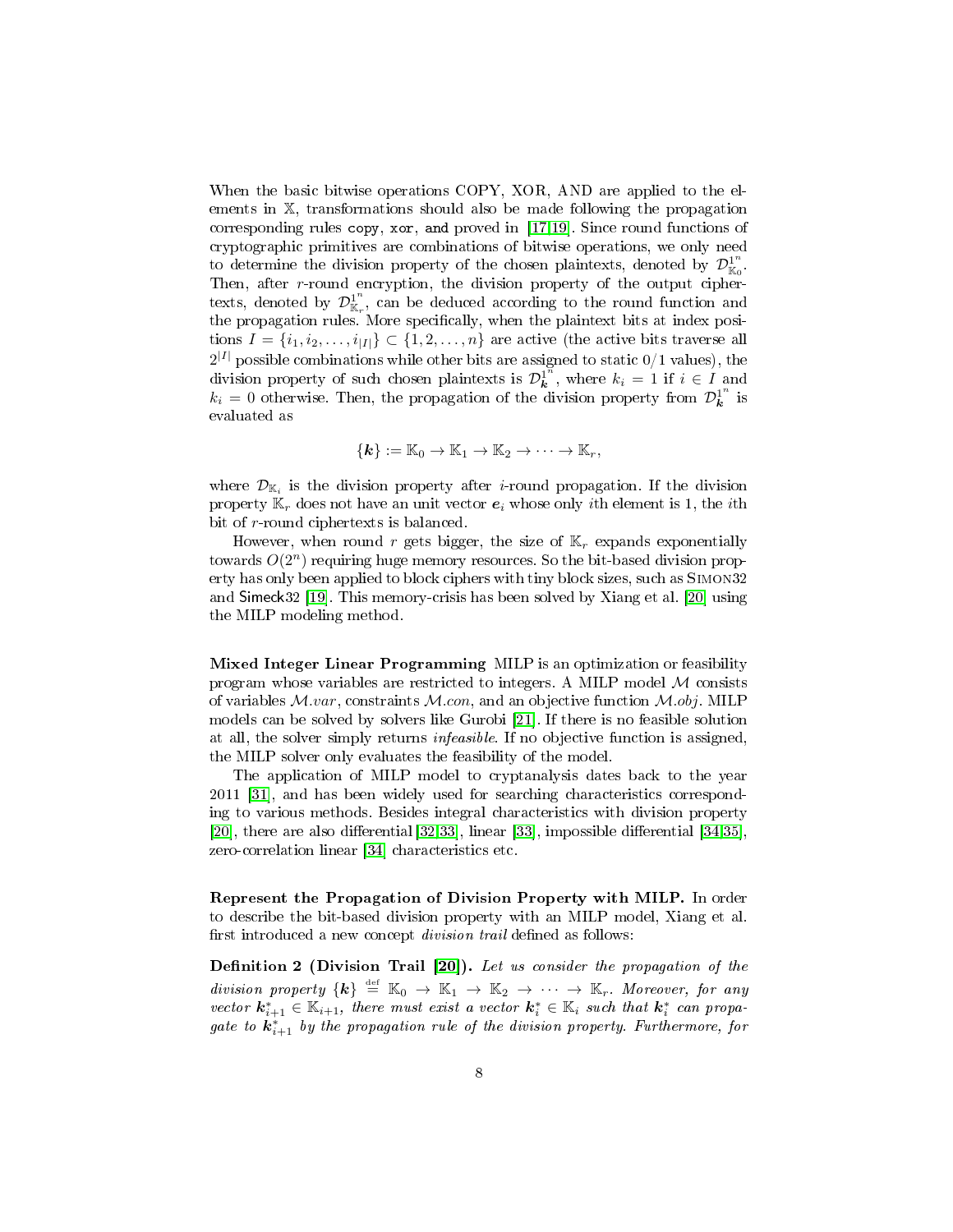$(k_0, k_1, \ldots, k_r) \in (\mathbb{K}_0 \times \mathbb{K}_1 \times \cdots \times \mathbb{K}_r)$  if  $k_i$  can propagate to  $k_{i+1}$  for all  $i \in \{0, 1, \ldots, r-1\}$ , we call  $(\mathbf{k}_0 \to \mathbf{k}_1 \to \cdots \to \mathbf{k}_r)$  an r-round division trail.

Let  $E_k$  be the target r-round iterated cipher. Then, if there is a division trail  $\bm{k}_0 \stackrel{E_k}{\longrightarrow} \bm{k}_r = \bm{e}_j \,\,(j=1,...,n),$  the summation of jth bit of the ciphertexts is unknown; otherwise, if there is no division trial s.t.  $\bm{k}_0 \stackrel{E_k}{\longrightarrow} \bm{k}_r = \bm{e}_j,$  we know the ith bit of the ciphertext is balanced (the summation of the ith bit is constant 0). Therefore, we have to evaluate all possible division trails to verify whether each bit of ciphertexts is balanced or not. Xiang et al. proved that the basic propagation rules copy, xor, and of the division property can be translated as some variables and constraints of an MILP model. With this method, all possible division trials can be covered with an MILP model  $\mathcal M$  and the division property of particular output bits can be acquired by analyzing the solutions of the  $M$ . After Xiang et al.'s work, some simplications have been made to the MILP descriptions of copy, xor, and in [\[22,](#page-29-2)[16\]](#page-28-13). Recently, Wang et al. [\[27\]](#page-29-7) improve copy, xor, and by introducing the flag technique and name their improved versions as copyf, xorf, andf. We only use copyf, xorf, andf in this paper and they are detailed in Section [2.3.](#page-8-0)

### <span id="page-8-0"></span>2.3 The Bit-Based Division Property for Cube Attack

When the number of initialization rounds is not large enough for a thorough diffusion, the superpoly  $p(x, v)$  defined in Eq. [\(1\)](#page-5-2) may not be related to all key bits  $x_1, \ldots, x_n$  corresponding to some high-dimensional cube I. Instead, there is a set of key indices  $J \subseteq \{1, \ldots, n\}$  s.t. for arbitrary  $\boldsymbol{v} \in \mathbb{F}_2^m$ ,  $p(\boldsymbol{x}, \boldsymbol{v})$  can only be related to  $x_j$ 's ( $j \in J$ ). In CRYPTO 2017, Todo et al. proposed a method for determining such a set  $J$  using the bit-based division property [\[16\]](#page-28-13). They further showed that, with the knowledge of such  $J$ , cube attacks can be launched to recover some information related to the secret key bits. More specifically, they proved the following Lemma [1](#page-8-1) and Proposition [1.](#page-8-2)

<span id="page-8-1"></span>**Lemma 1.** Let  $f(x)$  be a polynomial from  $\mathbb{F}_2^n$  to  $\mathbb{F}_2$  and  $a_u^f \in \mathbb{F}_2$   $(u \in \mathbb{F}_2^n)$  be the ANF coefficients of  $f(x)$ . Let  $\boldsymbol{k}$  be an n-dimensional bit vector. Assuming there is no division trail such that  $\bm{k} \stackrel{f}{\rightarrow} 1$ , then  $a^f_{\bm{u}}$  is always 0 for  $\bm{u} \succeq \bm{k}$ .

<span id="page-8-2"></span>**Proposition 1.** Let  $f(x, v)$  be a polynomial, where x and v denote the secret and public variables, respectively. For a set of indices  $I = \{i_1, i_2, \ldots, i_{|I|}\} \subset$  $\{1,2,\ldots,m\},$  let  $C_I$  be a set of  $2^{|I|}$  values where the variables in  $\{v_{i_1},v_{i_2},\ldots,v_{i_{|I|}}\}$ are taking all possible combinations of values. Let  $k_I$  be an m-dimensional bit vector such that  $v^{k_I} = t_I = v_{i_1}v_{i_2}\cdots v_{i_{|I|}},$  i.e.  $k_i = 1$  if  $i \in I$  and  $k_i = 0$  otherwise. Assuming there is no division trail such that  $(e_\lambda, k_I) \stackrel{f}{\to} 1$ ,  $x_\lambda$  is not involved in the superpoly of the cube  $C_I$ .

When  $f$  represents the first output bit after the initialization iterations, we can identify J by checking whether there is a division trial  $(e_\lambda, k_I) \stackrel{f}{\to} 1$  for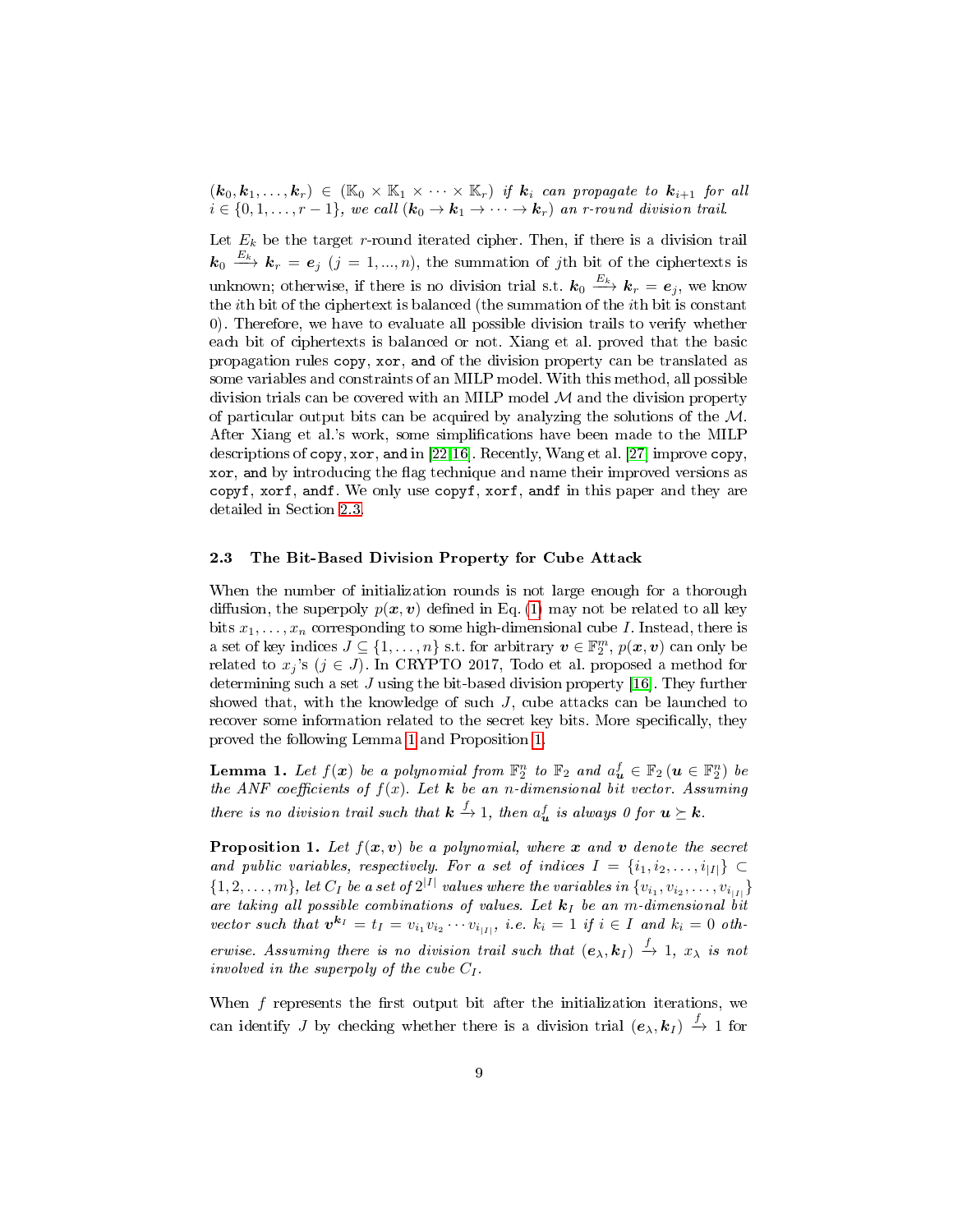$\lambda = 1, \ldots, n$  using the MILP modeling method introduced in Sect. [2.2.](#page-6-0) If the division trial  $(e_\lambda, k_I) \stackrel{f}{\to} 1$  exists, we have  $\lambda \in J$ ; otherwise,  $\lambda \notin J$ .

When  $J$  is determined, we know that for some proper assignment to the noncube  $\bm{IV} \in \mathbb{F}_2^m,$  the corresponding superpoly  $p_{\bm{IV}}(\bm{x})$  is a polynomial of  $x_j, j \in J$ rather than constant 0. In order to find such a proper  $IV$ , Wang et al. [\[27\]](#page-29-7) introduce the "flag technique" so that the different models are constructed for different  $IV$  and the proper one can be determined by solving the corresponding MILP model.

**Flag Technique.** In the flag technique of [\[27\]](#page-29-7), the intermediate state bit s correspond to 2 parameters s.val and s.F:

- $s. val \in \mathcal{M}.var$  is the bit-based division property value described as a binary variable of the MILP model.
- $s. F \in \{0_c, 1_c, \delta\}$  is the "flag" value where  $0_c, 1_c, \delta$  specifies whether the state bit is constant 0, constant 1 or variable (active IV, unknown key bits, cube IV's or non-cube IV bits with arbitrary value are all corresponding to flag value  $\delta$ ).

Corresponding to the bitwise EQUAL, XOR and AND operations, the flag values  $0_c, 1_c, \delta$  has  $=$ ,  $\oplus$  and  $\times$  operations. The  $=$  operation is natually  $1_c = 1_c, 0_c = 0_c$ and  $\delta = \delta$ . The  $\oplus$  operation follows the rules:

$$
\begin{cases} 1_c \oplus 1_c = 0_c \\ 0_c \oplus x = x \oplus 0_c = x \text{ for arbitrary } x \in \{1_c, 0_c, \delta\} \\ \delta \oplus x = x \oplus \delta = \delta \end{cases}
$$
 (3)

The  $\times$  operation follows the rules:

$$
\begin{cases} 1_c \times x = x \times 1_c = x \\ 0_c \times x = x \times 0_c = 0_c \text{ for arbitrary } x \in \{1_c, 0_c, \delta\} \\ \delta \times \delta = \delta \end{cases}
$$
 (4)

Considering the effect of flag, the MILP model description to the division property propagation rules corresponding to COPY, XOR and AND operations have become copyf, xorf, andf defined as follows:

Proposition 2 (MILP Model for COPY with Flag [\[27\]](#page-29-7)). Let a  $\xrightarrow{COPY}$  $(b_1, b_2, \ldots,$ 

 $b_m$ ) be a division trail of COPY. The following inequalities are sufficient to describe the propagation of the division property for copyf.

> $\sqrt{ }$  $\int$  $\overline{a}$  $M-var \leftarrow a.val, b_1.val, ..., b_m.val \text{ as binary.}$  $Mcon \leftarrow a = b_1.val + \cdots + b_m.val$  $a.F = b_1.F = \ldots = b_m.F$

We denote this process as  $(M, b_1, \ldots, b_m) \leftarrow \text{copyf}(M, a, m)$ .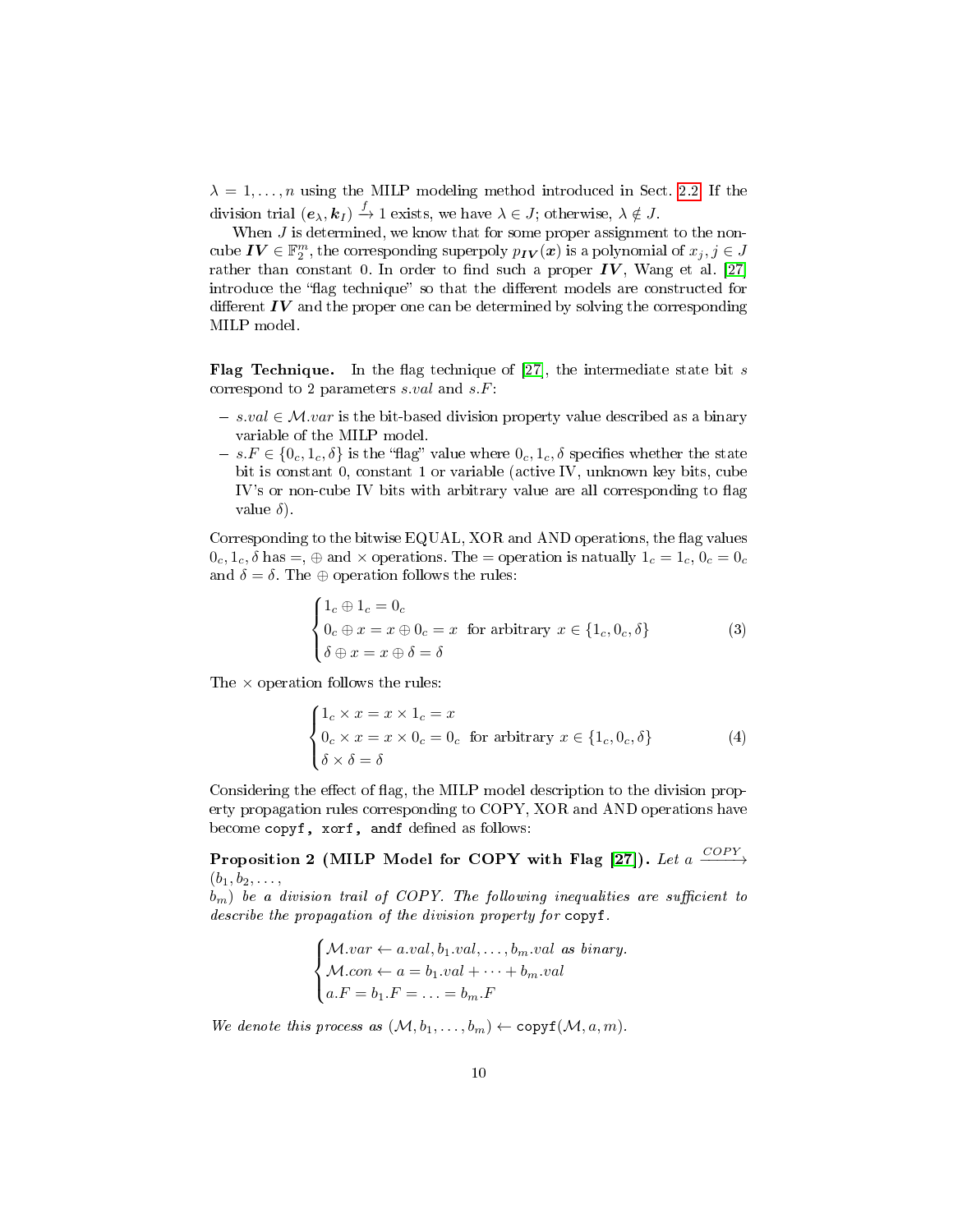Proposition 3 (MILP Model for XOR with Flag [\[27\]](#page-29-7)). Let  $(a_1, a_2, \ldots, a_m) \xrightarrow{XOR}$ b be a division trail of  $XOR$ . The following inequalities are sufficient to describe the propagation of the division property for xorf.

> $\sqrt{ }$  $\int$  $\mathcal{L}$  $M-var \leftarrow a_1.val, \ldots, a_m.val, b.val \text{ as binary.}$  $Mcon \leftarrow a_1.val + \cdots + a_m.val = b.val$  $b.F = a_1.F \oplus a_2.F \oplus \cdots \oplus a_m.F$

We denote this process as  $(M, b) \leftarrow \text{xorf}(M, a_1, \ldots, a_m)$ .

Proposition 4 (MILP Model for AND with Flag [\[27\]](#page-29-7)). Let  $(a_1, a_2, \ldots, a_m) \xrightarrow{AND}$  $b$  be a division trail of AND. The following inequalities are sufficient to describe the propagation of the division property for andf.

> $\sqrt{ }$  $\int$  $\overline{\mathcal{L}}$  $M-var \leftarrow a_1.val, \ldots, a_m.val, b.val \text{ as binary.}$  $M.con \leftarrow b.val \ge a_i.val$  for all  $i \in \{1, 2, ..., m\}$  $b.F = a_1.F \times a_2.F \times \cdots a_m.F$  $Mcon \leftarrow b = 0$  if  $b.F = 0_c$

We denote this process as  $(\mathcal{M}, b) \leftarrow \texttt{andf}(\mathcal{M}, a_1, \ldots, a_m)$ .

With copyf, xorf, and f, the propagations of the division property corresponding to any cryptographic primitives can be described in a precise manner.

Degree Evaluation. Another contribution of [\[27\]](#page-29-7) is the degree evaluation technique using the division property and MILP modeling. For an  $\boldsymbol{IV} \in \mathbb{F}_2^m$  s.t.  $p_{IV}(x) \neq 0$ , the ANF of  $p_{IV}(x)$  can be represented as

$$
p_{IV}(x) = \sum_{u \in \mathbb{F}_2^n} a_u x^u \tag{5}
$$

where  $a_{\boldsymbol{u}}$  is determined by the values of the non-cube IVs. [\[27\]](#page-29-7)'s degree evaluation technique can determine an integer d s.t. for all  $u$ 's with Hamming weight satisfying  $hw(u) > d$ , there is constantly  $a_u = 0$ . Such a degree evaluation is based on the following Proposition [5,](#page-10-0) which can be regarded a generalization of Proposition [1.](#page-8-2)

<span id="page-10-0"></span>**Proposition 5.** [\[27\]](#page-29-7) Let  $f(x, v)$  be a polynomial, where x and v denote the secret and public variables, respectively. For a set of indices  $I = \{i_1, i_2, \ldots, i_{|I|}\} \subset$  $\{1,2,\ldots,m\},$  let  $C_I$  be a set of  $2^{|I|}$  values where the variables in  $\{v_{i_1},v_{i_2},\ldots,v_{i_{|I|}}\}$ are taking all possible combinations of values. Let  $k_I$  be an m-dimensional bit vector such that  $v^{k_I} = t_I = v_{i_1}v_{i_2}\cdots v_{i_{|I|}}$ . Let  $k_A$  be an n-dimensional bit vector.

Assuming there is no division trail such that  $({\bm k}_A||{\bm k}_I)\stackrel{f}{\to} 1,$  the monomial  ${\bm x}^{{\bm k}_A}$ is not involved in the superpoly of the cube  $C_I$ .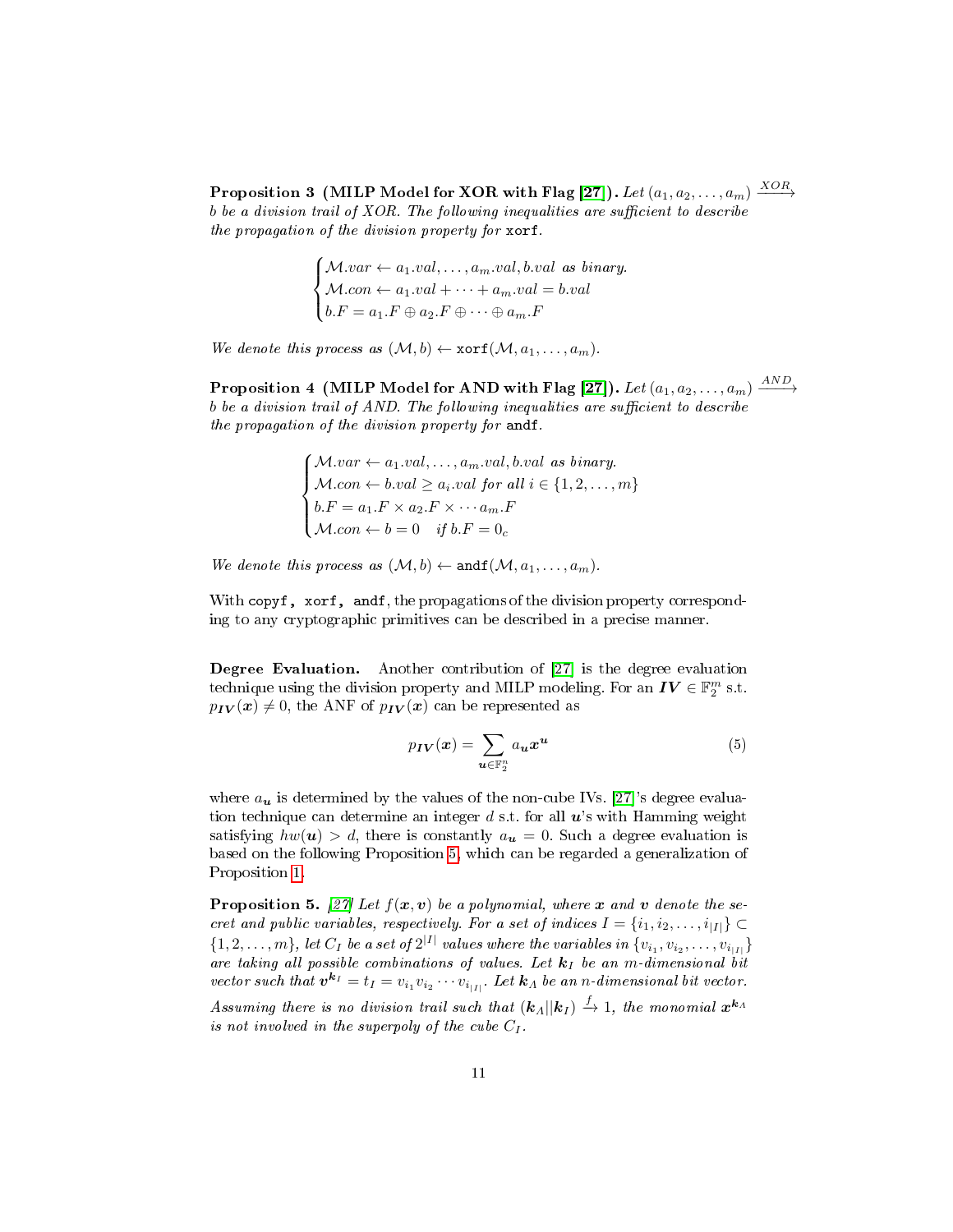With such theoretic basis, the degree d of the superpoly  $p_{IV}(x)$ , can be eval-uated using Algorithm [1.](#page-11-0) Note that  $IV$  can be concrete 0-1 vectors or NULL indicating arbitrary  $\textbf{IV} \in \mathbb{F}_2^m$ . Therefore, for  $\textbf{IV} =$  NULL, Algorithm [1](#page-11-0) will give the largest possible  $d$  for all  $\bm{\bar{I}} \bm{V} \in \mathbb{F}_2^m$   $(d = \max_{\bm{IV} \in \mathbb{F}_2^m} \{ \deg(p_{\bm{IV}}(\bm{x})) \})$ . Such degree evaluation technique plays an important role in constructing the theoretic foundation of dynamic cube attacks.

<span id="page-11-0"></span>Algorithm 1 Evaluate upper bound of algebraic degree on the superpoly [\[27\]](#page-29-7) 1: **procedure** DegEval(Cube indices I, specific assignment to non-cube IVs IV or  $IV = NULL$ )<br>2: Declare an empty MILP model M. 2: Declare an empty MILP model M.<br>3: Declare **x** be n MILP variables of M corresponding to secret variables.<br>4: Declare **v** be m MILP variables of M corresponding to public variables. 5:  $Mcon \leftarrow v_i.val = 1$  and assign the flags  $v_i.F = \delta$  for all  $i \in I$ <br>6:  $Mcon \leftarrow v_i.val = 0$  for  $i \in (\{1, ..., m\} - I)$ <br>7: if  $IV = NULL$  then 6:  $M.con \leftarrow v_i.val = 0$  for  $i \in (\overline{\{1, ..., m\}} - I)$ <br>7: **if**  $IV = NULL$  then 8: Assign the flags  $v_i.F = \delta$  for  $i \in (\{1, ..., m\} - I)$ <br>9: else  $\begin{array}{cc} 9: & \text{else} \ 10: & \end{array}$ Assign the flags of  $v_i, i \in (\{1, 2, \ldots, m\} - I)$  as:  $v_i.F = \begin{cases} 1_c & \text{if } IV[i] = 1 \\ 0 & \text{if } IV[i] = 0 \end{cases}$  $0_c$  if  $\boldsymbol{IV}[i] = 0$  $\begin{array}{cc} 11: & \text{end if} \\ 12: & \text{Set the} \end{array}$ 12: Set the objective function  $\mathcal{M}.obj \leftarrow \max\{\sum_{i=1}^{n} x_i\}$ 13: Update  $M$  according to round functions and output functions 14: Solve MILP model  $M$ 14: Solve MILP model  $\tilde{M}$ <br>15: **return** The solution of return The solution of  $M$ . 16: end procedure

#### <span id="page-11-1"></span>2.4 Unify the Specification of TRIVIUM

In [\[29\]](#page-29-9), the description of TRIVIUM is slightly different from the traditional one. In this part, we first unify the symbols of traditional TRIVIUM description with that of [\[29\]](#page-29-9). We first introduce TRIVIUM in a traditional manner.

TRIVIUM is an NLFSR-based stream cipher, and the internal state is represented by 288-bit state  $(s_1, s_2, \ldots, s_{288})$ . Fig. [1](#page-12-0) shows the state update function of TRIVIUM. The 80-bit key is loaded to the first register, and the 80-bit IV is loaded to the second register. The other state bits are set to 0 except the least three bits in the third register. Namely, the 288-bit initial state, denoted as  $s^0$ , is represented as

$$
(s_1^0, s_2^0, \dots, s_{93}^0) = (x_0, x_1, \dots, x_{79}, 0, \dots, 0),
$$
  
\n
$$
(s_{94}^0, s_{95}^0, \dots, s_{177}^0) = (v_0, v_1, \dots, v_{79}, 0, \dots, 0),
$$
  
\n
$$
(s_{178}^0, s_{279}^0, \dots, s_{288}^0) = (0, 0, \dots, 0, 1, 1, 1).
$$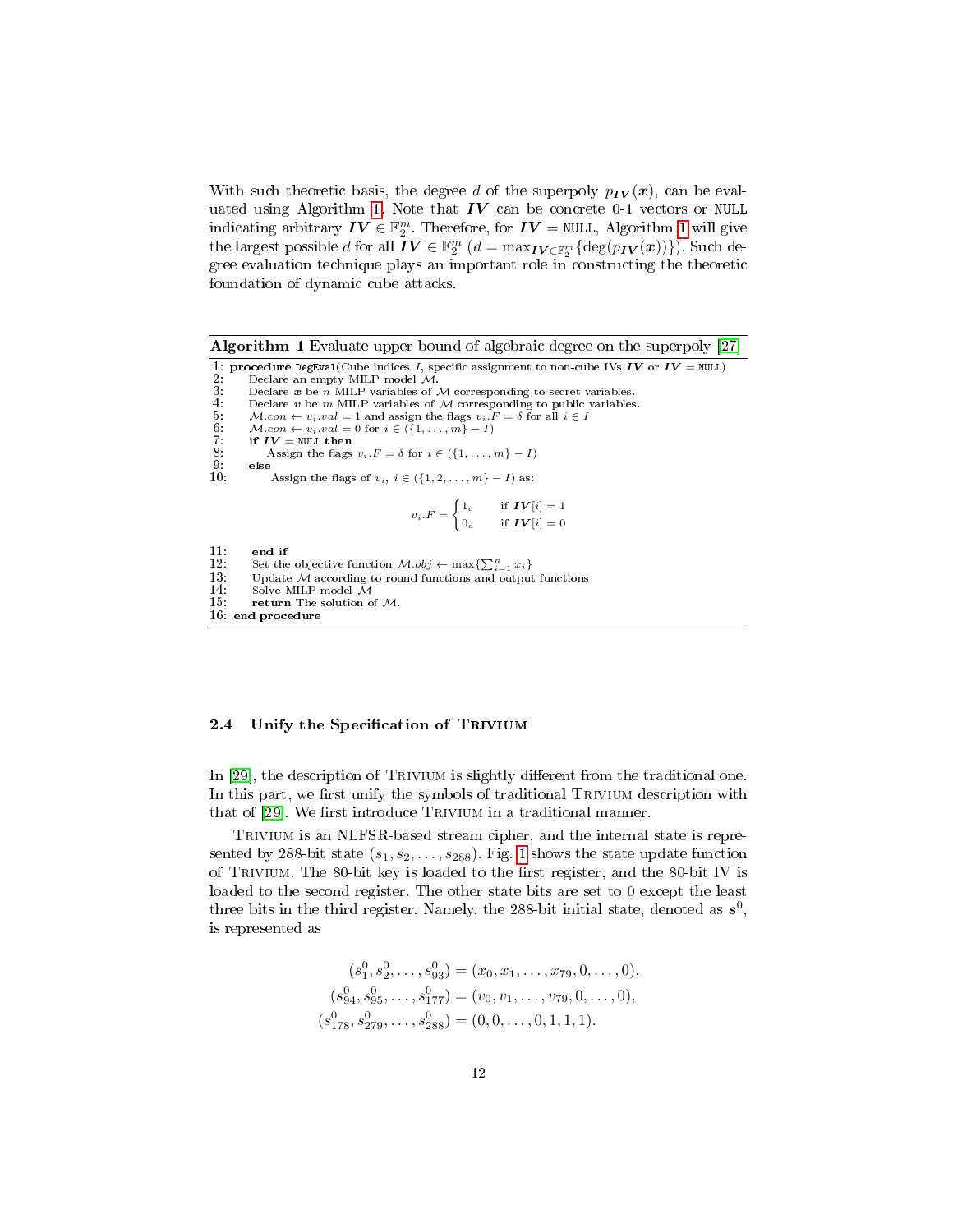

<span id="page-12-0"></span>Fig. 1. Structure of TRIVIUM

For round number  $r = 1, 2, \ldots$ , the state  $s^r$  is computed from  $s^{r-1}$  by calling the updating function, denoted as  $s^r = \text{Upd}(s^{r-1})$  and defined as [\(6\)](#page-12-1):

<span id="page-12-1"></span>
$$
t_1^{r-1} \leftarrow s_{91}^{r-1} \cdot s_{92}^{r-1} \oplus s_{66}^{r-1} \oplus s_{93}^{r-1} \oplus s_{171}^{r-1}
$$
  
\n
$$
t_2^{r-1} \leftarrow s_{175}^{r-1} \cdot s_{176}^{r-1} \oplus s_{162}^{r-1} \oplus s_{177}^{r-1} \oplus s_{264}^{r-1}
$$
  
\n
$$
t_3^{r-1} \leftarrow s_{286}^{r-1} \cdot s_{287}^{r-1} \oplus s_{243}^{r-1} \oplus s_{288}^{r-1} \oplus s_{69}^{r-1}
$$
  
\n
$$
(s_1^r, s_2^r, \dots, s_{93}^r) \leftarrow (t_3^{r-1}, s_1^{r-1}, \dots, s_{92}^{r-1})
$$
  
\n
$$
(s_{94}^r, s_{95}^r, \dots, s_{177}^r) \leftarrow (t_1^{r-1}, s_{94}^{r-1}, \dots, s_{17}^{r-1})
$$
  
\n
$$
(s_{178}^r, s_{279}^r, \dots, s_{288}^r) \leftarrow (t_2^{r-1}, s_{178}^{r-1}, \dots, s_{287}^{r-1})
$$

After  $R$  initialization rounds, TRIVIUM output 1 key stream bit denoted as  $z^R =$  $\textsf{Output}({\bm{s}}^{R})$  and computed from  ${\bm{s}}^{R}$  according to the output function as

 $\overline{\mathcal{L}}$ 

$$
z^{R} = s_{66}^{R} \oplus s_{93}^{R} \oplus s_{162}^{R} \oplus s_{177}^{R} \oplus s_{243}^{R} \oplus s_{288}^{R}
$$
(7)

Full version of TRIVIUM has  $R = 1152$  initialization rounds. After the initialization, one bit key stream is produced by every update function.

For [\[29\]](#page-29-9), the  $s_0^r, s_1^r, s_2^r$  for specifying the three bits newly generated at round r, which are denoted as  $s_1^r$ ,  $s_{94}^r$ ,  $s_{178}^r$  in [\(6\)](#page-12-1). Therefore, the updating functions of  $s_0^r, s_1^r, s_2^r$ , as is given in [\[29\]](#page-29-9), are as follows:

<span id="page-12-2"></span>
$$
s_0^r = s_2^{r-66} + s_2^{r-109} s_2^{r-110} + s_2^{r-111} + s_0^{r-69}
$$
  
\n
$$
s_1^r = s_0^{r-66} + s_0^{r-91} s_0^{r-92} + s_0^{r-93} + s_1^{r-78}
$$
  
\n
$$
s_2^r = s_1^{r-69} + s_1^{r-82} s_1^{r-83} + s_1^{r-84} + s_2^{r-87}
$$
\n(8)

In most parts in this paper, we unify the symbol back to the traditional manner and use  $s_1^r, s_{94}^r, s_{178}^r$  to represent the  $s_0^r, s_1^r, s_2^r$  of [\[29\]](#page-29-9) respectively. We only temporarily use the notations  $s_0^r, s_1^r, s_2^r$  of [\[29\]](#page-29-9) in Section [7.1](#page-21-0) for easier demonstration. It is also noticeable that the 80 key/IV bits are indexed as  $0, \ldots, 79$  in accordance with [\[29\]](#page-29-9).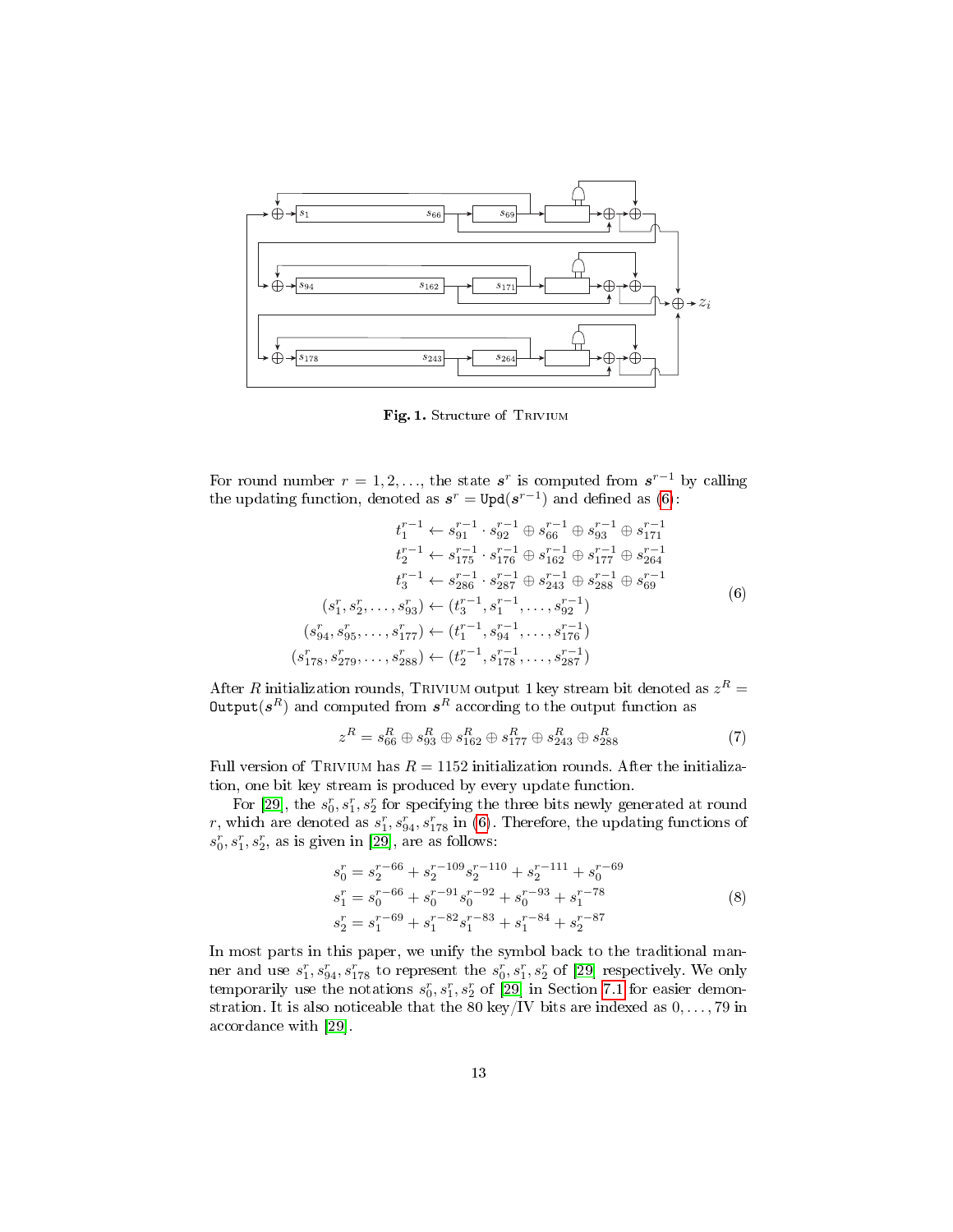### <span id="page-13-0"></span>3 The Concept of IV-Degree

For a cryptographic primitive with secret key bits  $\mathbf{x} = (x_1, \ldots, x_n)$  and IV bits  $v = (v_1, \ldots, v_m)$ , all its intermediately generated bits (including intermediate state bits and output bits) can be regarded as polynomials on ring  $\mathbb{F}_2[\boldsymbol{x}, \boldsymbol{v}]$ whose ANF can be represented as [\(9\)](#page-13-2)

<span id="page-13-3"></span><span id="page-13-2"></span>
$$
f(\mathbf{x}, \mathbf{v}) = \sum_{\mathbf{u} \in \mathbb{F}_2^m} a_{\mathbf{u}} \mathbf{v}^{\mathbf{u}} \tag{9}
$$

where  $a_{\boldsymbol{u}} \in \mathbb{F}_2[\boldsymbol{x}] = \mathbb{F}_2[x_1, \ldots, x_n]$  is the coefficient of the IV monomial  $\boldsymbol{v}^{\boldsymbol{u}}$ . We define the IV-degree of  $f(x, v)$  as Definition [3.](#page-13-3)

**Definition 3.** (IV-Degree) Let  $x = (x_1, \ldots, x_n)$  and  $v = (v_1, \ldots, v_m)$  be key and IV variables. Define the polynomial  $f(x, v)$  as [\(9\)](#page-13-2). The IV-degree of f, denoted as  $\deg_{IV}(f)$ , is defined as the minimum integer s.t. for arbitrary  $\boldsymbol{u}\in\mathbb{F}_2^m$ with hamming weight  $hw(u) > \deg_{IV}(f)$ , the corresponding coefficient  $a_u$ 's are constant  $\theta$  ( $a_{\bf u} \equiv 0$ ).

Apparently, for a monomial  $a_1 a_2 \cdots a_j$ , its IV-degree satisfies that

<span id="page-13-7"></span>
$$
\deg_{IV}(a_1 a_2 \cdots a_j) \le \sum_{t=1}^j \deg_{IV}(a_t) \tag{10}
$$

We'll show in the following part how such a definition can grasp the idea of [\[29\]](#page-29-9).

# <span id="page-13-1"></span>4 Describing the Theoretic Foundation of Fu et al.'s Method using IV-Degree

In [\[29\]](#page-29-9), the output bit  $z^R$  is regarded as the form as follows:

<span id="page-13-5"></span>
$$
z^R = s_i^t P_1 + P_2 \tag{11}
$$

where  $s_i^t$  refers to an intermediate state bit newly generated at round t (the position *i* can only have 3 choices  $i \in \{1, 94, 178\}$  and  $P_1, P_2$  are other terms with complicated ANF. They find that by multiplying  $(1+s_i^t)$  with  $z^R$ , the term  $P_1$  can be eliminated since

<span id="page-13-6"></span>
$$
(1 + s_i^t)z^R = (1 + s_i^t)P_2
$$
\n(12)

If the IV-degree of  $P_1$  is much higher than that of  $(1 + s_i^t) \cdot P_2$  and satifies

<span id="page-13-4"></span>
$$
\deg_{IV}((1+s_i^t)P_2) < \deg_{IV}(s_i^t P_1),\tag{13}
$$

arbitrary cube *I*'s of dimension  $|I| \ge \deg_{IV}((1+s_i^t) \cdot P_2) + 1$  can be used as zero-sum distinguishers for  $(1 + s_i^t) \cdot z^R$ .

The inequality [\(13\)](#page-13-4) is the theoretic foundation of the method in [\[29\]](#page-29-9). Once such a degree-drop assumption fails, the key-recovery will simultaneously fail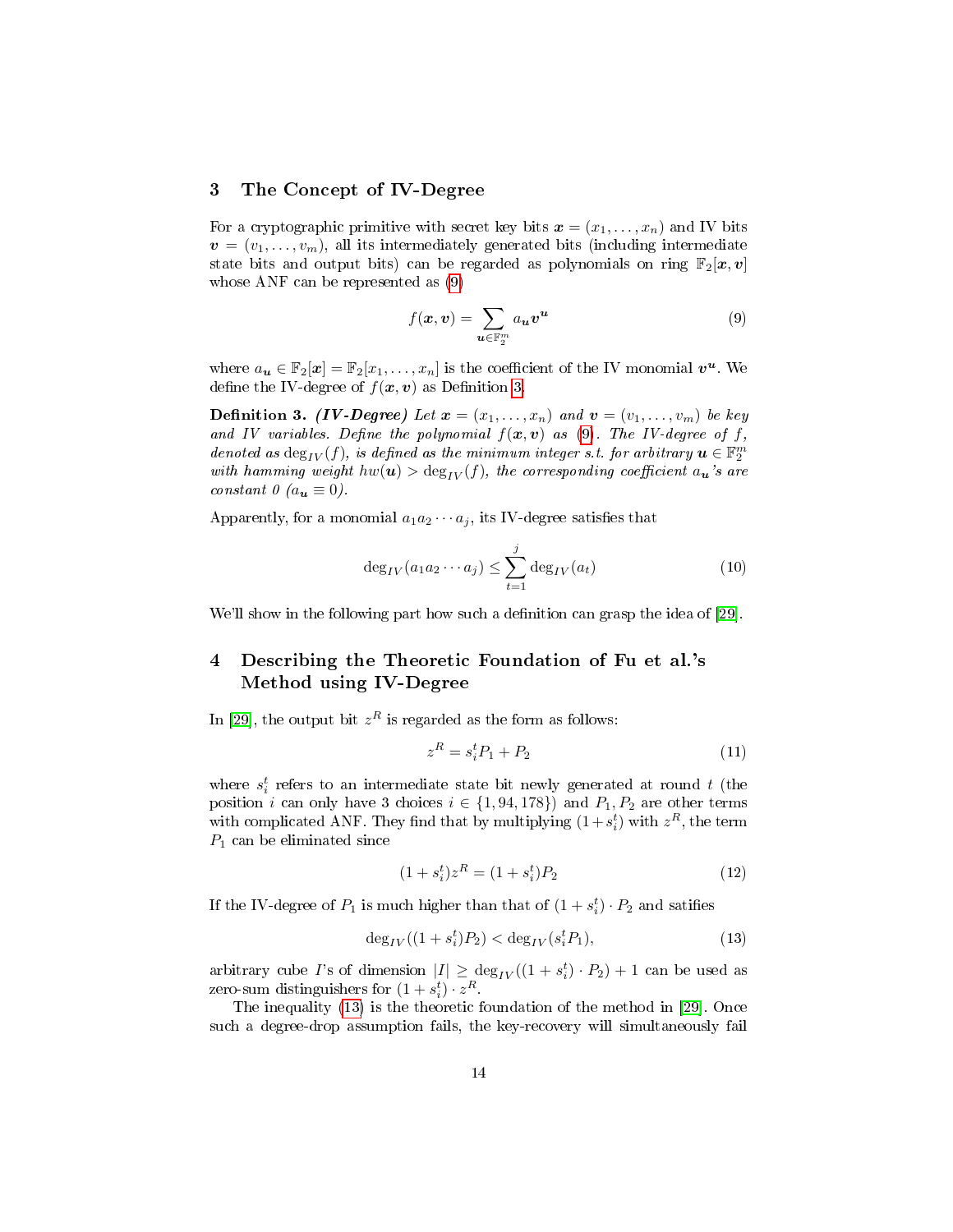because some wrong key guesses will share the same zero-sum property as the correct ones. We will later show that once such an inequality is violated, the key-recovery attack in [\[29\]](#page-29-9) is no longer available because some particular wrong key guesses can share the same zero-sum property as the correct ones.

Let the output  $z^R$  defined as [\(11\)](#page-13-5) and the transformed output is defined as [\(12\)](#page-13-6). We assume that the state bit  $s_i^t$  is of IV-degree  $\deg_{IV}(s_i^t) = \lambda$  so the ANF of  $s_i^t$  can be represented in the form of [\(9\)](#page-13-2) as:

<span id="page-14-0"></span>
$$
s_i^t = \sum_{\mathbf{u} \in \mathbb{F}_2^m, h \le (\mathbf{u}) \le \lambda} g_{\mathbf{u}} \mathbf{v}^{\mathbf{u}} \tag{14}
$$

and the secret information need to be guessed are simply a set of coefficient  $g_{\boldsymbol{u}}$  satisfying  $g_{\boldsymbol{u}} \in \mathbb{F}_2^n[x_1,\ldots,x_n]\setminus\{0,1\}$ . We define the secret information as a vector

$$
\mathbf{G} = \left\{ g_{\mathbf{u}} : \text{Defined as (14)} \bigwedge g_{\mathbf{u}} \in \mathbb{F}_2^n[x_1, \dots, x_n] \setminus \{0, 1\} \right\}. \tag{15}
$$

Each element of G is simply indexed by the subindex u as  $G[u] = g_u$ . In the key recovery attack, the adversary should first guess  $\bm{G}$  as  $\bm{G}'$  . If  $\bm{G}'=\bm{G},$  the state bit  $s_i^t$  can be correctly computed as [\(14\)](#page-14-0) and the transformed output is exactly [\(12\)](#page-13-6). For the wrong guess, this simply means that the difference  $\Delta := G \oplus G' \neq 0$ , or in other words, the set  $\mathcal{U}(\bm{G}')$  defined as [\(16\)](#page-14-1) is not empty.

<span id="page-14-1"></span>
$$
U(G') = \{ \mathbf{u} \in \mathbb{F}_2^m : G'[u] = G[u] + 1 \}.
$$
 (16)

Therefore, for the wrong guess  $G'$ , the state bit recovered can be expressed as

<span id="page-14-2"></span>
$$
\hat{s}_i^t = s_i^t + \sum_{u \in \mathcal{U}(G')} \mathbf{v}^u = s_i^t + \xi. \tag{17}
$$

Apparently,  $\deg_{IV}(\xi) \le \deg_{IV}(s_i^t) = \lambda$  and all the IV-monomial  $v^u$  in  $\xi$  should also appear in the ANF of  $s_i^t$ . With the  $\hat{s}_i^t$  defined in [\(17\)](#page-14-2), the transformed output bit has become

<span id="page-14-3"></span>
$$
(1 + \hat{s}_i^t)z^R = (1 + s_i^t)P_2 + \xi P_2 + \xi s_i^t P_1 \tag{18}
$$

According to the definition of  $\xi$  in [\(17\)](#page-14-2), we know that the IV-degree of  $\xi P_2$ satisfies

$$
\deg_{IV}(\xi P_2) \le \deg_{IV}((1+s_i^t)P_2)
$$

Therefore, comparing the wrong-key-guess derived transformed output bit in [\(18\)](#page-14-3) with that derived from the correct key guess in [\(12\)](#page-13-6), the correct key can only be distinguished when the IV-degrees satsify

<span id="page-14-5"></span><span id="page-14-4"></span>
$$
\deg_{IV}((1+s_i^t)P_2) < \deg_{IV}(\xi s_i^t P_1) \le \lambda + \deg_{IV}(s_i^t P_1) \tag{19}
$$

When [\(13\)](#page-13-4) is true, it is obvious that [\(19\)](#page-14-4) holds for arbitrary  $G' \neq G$ . If (13) is violated, we can prove in Proposition [6](#page-14-5) that a proportion of wrong key guesses cannot be filtered.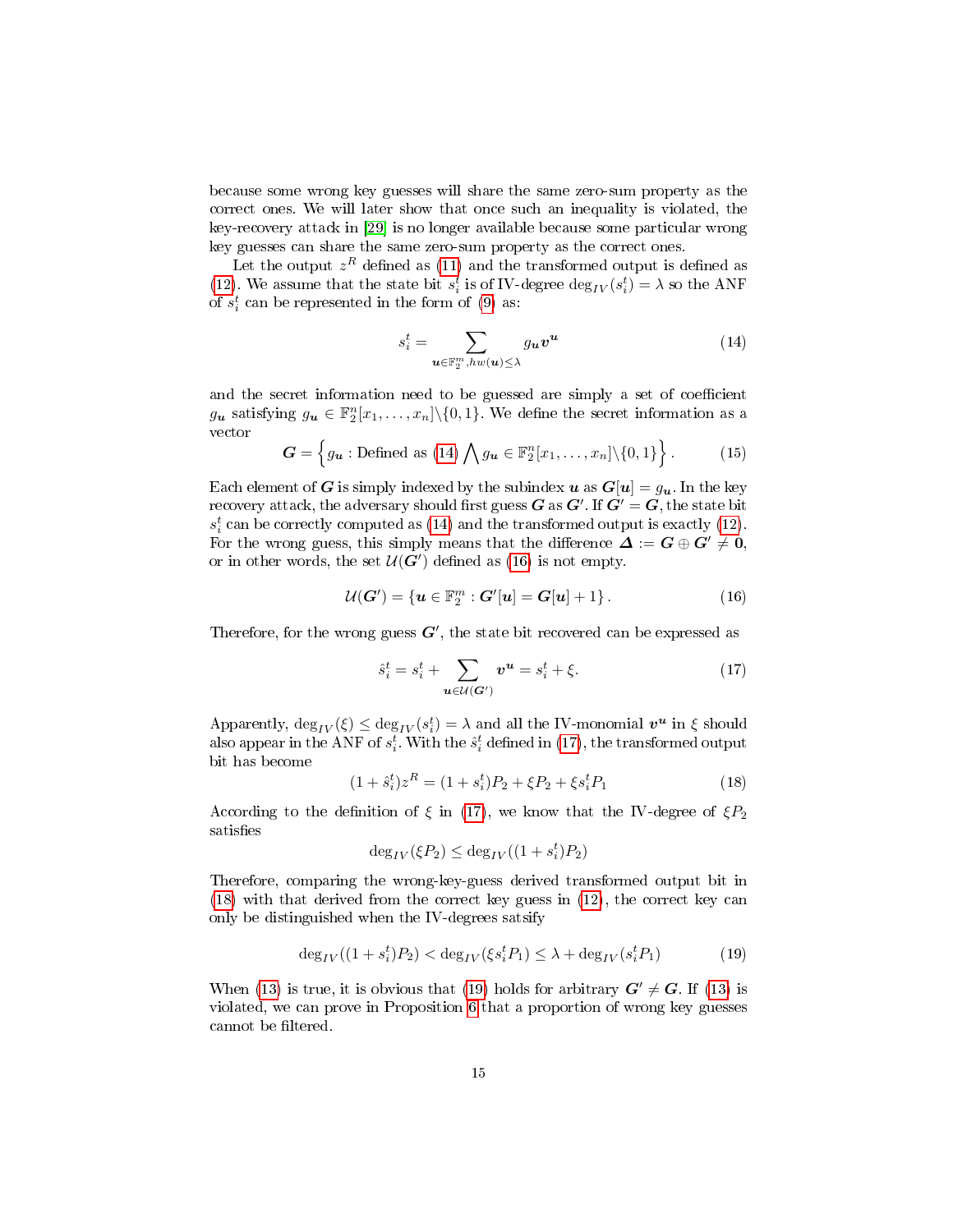**Proposition 6.** Supposing that [\(13\)](#page-13-4) is violated so that

<span id="page-15-1"></span>
$$
\deg_{IV}((1+s_i^t)P_2) \ge \deg_{IV}(s_i^t P_1). \tag{20}
$$

Let the integer  $\eta$  defined as

<span id="page-15-4"></span>
$$
\eta = \deg_{IV}((1 + s_i^t)P_2) - \deg_{IV}(s_i^t P_1) \tag{21}
$$

and assume that  $\eta \geq 0$ . Then, all the wrong guess  $G'$ 's satisfying

<span id="page-15-0"></span>
$$
\max\{hw(\mathbf{u}): \mathbf{u} \in \mathcal{U}(\mathbf{G}')\} \le \eta \tag{22}
$$

will share the same zero-sum property with the correct key guess  $G$  when using cubes of dimension  $\deg_{IV}((1+s_i^t)P_2)+1$ .

*Proof.* According to the definition of  $U(G')$  in [\(16\)](#page-14-1), [\(22\)](#page-15-0) simply means that the IV-degree of  $\xi$  satisfy that  $\deg_{IV}(\xi) \leq \eta$ . Therefore, we know that

$$
\deg_{IV}(\xi s_i^t P_1) \leq \deg_{I} V(\xi) + \deg_{IV}(s_i^t P_1) \leq \deg_{IV}((1+s_i^t) P_2)
$$

Therefore, the degree of transformed output bit corresponding to the wrong key guess  $G'$  share the same IV-degree with the correct guess  $G$ . Therefore, such wrong guess  $G^{\prime}$ 's cannot be distinguished from the correct ones, which complete the proof.  $\Box$ 

In fact,  $s_i^t P_1$  is simply part of the pure output bit  $z^R$  according to [\(9\)](#page-13-2). Therefore, in practice, as long as we can prove  $\deg_{IV}(z^R) \leq \deg_{IV}((1+s_i^t)P_2)$ , we have already proved [\(20\)](#page-15-1) and violated [\(13\)](#page-13-4) because  $\deg_{IV}(s_i^t P_1) \leq \deg_{IV}(z^R)$ . We'll use this later in Section [6.](#page-17-0)

## <span id="page-15-3"></span>5 MILP Modeling for Fu et al.'s Dynamic Cube Method

As can be seen, the original output  $z^R$  is generated the initial state  $s^0$  by taking the following steps:

1. For  $j = 1, ..., R$ , call the updating function for new state  $s^j = \text{Upd}(s^{j-1})$ ; 2. Call the output function for  $z^R = \text{Output}(s^R)$ .

<span id="page-15-2"></span>We prove that the degree of  $(1+s_i^t) \cdot z^R$   $(i \in \{1, 94, 178\})$  is equal to  $(1+s_i^t) \cdot \hat{z}^R$ where  $\hat{z}^R$  is alternative output bit generated in a different manner defined in Proposition [7.](#page-15-2)

**Proposition 7.** The evaluated output  $(1 + s_i^t) \cdot z^R$  can be regarded as the following:

- 1. For  $j = 1, ..., t$ , call the updating function for new state  $s^j = \text{Upd}(s^{j-1})$ ;
- 2. Store  $s_i^t$  in an additional register and replace  $s^t$  with  $\hat{s}^t$ , where  $\hat{s}_i^t = 0$  and  $\hat{s}_j^t = s_j^t$  for  $j \neq i$ .
- 3. For  $j = t+1, \ldots, R$ , call the updating function for new state  $\hat{s}^j = \text{Upd}(\hat{s}^{j-1})$ ;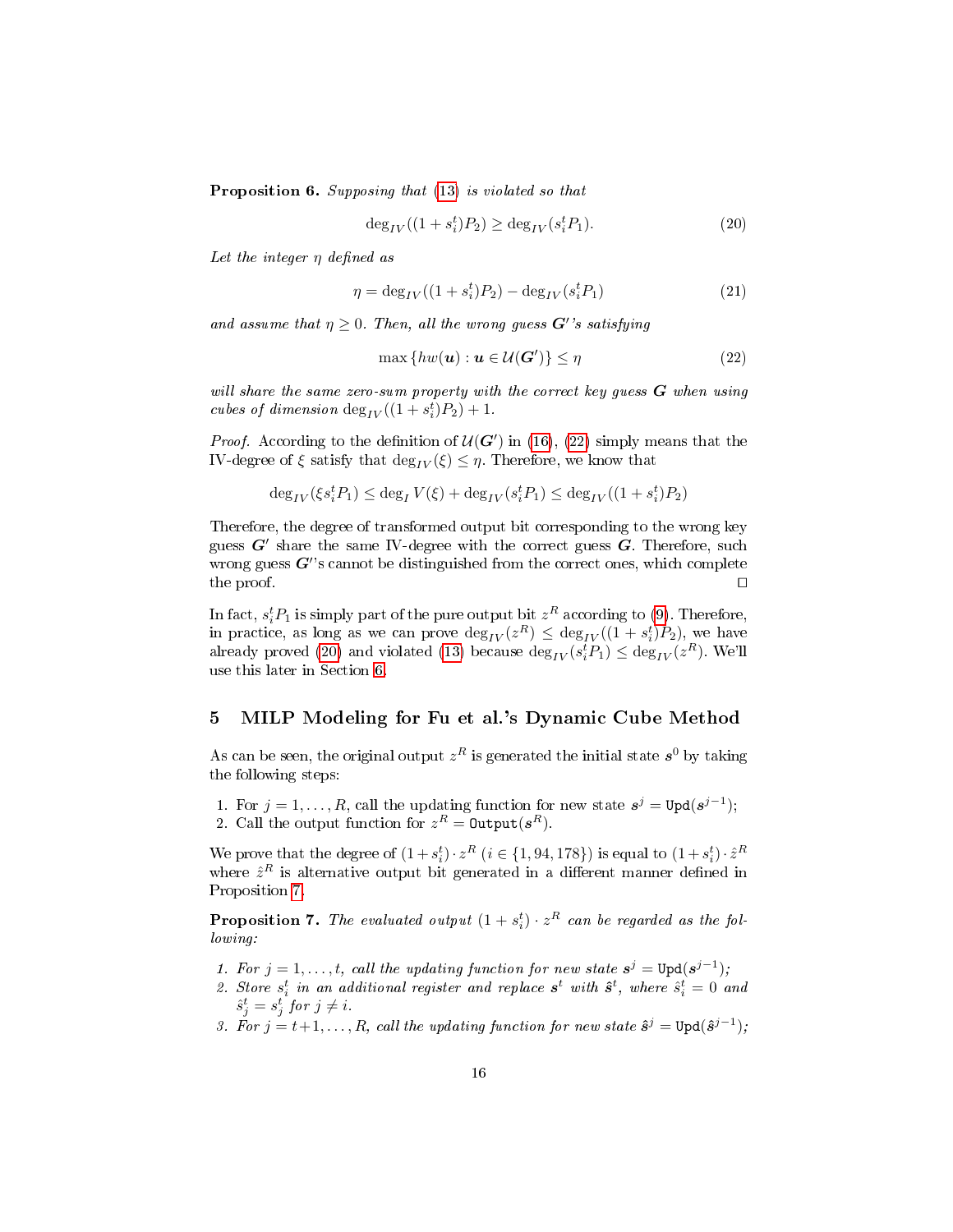4. Call the output function for  $\hat{z}^R =$  Output( $\hat{s}^R$ ) and multiply it with  $(1 + s_i^t)$ .

*Proof.* According to [\(11\)](#page-13-5), after replacing  $s_i^t$  with constant 0, the output  $\hat{z}^R$  has now become  $\hat{z}^R = 0 \cdot P_1 + P_2 = P_2$ . Therefore, the multiplication  $(1 + s_i^t) \cdot z^R =$  $(1 + s_i^t) \cdot \hat{z}^R = (1 + s_i^t)$  $\big) \cdot P_2$ .

The division property propagation corresponding to this procedure can be described with a MILP model generated from Algorithm [3.](#page-17-1) It takes as inputs initial round  $R$  and the integers  $(t,i)$  decided by  $s_i^t$ , and returns the MILP model  $\mathcal M$ along with MILP variables  $\mathbf{v} = (v_0, \dots, v_{79})$  and *o*, corresponding to the division property values of the IV bits and output bit  $(1 + s_i^t) \cdot \hat{z}^R$  respectively. So we denote the procedure of Algorithm [3](#page-17-1) as  $(\mathcal{M}, v, o) =$  TriviumModel $(R, i, t)$ .

With  $(M, v, o)$ , we should further add constraints and objective functions to the model  $M$  according to different cube selections. The detailed procedure can be summarized as follows:

- 1. We first check whether the flag  $o.F = \delta$ . If  $o.F = 0_c$  or  $1_c$ , the transformed output  $(1 + s_i^t) \cdot z^R$  is constant which has zero-sum property for arbitrary cubes. If  $o.F = \delta$ , we need to further add constraint  $M.con \leftarrow o.val = 1$ .
- 2. We construct a set of IV indices  $\mathcal I$  whose elements are available for constructing cubes. In other words, the cube I's should always satisfy  $I \subseteq \mathcal{I}$ . We assign the flag values  $v_j.F = \delta$  for  $j \in \mathcal{I}$  and update the MILP model  $M$  by defining the objective function:

<span id="page-16-0"></span>
$$
\mathcal{M}.obj \leftarrow \max \sum_{j \in \mathcal{I}} v_j.val \tag{23}
$$

3. For the remaining IV indices  $j \in \overline{\mathcal{I}}$ , update the model by  $\mathcal{M}.con \leftarrow v_j.val =$ 0 and assign the flag  $v_j.F$ 's to  $0_c$  or  $1_c$  according to a 0-1 vector  $I\check{V} \in \mathbb{F}_2^{80}$ decided by different attacking scenarios.

Finally, we solve the model  $\mathcal M$  and acquire the IV-degree  $\deg_{IV}((1+s^t_i)\cdot z^R) =$  $M.obj$  defined in [\(23\)](#page-16-0). For TRIVIUM, the whole process can be summarized as Algorithm [4.](#page-18-0)

Algorithm 2 MILP model of division property for the core function of TRIVIUM.

```
1: procedure \text{Core}(\mathcal{M}, x, i_1, i_2, i_3, i_4, i_5)<br>2: (\mathcal{M}, y_{i_1}, z_1) \leftarrow \text{copyf}(\mathcal{M}, x_{i_1})3: (\mathcal{M}, y_{i_2}, z_2) \leftarrow \text{copyf}(\mathcal{M}, x_{i_2})4: (\mathcal{M}, y_{i_3}, z_3) \leftarrow \text{copyf}(\mathcal{M}, x_{i_3})5: \qquad (\mathcal{M}, y_{i_4}, z_4) \leftarrow \text{copyf}(\mathcal{M}, x_{i_4})6: (M, a) \leftarrow \text{andf}(\mathcal{M}, z_1, z_2)<br>7: (\mathcal{M}, u_{iz}) \leftarrow \text{xorf}(\mathcal{M}, a, z_2)7: (\mathcal{M}, y_{i_5}) \leftarrow \texttt{xorf}(\mathcal{M}, a, z_2, z_3, z_4, x_{i_5})8: for all i \in \{1, 2, ..., 288\} w/o i_1, i_2, i_3, i_4, i_5 do q_i.
9: y_i = x_i<br>10: end for
10: end for 11: return
                return (\mathcal{M},\boldsymbol{y})12: end procedur
```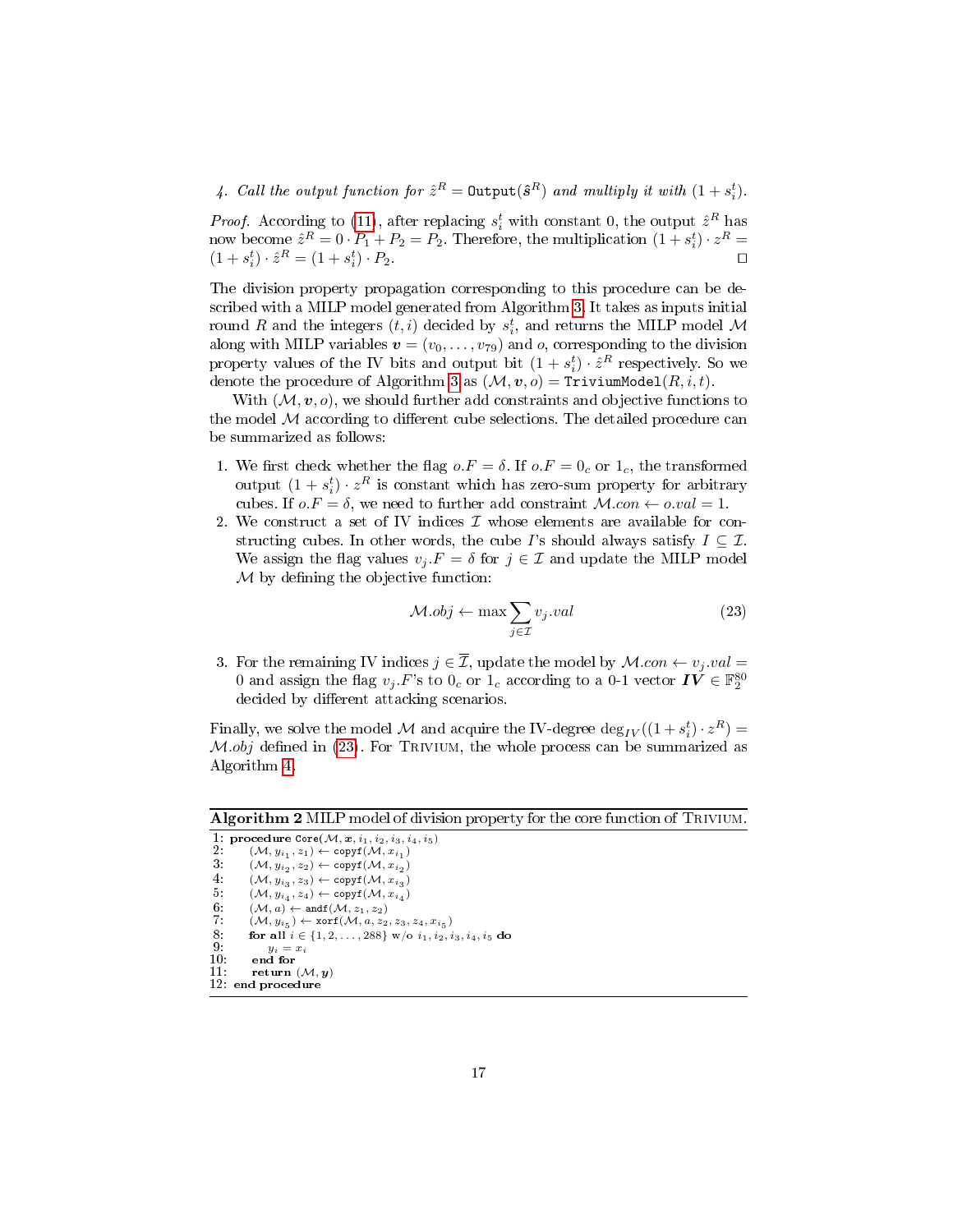<span id="page-17-1"></span>Algorithm 3 MILP model of division property for TRIVIUM with transformed output  $(1 + s_i^t) \cdot z^R$ 

1: **procedure TriviumModel**(round *R*, integers  $(t, i)$  corresponding to  $s_i^t$  where  $i \in \{1, 93, 178\}$ )<br>2: Prepare empty MILP Model M 3:  $M.var \leftarrow v_j$  .val for  $j \in \{0, 1, ..., 79\}$ .<br>
4:  $M.var \leftarrow x_j$  .val for  $j \in \{0, 1, ..., 79\}$ . Declare Public Modifiable IVs 4:  $M.var \leftarrow x_j.val$  for  $j \in \{0, 1, ..., 79\}$ .  $\triangleright$  Declare Secret Keys 5:  $M-var \leftarrow s_j^0.val$  for  $j \in \{1, 2, ..., 288\}$  $6:$  $j_j^0 = x_{j-1}.val, s_{j+93}^0 = v_{j-1}.val$  for  $i = 1, ..., 80$ . 7:  $Mcon \leftarrow s_i^0$ 7:  $\mathcal{M}.con \leftarrow s_j^0. val = 0$  for  $j = 1, ..., 93, 174, ..., 288.$   $\triangleright$  All non-active bits are assigned to division property value 0<br>8:  $s_j^0.F = \delta$  for  $j = 1, ..., 80.$   $\triangleright$  Assign the flags for key bits 9:  $s_j^0.F = 0_c$  for  $j = 81, ..., 285$  and  $s_j^0.F = 1_c$  for  $j = 286, 287, 288.$   $\triangleright$  Assign the flags for constant state bits 10: for  $r = 1$  to t do<br>11:  $(M, x) = \text{Corr}$  $11: \hspace{1cm} (\mathcal{M}, \bm{x}) = \texttt{Core}(\mathcal{M}, \bm{s}^{r-1}, 66, 171, 91, 92, 93) \ 12: \hspace{1cm} (\mathcal{M}, \bm{y}) = \texttt{Core}(\mathcal{M}, \bm{x}, 162, 264, 175, 176, 177)$ 13:  $(M, z) = \text{Core}(M, y, 243, 69, 286, 287, 288)$  $\frac{14}{15}$ :  $s^r = z \ggg 1$ 15: end for<br>16: Declare 16: Declare a new variable  $\mathcal{M}.var \leftarrow \hat{s}_i^t.val$  and assign its flag value as  $\hat{s}_i^t.F = 0_c$ . 17: Impose constraint as  $\mathcal{M}.con \leftarrow \hat{s}_i^t.val = 0.$ 18: Store  $s_i^t$  and define  $\hat{\boldsymbol{s}}^t$  as  $\hat{s}_j^t = \begin{cases} s_j^t, & j \neq i \\ t, & \end{cases}$  $\hat{s}_i^t$ ,  $j = i$ 19: for  $r = t + 1$  to R do<br>20:  $(\mathcal{M}, \mathbf{x}) = \text{Core}(\mathcal{M})$ 20:  $(\mathcal{M}, \mathbf{x}) = \text{Core}(\mathcal{M}, \hat{\mathbf{s}}^{r-1}, 66, 171, 91, 92, 93)$ 21:  $(M, y) = \text{Core}(M, x, 162, 264, 175, 176, 177)$ <br>  $22: (M, z) = \text{Core}(M, y, 243, 69, 286, 287, 288)$  $( \mathcal{M}, \boldsymbol{z}) = \texttt{Core}(\mathcal{M}, \boldsymbol{y}, 243, 69, 286, 287, 288)$  $\frac{23}{24}$  $\hat{\boldsymbol{s}}^{r} = \boldsymbol{z} \ggg 1$  $\frac{24:}{25:}$  end for  $\frac{1}{2}$ 25: **for all**  $j \in \{1, 2, ..., 288\}$  w/o 66, 93, 162, 177, 243, 288 do 26:  $M.\text{con} \leftarrow \hat{s}_i^R.\text{val} = 0$ 26:  $M.con \leftarrow \hat{s}_j^R.val = 0$ 27: end for<br>28:  $(\mathcal{M}, o')$ 28:  $(\mathcal{M}, o') \leftarrow \text{xorf}(\mathcal{M}, \hat{s}_{66}^R, \hat{s}_{93}^R, \hat{s}_{162}^R, \hat{s}_{177}^R, \hat{s}_{243}^R, \hat{s}_{288}^R)$ <br>29: Declare a new variable  $\mathcal{M}.var \leftarrow b.val$  and assign its flag value as  $b.F = 1_c$ .<br>30: Impose constraint as  $\mathcal{M}.con \leftarrow b.val = 0$ .  $31: \qquad (\mathcal{M}, c) \leftarrow \texttt{xorf}(\mathcal{M}, s^t_i, b) \ 32: \qquad (\mathcal{M}, o) \leftarrow \texttt{andf}(\mathcal{M}, c, o')$ 33: return  $(\mathcal{M}, o, v)$ 34: end procedure

# <span id="page-17-0"></span>6 Application to the 721-Round Attack in [\[29\]](#page-29-9)

In this part, we apply our method in Section [5](#page-15-3) to the practical dynamic cube attack on 721-round given in [\[29\]](#page-29-9). According to [\[29\]](#page-29-9), all 40 IV bits with odd indices  $1, 3, \ldots, 79$  and the 3 IV bits even indices  $58, 64, 72$  should be assigned to constant 0 and should not be selected as cube indices so we have  $\mathcal I$  of size 37 defined as

<span id="page-17-2"></span>
$$
\mathcal{I} = \{0, 2, \dots, 56, 60, 62, 66, 68, 70, 74, 76, 78\}
$$
\n
$$
(24)
$$

and  $\boldsymbol{IV}=(0,0,\ldots,0).$  They claimed that the IV-degree of  $z^{721}$  is  $\mathrm{deg}_{IV}(z^{721})=$ 36 and after the transformation in the output bit, the IV-degree drops to  $\deg_{IV}((1+\frac{1}{2})^2)$  $s_{94}^{290}$ ) ·  $z^{721}$ ) = 31. Note that the  $\mathcal{I}$  for evaluating  $\deg_{IV}(z^{721})$  in [\[29\]](#page-29-9) is slightly different from that of  $\deg_{IV}((1+s_{94}^{290}) \cdot z^{721})$ , we will detail this later and pointing out that such a difference cannot violate our conclusion.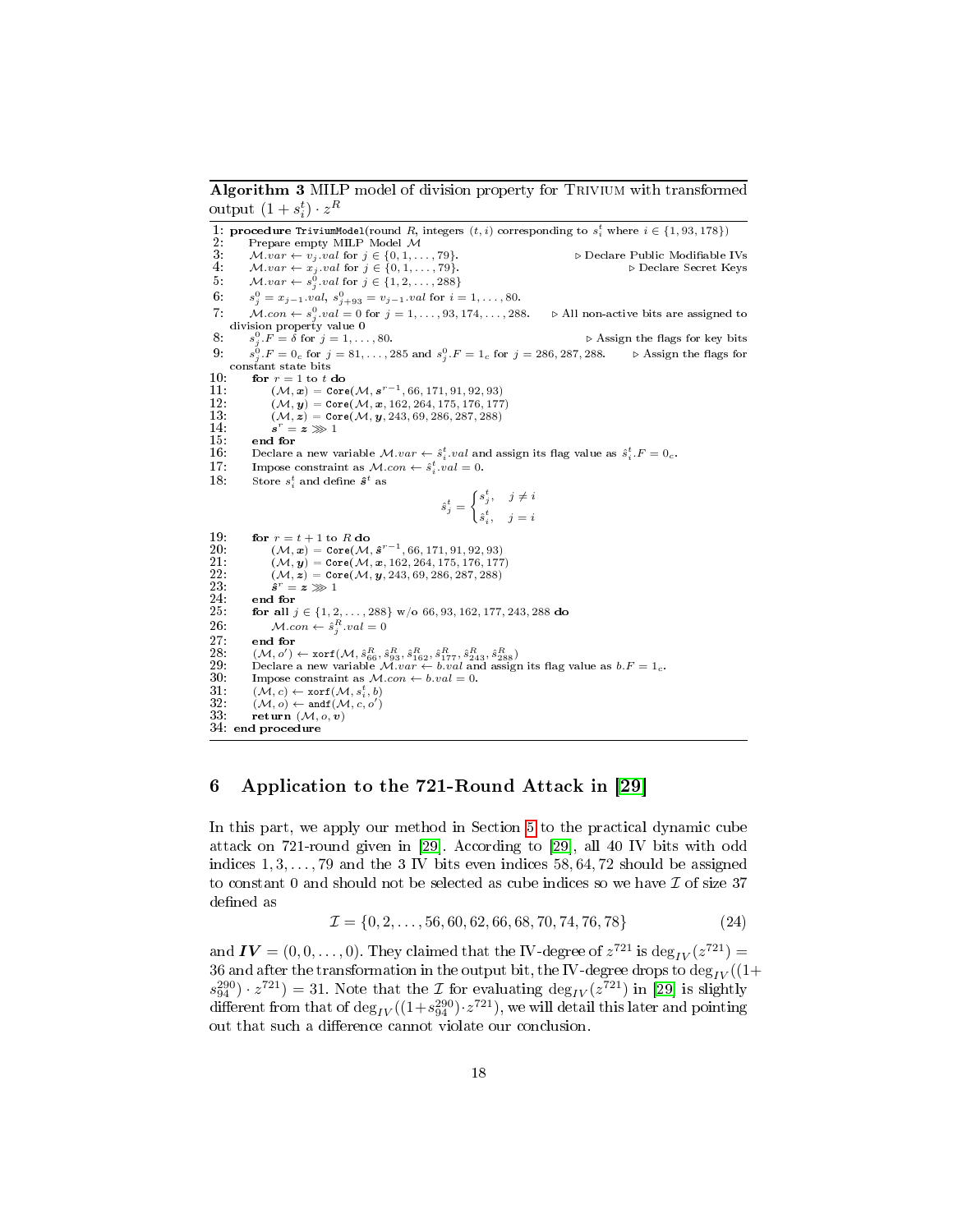<span id="page-18-0"></span>Algorithm 4 Evaluating the IV-degree  $\deg_{IV}((1+s^t_i)\cdot z^R)$  of TRIVIUM

1: procedure IVDegTrivium(round R, integers  $(t, i)$  corresponding to  $s_i^t$  where  $i \in \{1, 94, 178\}$ , the available cube index candidates  $\mathcal{I}$ , the assignment to non-cube IV bits  $\textbf{IV} \in \mathbb{F}_2^{80}$ <br>2:  $(\mathcal{M}, \mathbf{v}, o) = \text{TriviumModel}(R, i, t).$ 

3: if  $o.F = 0c$  or  $1c$  then<br>4: return deg<sub>*IV*</sub>((1+ 4: **return** deg<sub>IV</sub> $((1 + s_i^t) \cdot z^R) = 0.$  $\begin{array}{ll} 5: & \textbf{end if} \\ 6: & \textbf{for } j \in \end{array}$ 6: for  $j \in \mathcal{I}$  do<br>7: Assign th 7: Assign the flag value of  $v_j$  as  $v_j.F = \delta$ <br>8. end for 8: end for<br>9: Update 9: Update the model  $\mathcal{M}.obj \leftarrow \sum_{j \in \mathcal{I}} v_j.val$ . 10: for  $j \in \{0, \ldots, 79\} \setminus \mathcal{I}$  do 11: Assign the flag value of Assign the flag value of  $v_j$  as  $v_j.F = \begin{cases} 0_c, & IV[j] = 0 \\ 1 & IV[j] = 1 \end{cases}$  $1_c, \quad IV[j] = 1$ 

12: end for<br>13: Solve  $\lambda$ 13: Solve M and get the value of the objective function M.obj.<br>14: return deg<sub>IV</sub> ((1 + s<sup>t</sup><sub>i</sub>) · z<sup>R</sup>) = M.obj 14: return deg<sub>I</sub><br>15: end procedure

#### <span id="page-18-2"></span>6.1 Compare the Preciseness of IV-Degree Evaluation

Before they go into the IV-degree evaluation to the dynamic cube attack, the authors of [\[29\]](#page-29-9) first give an evaluation to the IV degree of pure output bit of  $z^{721}$  *I* and *IV*. The evaluation they gave  $\deg_{IV}(z^{721}) = 36$  with *I* containing all the even IV indices as:

<span id="page-18-1"></span>
$$
\mathcal{I}' = \{0, 2, \dots, 78\} \tag{25}
$$

In order to compare the bounds drawn with their method and the with ours, we propose the IV-degree evaluation algorithm to pure  $z^R$  of  $R$ -round without the transformation in the output bit as Algorithm [5.](#page-19-0) In fact, the setting of IV bits (both division property values and flag values) in Algorithm [5](#page-19-0) and objective function setting is identical to that of Algorithm [4.](#page-18-0) It only differs in the sub-routine Algorithm [3](#page-17-1) where the effect of  $s_i^t$  is eliminated. In fact, for evaluating  $\deg_{IV}(z^{721})$  is equivalent to proving that the zero-sum property exist for all  $I$ 's with dimension  $|I| > \deg_{IV}(z^{721})$ .

With  $\mathcal{I}'$  defined as [\(25\)](#page-18-1) and  $\boldsymbol{IV} = (0, \ldots, 0)$ , we call Algorithm [5](#page-19-0) that returns  $\deg_{IV}(z^{721}) = 31$ , lower than [\[29\]](#page-29-9)'s 36. In order to verify the correctness of our evaluation, we randomly picked thousands of  $32$ -dimensional cube  $\Gamma$ 's using indices in  $\mathcal{I}'$  (along with random keys and random assignments to  $\bm{IV}[j]$  for  $j \in \mathcal{I}'\backslash I$  and sum  $z^{721}$ . We find that all 32-dimensional cubes have zero-sum property when sum  $z^{721}$  over them under randomly chosen keys and randomly assigned non-cube IV bit values. This evaluation has proved that our MILP modeling method can provide sharper IV-degree upper bound than the complicated degree evaluation algorithms of [\[29\]](#page-29-9).

Of course, in order to verify the theoretic foundation [\(13\)](#page-13-4), we need to verify the degree drop for the same  $\mathcal I$  and  $IV$  settings. With  $\mathcal I$  defined as [\(24\)](#page-17-2) and  $IV =$  $(0, \ldots, 0)$ , we call Algorithm [5](#page-19-0) that returns  $\deg_{IV}(z^{721}) = 29$ . We verify the correctness of our degree evaluation with sufficiently many randomly constructed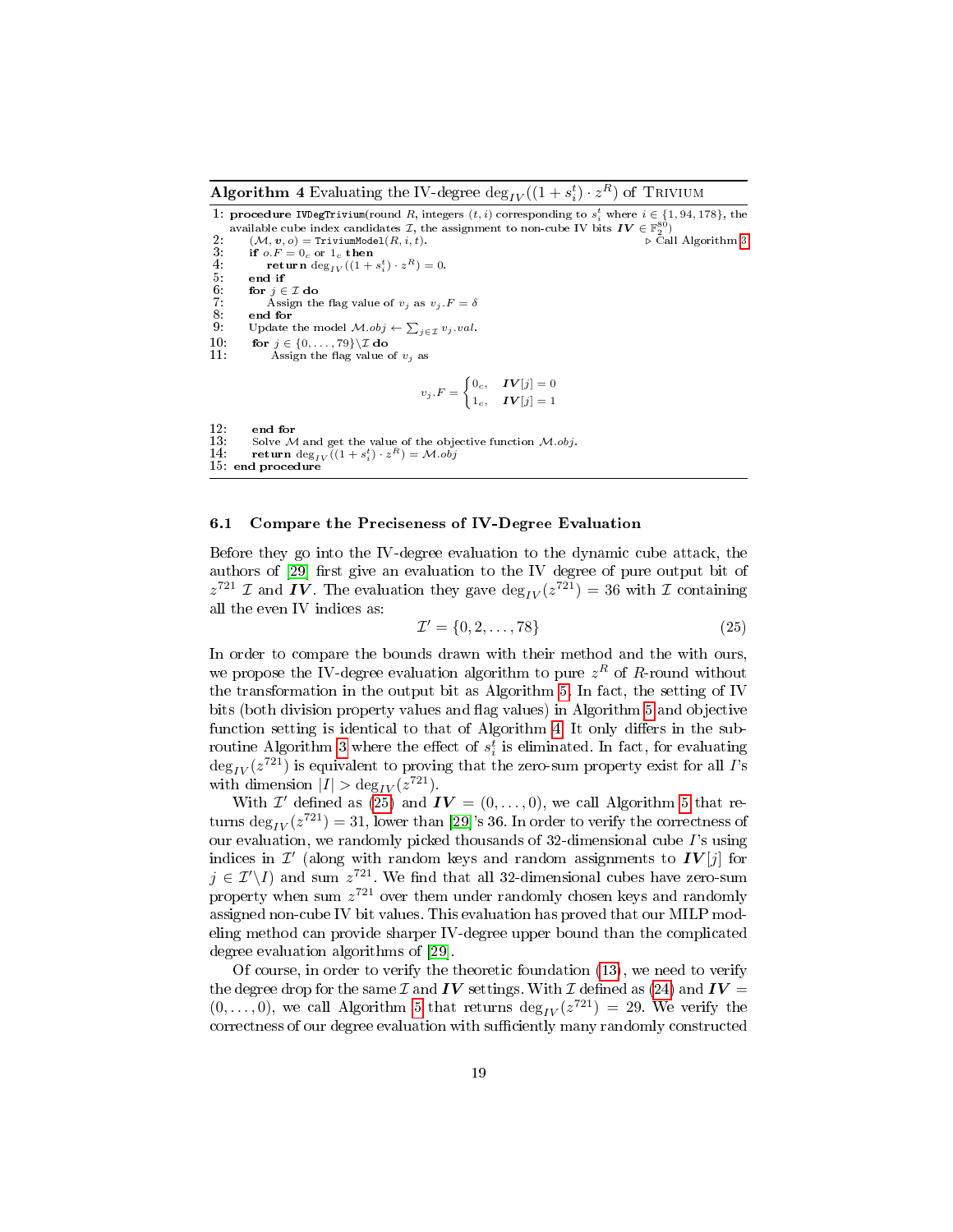30-dimensional cube  $I$ 's using indices in  ${\cal I}$  and sum  $z^{721}.$  All the random settings have given zero-sum property proving the correctness of our degree evaluation  $\deg_{IV}(z^{721}) = 29$ . But for 29-dimensional cube  $I \subseteq \mathcal{I}$ , there exist 1-summations for some random keys. This evaluation has not only proved our sharper upper bound, but also violate the theoretic belief in [\(13\)](#page-13-4). In other words, after the transformation in the output bit, the IV-degree has not decreased but increased. So the 721-round example is not supporting the correctness of [\[29\]](#page-29-9) but standing against it.

<span id="page-19-0"></span>Algorithm 5 Evaluating the IV-degree  $\deg_{IV}((1+s^t_i)\cdot z^R)$  Trivium

1: procedure IVDegTriviumPure(round R, the available cube index candidates  $\mathcal{I}$ , the assignment to non-cube IV bits  $\bm{IV} \in \mathbb{F}_2^{80}$ <br>2: Prepare empty MILP Model M 3:  $M.var \leftarrow v_j.val$  for  $j \in \{0, 1, ..., 79\}$ .<br>
4:  $M.var \leftarrow x_j.val$  for  $j \in \{0, 1, ..., 79\}$ .<br>
5:  $\begin{array}{ll}\n\text{for } j \in \{0, ..., 79\} \setminus \mathbb{Z} \text{ do} \\
\text{6:} & \text{Asign the flag value of } v_j \text{ as}\n\end{array}$  $v_j.F = \begin{cases} 0_c, & IV[j] = 0 \\ 1 & IV[j] = 1 \end{cases}$  $1_c, \quad IV[j] = 1$  $7:$  end for  $8:$  Update 8: Update the model  $\mathcal{M}.obj \leftarrow \sum_{j \in \mathcal{I}} v_j.val.$ 9:  $M-var \leftarrow s_j^0.val$  for  $j \in \{1, 2, ..., 288\}$ 10:  $s_j^0 = x_{j-1}, s_{j+93}^0 = v_{j-1}$  for  $i = 1, ..., 80$ . 11:  $M.con \leftarrow s_j^0.val = 0$  for  $j = 1, ..., 93, 174, ..., 288.$   $\triangleright$  All non-active bits are assigned to division property value 0<br>12:  $s_j^0.F = \delta$  for  $j = 1, ..., 80.$   $\triangleright$  Assign the flags for key bits  $13.$  $^0_j$ .  $F=0_c$  for  $j=81,\ldots,285$  and  $s^0_j$ .  $F=1_c$  for  $j=286,287,288.$   $\quad\Rightarrow$  Assign the flags for constant state bits 14: for  $r = 1$  to R do<br>15:  $(\mathcal{M}, \mathbf{x}) = \text{Core}$ 15:  $(\mathcal{M}, \mathbf{x}) = \text{Core}(\mathcal{M}, \mathbf{s}^{r-1}, 66, 171, 91, 92, 93)$ 16:  $(M, y) = \text{Core}(M, x, 162, 264, 175, 176, 177)$ <br>17:  $(M, z) = \text{Core}(M, y, 243, 69, 286, 287, 288)$  $(\mathcal{M}, \mathbf{z}) = \text{Core}(\mathcal{M}, \mathbf{y}, 243, 69, 286, 287, 288)$  $\frac{18}{19}$ :  $\boldsymbol{s}^r=\boldsymbol{z}\ggg 1$  $\frac{19:}{20:}$  end for  $\frac{19:}{20:}$ 20: for all  $j \in \{1, 2, \ldots, 288\}$  w/o 66, 93, 162, 177, 243, 288 do 21:  $Mcon \leftarrow s_j^R = 0$  $22:$  end for  $23:$   $(\mathcal{M}, o) \leftarrow 24:$  if  $o.F = 25:$  retu  $23: \quad (\mathcal{M}, o) \leftarrow \texttt{xorf}(\mathcal{M}, s_{66}^R, s_{93}^R, s_{162}^R, s_{177}^R, s_{243}^R, s_{288}^R) \ 24: \quad \text{if } o.F = 0_c \text{ or } 1_c \text{ then}$ 25: return  $\deg_{IV}((1 + s_i^t) \cdot z^R) = 0.$ 26: end if<br>27: for  $j \in$ 27: for  $j \in \mathcal{I}$  do<br>28: Assign th 28: Assign the flag value of  $v_j$  as  $v_j$ .  $F = \delta$ <br>29: end for  $29:$  end for  $30:$  Solve  $\mathcal N$ 30: Solve M and get the value of the objective function M.obj.<br>31: return deg<sub>IV</sub>((1+s<sup>t</sup><sub>i</sub>) · z<sup>R</sup>) = M.obj  $31:$  return deg<sub>I</sub><br> $32:$  end procedure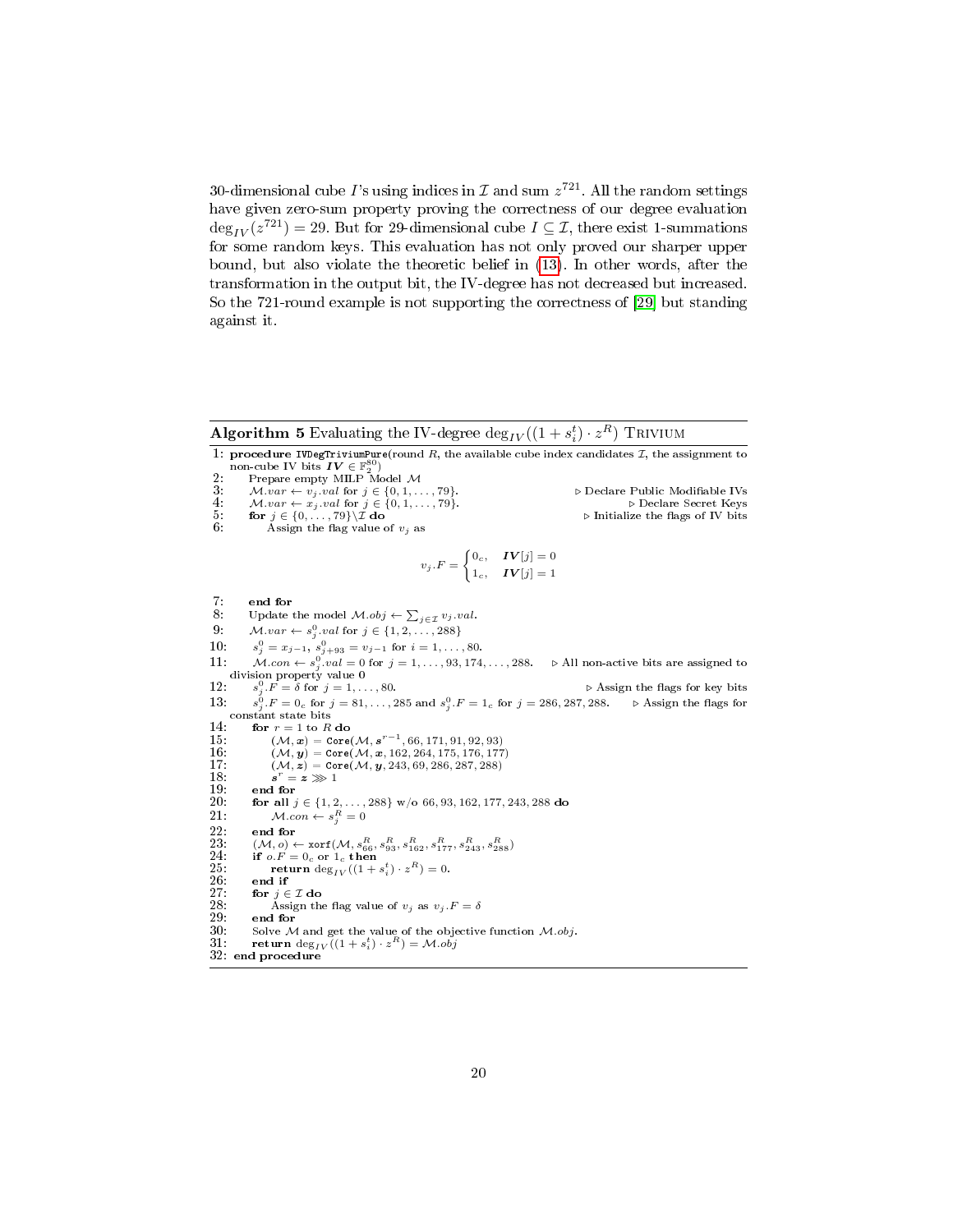# 6.2 Revisiting Key-Recovery Attack on 721-Round Trivium Given in [\[29\]](#page-29-9)

By calling Algorithm [4,](#page-18-0) we are able to prove the same IV-degree evaluation  $\deg_{IV}((1 + s_{94}^{290})z^{721}) = 31$ . But the degree drop assumption [\(13\)](#page-13-4) has already been violated, the theoretic foundation to the key-recovery attack is no longer steady. We further show that the 721-round result cannot recovery any key bit because all wrong key guess  $G$ 's share the same zero-sum property with the correct  $G$  when using 32-dimensional cubes. This is a direct application to Proposition [6.](#page-14-5)

We regard  $z^{721}$  according to [\(9\)](#page-13-2) as  $z^{721} = s_{94}^{290}P_1 + P_2$ . As has been proved in Section [6.1,](#page-18-2) we have  $\deg_{IV}(z^{721}) = 29$ . By calling Algorithm [4,](#page-18-0) we know that  $\deg_{IV}((1 + s_{94}^{290})z^{721}) = 31.$  Apparently, we have

$$
\deg_{IV}(s_{94}^{290}P_1) \le \deg_{IV}(z^{721}) = 29 \le \deg_{IV}((1+s_{94}^{290})z^{721}) = \deg_{IV}((1+s_{94}^{290})P_2) = 31
$$

Therefore, we know that the  $\eta = 2$  according to its definition as [\(21\)](#page-15-4) in Proposi-tion [6.](#page-14-5) By analyzing the ANF of  $s_{94}^{290}$ , its IV-degree is exactly  $\deg_{IV}(s_{94}^{290}) = \eta =$ 2. Therefore, according to Proposition [6,](#page-14-5) all of the wrong key guesses and indistinguishable using 32-dimensional cubes. The key-recovery attack on 721-round Trivium in [\[29\]](#page-29-9) is a complete failure with no key bit recovered at all. We verify this with sufficiently many experiments. Their claim "for wrong guesses, the *result is 1 with probability*  $\frac{1}{2}$ " is definitely delusional as can be experimentally disproved[7](#page-20-1) .

Although [\[29\]](#page-29-9)'s method draws the correct evaluation  $\deg_{IV}((1+s_{94}^{290})\cdot z^{721})=$ 31, we believe it's only a coincidence and that the IV-degree of pure  $z^{721}$  is suffi-ciently low. We'll show in Section [7.2](#page-22-0) that when the IV-degree grows sufficiently high, a precise evaluation to the IV-degree following [\[29\]](#page-29-9)'s idea requires impractical complexities and further abbreviations can result in serious mistakes.

# <span id="page-20-0"></span>7 Analyze the 855-Round Trivium Result of [\[29\]](#page-29-9)

According to the analysis in Section [6,](#page-17-0) three lessons should be learnt:

- 1. The strategy used in [\[29\]](#page-29-9) for picking  $s_i^t$  is incorrect. The selected  $s_i^t$  cannot bring decrease but increase to the IV-degree of output bit.
- 2. The degree evaluation algorithm of [\[29\]](#page-29-9) is questionable. The evaluation to pure output is wrong.
- 3. The availability of key-recovery attack is questionable. Because the IV-degree drop assumption has been violated, wrong keys guesses can have the same zero-sum property as the correct ones.

Therefore, the 855-round TRIVIUM has already become doubtful. For 855-round TRIVIUM, [\[29\]](#page-29-9) select  $s_{94}^{210}$  for output bit transformation. The cube index candidates are  $\mathcal{I} = \{0,\ldots,79\} \backslash \{30,48,60,74,75\}$  so we have  $|\mathcal{I}| = 75$ . The assignment

<span id="page-20-1"></span> $\frac{7}{7}$  <https://github.com/peterhao89/Analyze721Trivium>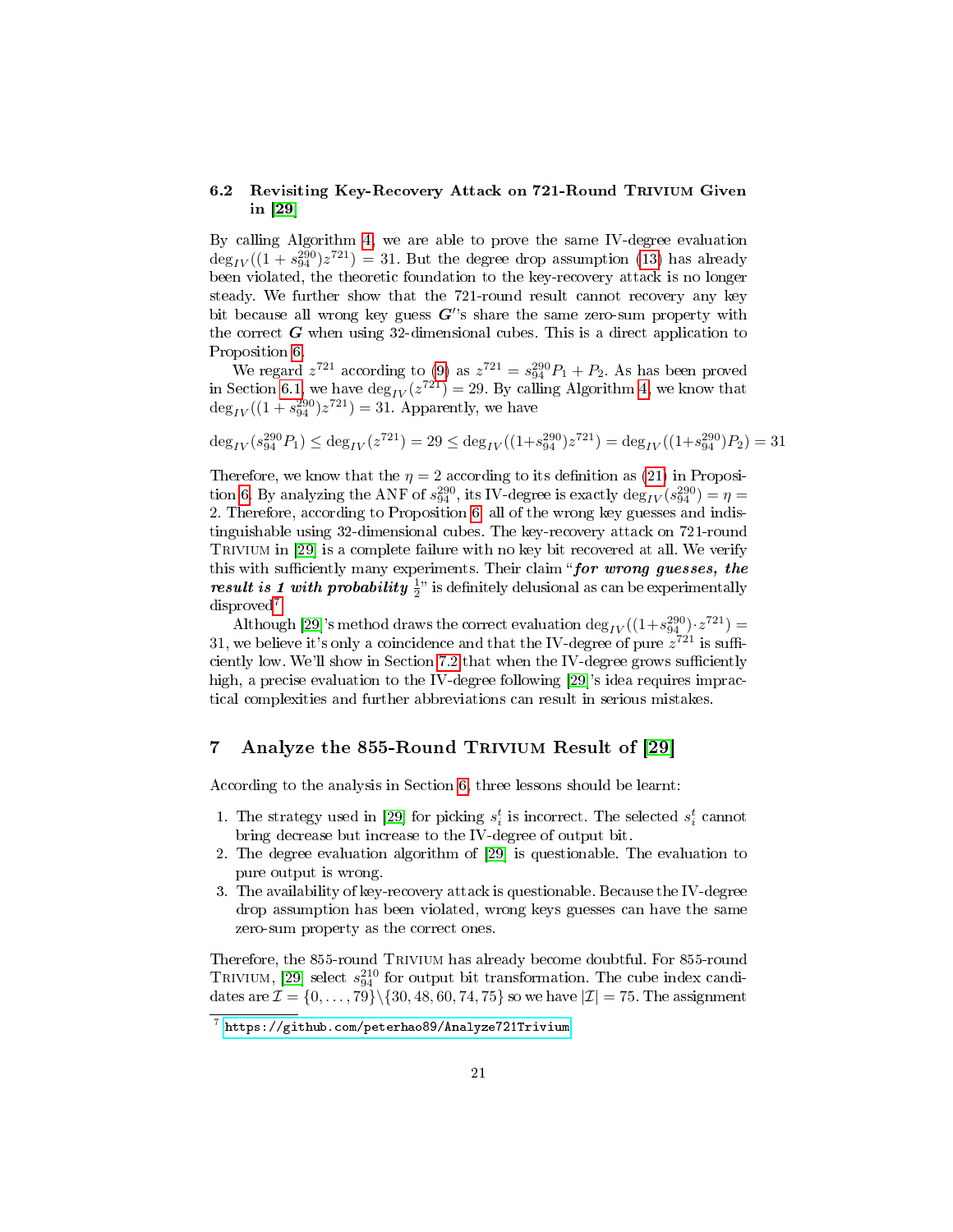to  $\{30, 48, 60, 74, 75\}$  is also constant 0 so  $IV = (0, ..., 0)$ . With such settings, we run Algorithm [4](#page-18-0) only to find  $\deg_{IV}((1 + s_{94}^{210}) \cdot z^{885}) = 75$ . We also run Algo-rithm [5](#page-19-0) and find  $\deg_{IV}(z^{885}) = \deg_{IV}((1 + s_{94}^{210}) \cdot z^{885}) = 75$ . Both evaluations, along with the three lessons learnt from Section [6,](#page-17-0) indicate that the 855-round attack in [\[29\]](#page-29-9) is unlikely to be true.

In subsection [7.1,](#page-21-0) we give theoretic evidence that, for 855-round TRIVIUM, the IV-degree of the output bit is likely to increase rather than decrease with their transformation. In subsection [7.2,](#page-22-0) we revisit Fu et al.'s degree evaluation algorithm and rewrite it in a more clear manner, showing that a precise evaluation requires complexities far beyond practical reach and further abbreviations will bring incorrect evaluation.

### <span id="page-21-0"></span>7.1 The IV-Degree is More Likely to Increase Rather than Decrease

We temporarily use the notations of [\[29\]](#page-29-9) (also in Section [2.4\)](#page-11-1) in this part for simpler demonstration. Since  $s_1^{210}$  is used to transform  $z^{855}$ , we can represent  $z^{855}$  according to [\(11\)](#page-13-5) as follows:

$$
z^{855}=s_1^{210}P_2+P_3\\
$$

Therefore, we should focus on the propagation of  $s_1^{210}$ . According to [\(8\)](#page-12-2),  $s_1^{210}$  can only propagate to 5 intermediate state bits generated in further rounds, namely  $s_1^{288}, s_2^{279}, s_2^{292}, s_2^{293}, s_2^{294}$ . Among the 5 bits,  $s_1^{210}$  propagate to  $s_1^{288}, s_2^{279}, s_2^{294}$ <br>through XOR operation and  $s_2^{292}, s_2^{293}$  through AND operation. Therefore, we can denote them as  $\boldsymbol{V} = (V_0, \dots, V_4)$  defined as follows:

<span id="page-21-2"></span>
$$
V_0 = s_1^{279} = s_1^{210} + L_0, \quad V_1 = s_2^{288} = s_1^{210} + L_1, \quad V_2 = s_2^{294} = s_1^{210} + L_2, V_3 = s_2^{292} = a \cdot s_1^{210} + L_3, \quad V_4 = s_2^{293} = b \cdot s_1^{210} + L_4
$$
 (26)

where  $a, b, L_0, \ldots, L_4$  are all functions of intermediate state bits whose ANFs can be explicitly expressed according to [\(8\)](#page-12-2). Furthermore, with detailed study of their ANFs, we find that we find that  $a, b, L_1, \ldots, L_4$  have higher IV-degrees than  $s_1^{210}$  (Lemma [2\)](#page-21-1).

<span id="page-21-1"></span>**Lemma 2.** When IV bits at positions  $30,48,60,74,75$ , the IV-degrees of a, b,  $L_0, \ldots, L_4$ defined in [\(26\)](#page-21-2) are all larger than that of  $s_1^{210}$ .

*Proof.* We explicitly deduced the ANFs of  $a, b, L_0, \ldots, L_4, s_1^{210}$  using Sage pro-gram [\[36\]](#page-30-0) and evaluate their IV-degrees. We find that  $\deg_{IV}(a) = 3$ ,  $\deg_{IV}(b) =$ 4,  $\deg_{IV}(L_0) = 5$ ,  $\deg_{IV}(L_1) = 6$ ,  $\deg_{IV}(L_2) = 8$ ,  $\deg_{IV}(L_3) = 5$ ,  $\deg_{IV}(L_4) =$ 5 and  $\deg_{IV}(s_1^{210}) = 2$ , which complete the proof.

With V defined as [\(26\)](#page-21-2), we can denote the ANF of  $z^{885}$  as follow:

$$
z^{855} = \sum_{\mathbf{u} \in \mathbb{F}_2^5} Q_{\mathbf{u}} \cdot \mathbf{V}^{\mathbf{u}} \tag{27}
$$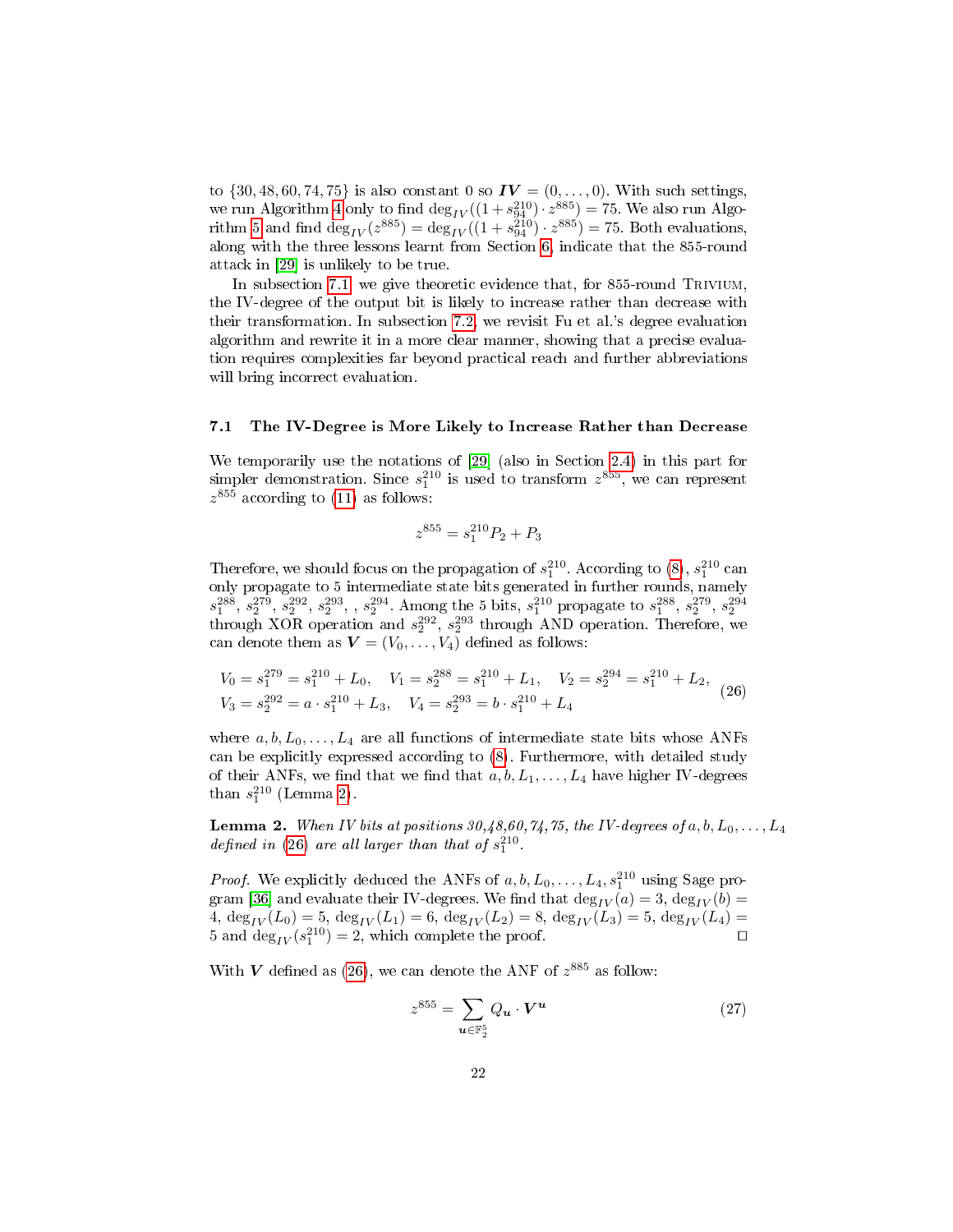where the coefficient  $Q_{\boldsymbol{u}}$ 's are irrelevant to  $V_0, \ldots, V_4$  and since  $s_1^{210}$  is only propagated to  $V_1, \ldots, V_4$ , it is equivalent to say that  $Q_{\boldsymbol{u}}$ 's are irrelevant to  $s_1^{210}$ .

We denote  $\mathbf{L} = (L_0, \ldots, L_4)$  and, according to Proposition [7,](#page-15-2) after the transformation, the output becomes

$$
(1 + s_1^{210}) \cdot z^{855} = (1 + s_1^{210}) \cdot \sum_{u \in \mathbb{F}_2^5} Q_u \cdot L^u \tag{28}
$$

With Lemma [2](#page-21-1) and detailed analysis to the ANFs, we find that for all  $u \in \mathbb{F}_2^5$ , the IV-degree of each monomial satisfies  $\deg_{IV}((1 + s_1^{210}) \cdot L^u) \ge \deg_{IV}(V^u)$ . Therefore, the transformation in [\[29\]](#page-29-9) is unlikely to lower the IV-degree of  $z^{855}$ due to the well designed updating function of Trivium. On the contrary, since  $Q_{\boldsymbol{u}}$ 's are irrelevant to  $s_1^{210},$  the IV-degree is more likely to increase rather than decrease after the transformation of [\[29\]](#page-29-9).

# <span id="page-22-0"></span>7.2 The Precise IV-Degree of 855-Round Cannot be Practically Evaluated

In this part, we analyze the degree evaluation algorithms in [\[29\]](#page-29-9). We prove that the precise evaluation to the IV-degree of 855-round Trivium is much higher than practical reach and further abbreviations will result in false evaluations.

In fact, in [\[29\]](#page-29-9), the IV-degree is evaluated by enumerating all the monomial  $v^u$  appearing in the ANF of the output bit denoted as z (either  $z = z^R$  or  $z = (1 + s_i^t) \cdot z^R$  hereafter. When we read [\[29\]](#page-29-9), the description of the degree evaluation process is too complicated to follow and there are a lot of important details omitted by simply using ambiguous sentences such as

"Further degree reduction for  $t > 4$  is hard to be obtained using PC for loop executing Algorithm 3. Some man-made work should be involved to obtain further degree reduction.

Furthermore, the enumeration of monomials require huge memory to store the IV-monomials and a lot of time to evaluate the IV-monomials in the newly generated bits. But [\[29\]](#page-29-9) did not provide the exact upper bound to the memory/time complexity and how many IV-monomials are computed. They simply claim that a huge cluster is used. The source code of their experiment is also unavailable making it hard to verify the correctness of their implementation.

According to the idea of [\[29\]](#page-29-9)'s degree evaluation algorithms, we provide a clearer description to how to do the IV-monomial enumeration and give the correct IV-degree. Furthermore, the time/memory complexities of the enumeration can be evaluated in a theoretic way. According to the theoretic analysis, the enumeration cost is far beyond practical reach for 855-round TRIVIUM. We also provide example that further abbreviation towards our described method will result in ignorance to particular high degree monomials and therefore wrongly evaluated IV-degrees.

Since the ANF of  $z$  is extremely complicated, we have to represent it as the summation of many monomials composed of intermediate state bits so that the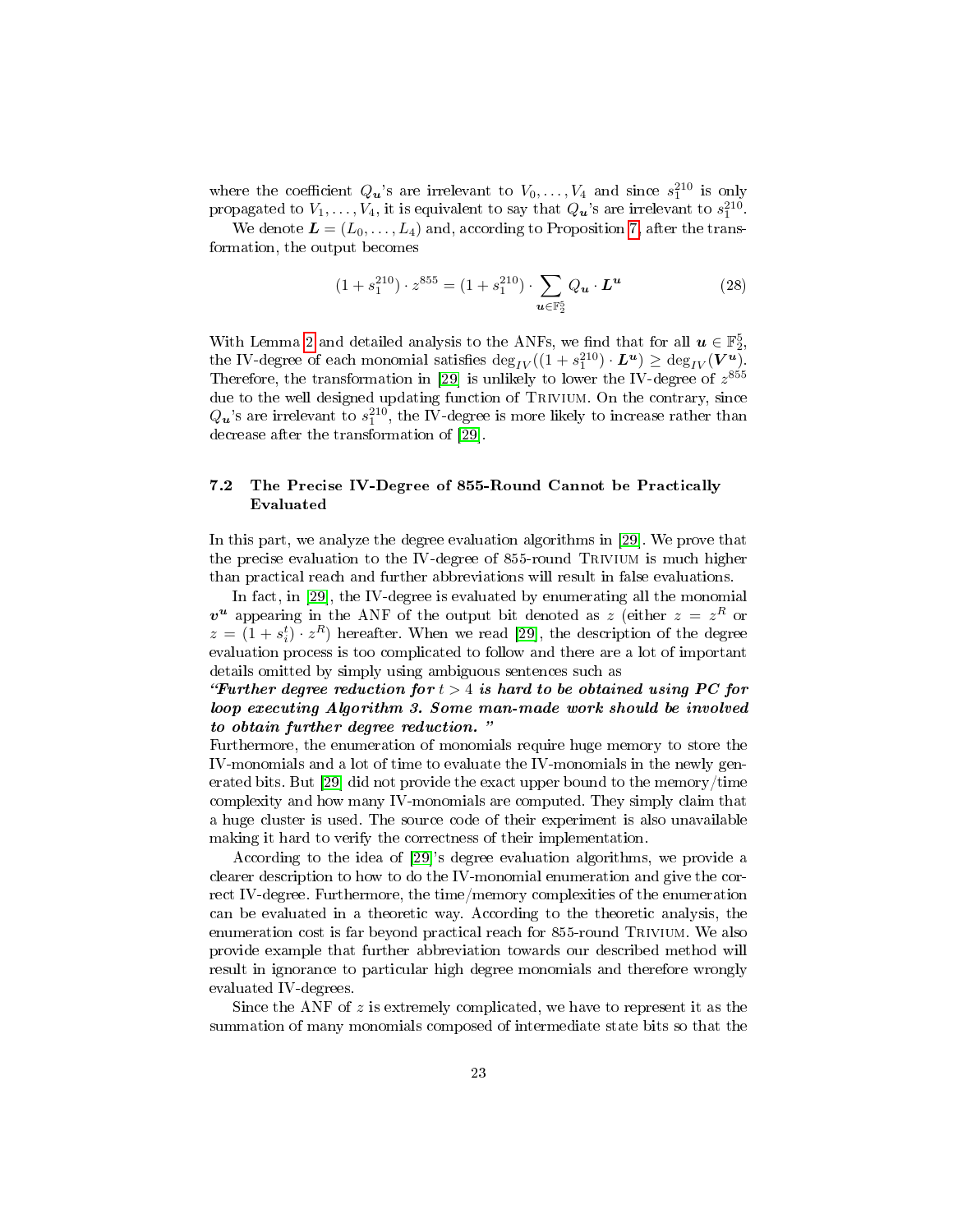IV-degree evaluations can be carried out on each monomials independently. For example, when z is represented as

<span id="page-23-1"></span>
$$
z = b_1 b_2 b_3 + c_1 c_2 c_3 c_4 \tag{29}
$$

where  $b_i, c_j$  are all intermediate state bits and their IV monomials are practically computable.<sup>[8](#page-23-0)</sup> Then, we have  $\deg_{IV}(z) = \max\{\deg_{IV}(b_1b_2b_3), \deg_{IV}(c_1c_2c_3c_4)\}\$ So the evaluation of  $\deg_{IV}(z)$  is equivalent to evaluating  $\deg_{IV}(b_1b_2b_3)$  and  $\deg_{IV}(c_1c_2c_3c_4)$  separately. Note that for z after sufficiently many rounds of initializations, some monomials will contain more than 20 practically representable state bits (such as  $z = b_1 \cdots b_{20} + c_1 \cdots c_{21} + \ldots$ ). But in this part, we only use [\(29\)](#page-23-1) to demonstrate the main ideas of IV-monomial enumeration.

In [\[29\]](#page-29-9), instead of direct evaluation to  $deg_{IV}(z)$ , an targeted integer d is predefined so that the following proofs can concentrate on  $\deg_{IV}(b_1b_2b_3) \leq d$ and  $\deg_{IV}(c_1c_2c_3c_4) \leq d^{.9}$  $\deg_{IV}(c_1c_2c_3c_4) \leq d^{.9}$  $\deg_{IV}(c_1c_2c_3c_4) \leq d^{.9}$  To be more specific, they use  $d = 69$  for 855-round TRIVIUM. We take the evaluation of  $\deg_{IV} (b_1b_2b_3) \leq d$  as an example. When the ANF of the monomial  $b_1b_2b_3$  is practically computable, the IV-degree is acquired explicitly. When  $\sum_{i=1}^{3} \deg_{IV}(b_i) \leq d$ , we know  $\deg_{IV}(b_1b_2b_3) \leq d$  according to [\(10\)](#page-13-7). When  $\sum_{i=1}^{3} \deg_{IV}(b_i) > d$ , a more precise evaluation to  $\deg_{IV}(b_1b_2b_3)$ , as well as an IV-degree reduction are required. This is the critical technique but [\[29\]](#page-29-9) simply state as "Some man-made work should be involved to obtain further degree reduction". Therefore, we provide a detailed description here on how degree reduction can be carried out with as low complexity as possible.

Let the number of available IV bits is m. Denote the IV bits as  $\mathbf{v} = (v_1, \ldots, v_m)$ . The state bits  $b_1, b_2, b_3$  are first represented as a list of 0-1 strings in  $\mathbb{F}_2^m$ , corresponding to the IV-monomial  $\boldsymbol{v}^{\boldsymbol{u}\prime}$ s in [\(9\)](#page-13-2) satisfying  $a_{\boldsymbol{u}}\neq 0$ . We define the list of 0-1 strings corresponding to state bit  $b = f(x, v)$  as

<span id="page-23-3"></span>
$$
\mathcal{T}(b) := \{ \mathbf{u} \in \mathbb{F}_2^m : \text{the coefficient } a_{\mathbf{u}} \text{ in (9) is non-zero} \} \tag{30}
$$

Apparently, the IV-degree  $\deg_{IV}(b)$  is equivalent to the largest hamming weight of  $u \in \mathcal{T}(b)$ :

$$
\deg_{IV}(b) = \max_{\mathbf{u} \in \mathcal{T}(b)} \{hw(\mathbf{u})\}
$$
\n(31)

The the multiplication of two state bits  $b_1$  and  $b_2$ , the corresponding  $\mathcal{T}(bc)$  can be computed from  $\mathcal{T}(b_1)$  and  $\mathcal{T}(b_2)$  as

$$
\mathcal{T}(b_1 \cdot b_2) = \{ \boldsymbol{u} \in \mathbb{F}_2^m : \boldsymbol{u} = \boldsymbol{u}_1 \vee \boldsymbol{u}_2 \text{ where } \boldsymbol{u}_1 \in \mathcal{T}(b_1), \boldsymbol{u}_2 \in \mathcal{T}(b_2) \} \qquad (32)
$$

As can be seen, if there is  $\bm{u}_1,\bm{u}'_1\in\mathcal{T}(b_1)$  satisfying  $\bm{u}_1\succeq\bm{u}'_1,$  then for arbitrary  $u_2 \in \mathbb{F}_2^m$ , there is  $(u_1 \vee u_2) \succeq (u'_1 \vee u_2)$ . Since  $\text{deg}_{IV}(b_1b_2)$  only relate to the

<span id="page-23-0"></span><sup>&</sup>lt;sup>8</sup> If the ANF of  $b_i$  (or  $c_j$ ) is too complicated so that the IV monomials are not practically computable, they will further represent  $b_i$  ( $c_j$ ) as superpoly of intermediate state bits generated in earlier stages of initialization. After such a representation, the number of intermediate state monomials of z increases but each monomial can be regarded as the multiplication of practically representable intermediate state bits.

<span id="page-23-2"></span>The d for two degree monomial  $b_1b_2$  here is equivalent to the  $DEG(b_1) + DEG(b_2)$  $d_t(b_1b_2)$  in [\[29\]](#page-29-9).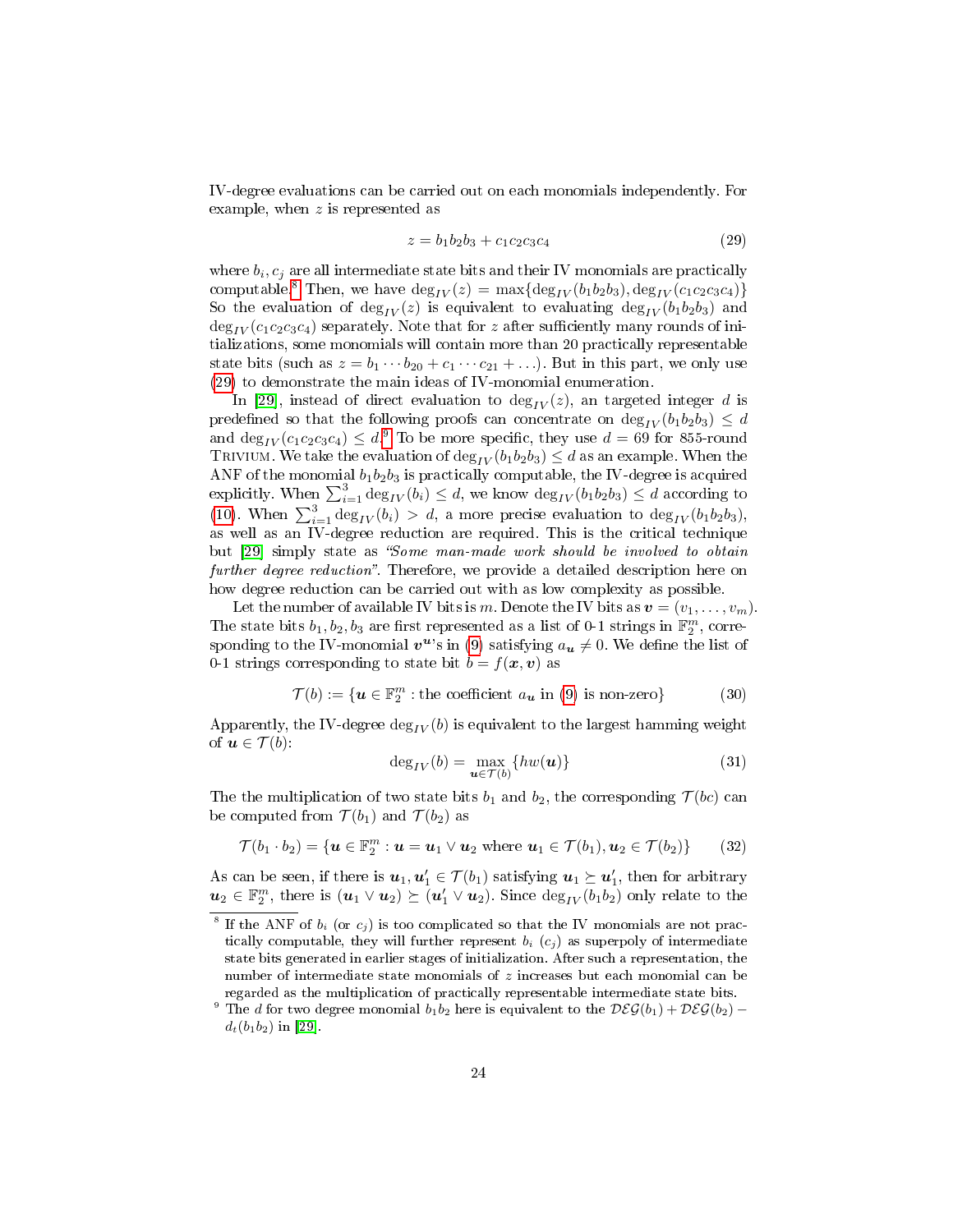elements with larger hamming weight, it is safe for us to remove  $\boldsymbol{u}'_1$  and only keep  $u_1$  in  $\mathcal{T}(b_1)$  so that the size of the  $\mathcal T$  can be reduced. This is done by Fu et al. with the "Repeated-IV term Removing Algorithm" (Algorithm 4 in [\[29\]](#page-29-9)). We can rewrite such "Repeated-IV term Removing Algorithm as Algorithm" as [6.](#page-24-0) Apparently, the complexity of Algorithm [6](#page-24-0) is  $O(|\mathcal{T}|^2)$ .

<span id="page-24-0"></span>**Algorithm 6** Reducing the size of the list  $\mathcal{T}(b)$ 

```
1: procedure ReduceT(The list \mathcal{T} = \mathcal{T}(b)(30)) 2: Reorder the elements in \mathcal{T} as \mathcal{T} = \{u_1, u_2, \ldots, u_L\} according to hamming
           Reorder the elements in \mathcal{T} as \mathcal{T} = \{u_1, u_2, \ldots, u_L\} according to hamming weight s.t.
      hw(\mathbf{u}_1) \geq hw(\mathbf{u}_2) \geq \ldots \mathbf{u}_L.
 3: Assign u_1, \ldots, u_L a flag initially assigned to value 0: u_i.F = 0, i = 1, \ldots, L.<br>4: for i = 1, \ldots, (s - 1) do
 4: for i = 1, ..., (s - 1) do<br>5: if u_i.F \neq 0 then
 5: if u_i.F \neq 0 tl<br>6: continue.<br>7: end if
 7: end if<br>8: for j=8: for j = i + 1, ..., L do<br>9: If u_i \succ u_i assign t
9: If u_i \succeq u_j, assign the flag value u_j.F = 1.<br>10: end for
10: end for<br>11: end for
11: end for<br>12: Eliminat
            Eliminate all u_j \in \mathcal{T} having non-zero flag values
                                                              \mathcal{T}' \leftarrow \mathcal{T} \setminus \{ \boldsymbol{u} \in \mathcal{T} : \boldsymbol{u}.F = 1 \}13: return \mathcal{T}'.
14: end procedure
```
[\[29\]](#page-29-9) has only considered (or at least only explicitly demonstrated) the situation when two state bits are multiplied believing the multiplication of more state bits are the same thing, which result in the mistake in degree evaluation. We find that when more bits are multiplied, we many evaluations can be ignored  $\mathcal{T}'s$ . For example, when computing  $\mathcal{T}(b_1b_2b_3)$  and the predefined degree evaluation d satisfies that

$$
d - \deg_{IV}(b_2) - \deg_{IV}(b_3) \ge 0
$$

then, all elements  $u \in \mathcal{T}(b_1)$  with hamming weight lower than  $d - \deg_{IV}(b_2)$  –  $\deg_{IV}(b_3)$  can be safely ignored. Therefore, for the general situation, we show in Algorithm [7](#page-25-0) how to make the correct judgement to whether  $\deg_{IV} (b_1 \cdots b_s) = d$ with the knowledge of predefined evaluation d and (size reduced)<sup>[10](#page-24-1)</sup> lists  $\mathcal{T}(b_1), \ldots, \mathcal{T}(b_s)$ . Here, we require that  $s \geq 2$ . With the  $\mathcal{T}'_s$  computed by Algorithm [7,](#page-25-0) we know that

$$
\deg_{IV}(b_1\cdots b_s)=\max\{hw(\boldsymbol u):\boldsymbol u\in \mathcal T'_s\}
$$

so the judgement f is correct. In fact, Algorithm [7](#page-25-0) can not only make the correct judgement on whether  $\deg_{IV} (b_1 \cdots b_s) = d$  but obtaining a proportion of  $\mathcal{T}(b_1 \cdots b_s)$  containing the largest hamming weight elements as well.

However, the complexities of the term enumeration are still high even with the size reductions above. For arbitrary  $m$ , when the degree of a intermediate

<span id="page-24-1"></span><sup>10</sup> It means that the Repeated-IV term Removing Algorithm of [\[29\]](#page-29-9) has been carried out on all the lists  $\mathcal{T}(b_1), \ldots, \mathcal{T}(b_s)$ . This only affects the efficiency rather than the accuracy of Algorithm [7.](#page-25-0)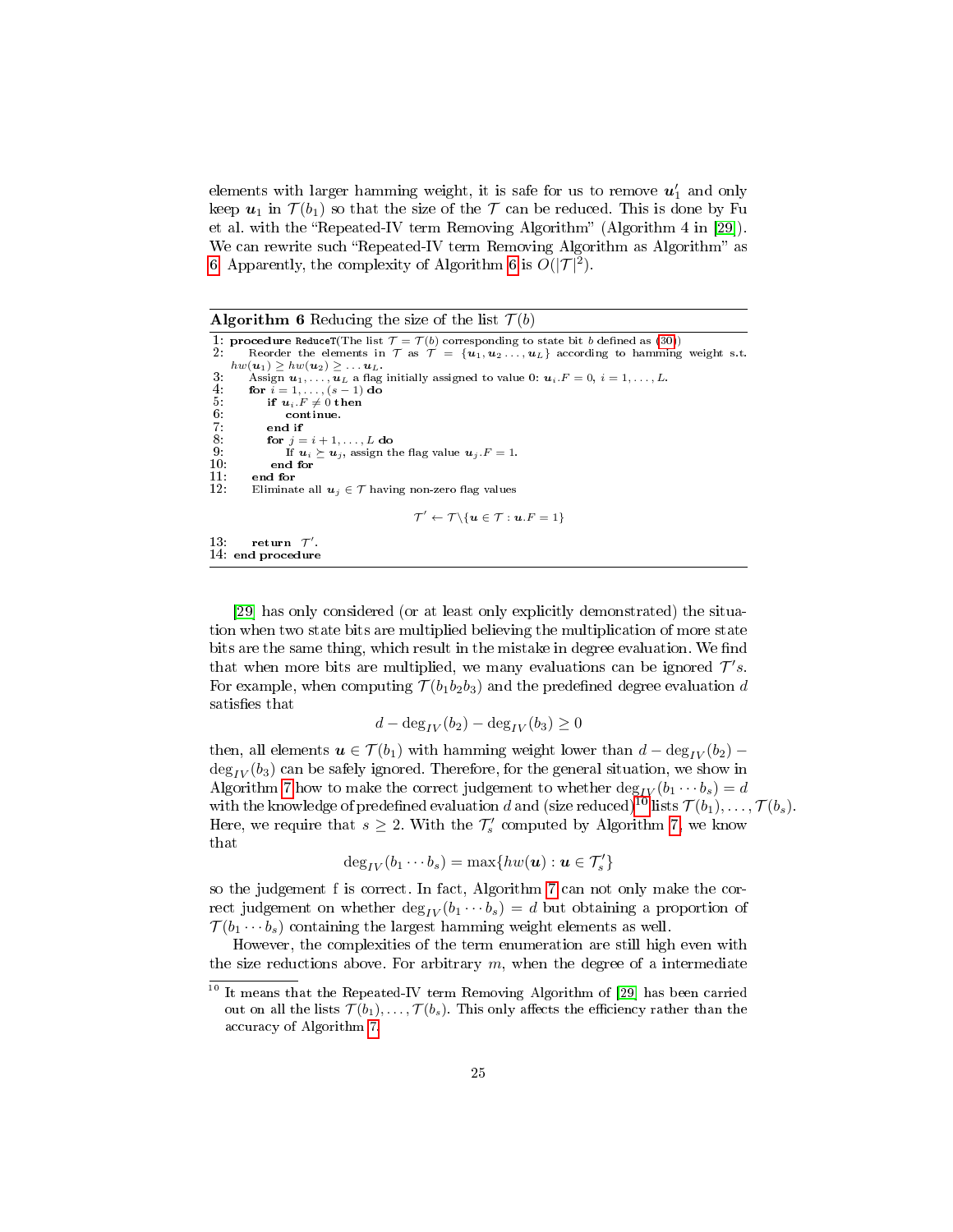<span id="page-25-0"></span>**Algorithm 7** Computation of  $\mathcal{T}(b_1b_2\cdots b_s)$  from  $\mathcal{T}(b_1), \ldots, \mathcal{T}(b_s)$ 

1: procedure CompT(predefined integer d regarded as the evaluation to  $\deg_{IV}(b_1 \cdots b_s)$ ; the (size reduced) lists  $\mathcal{T}(b_1), \ldots, \mathcal{T}(b_s)$ <br>2: Compute the IV-degrees  $\deg_{IV}(b_j)$  for  $j = 1, \ldots, s$  as  $d_j = \max_{\bm{u} \in \mathcal{T}(b_j)} \{ hw(\bm{u})\}$ 3: Initialize  $\mathcal{T}'_1 \leftarrow \mathcal{T}(b_1)$ .<br>4: **for**  $j = 1, ..., (s-1)$  **do**<br>5: Initialize  $\mathcal{T}'_{j+1} \leftarrow \phi$ 6: for  $(\boldsymbol{u},\boldsymbol{w})\in \mathcal{T}'_j\times \mathcal{T}(b_{j+1})$  do 7: Compute  $\mathbf{u}' = \mathbf{u} \vee \mathbf{w}$ . 8: if  $j + 2 \leq s$  and  $hw(u \vee w) \geq \max\{0, d - \sum_{t=j+2}^{s} d_t\}$  then<br>0 9: Update  $\mathcal{T}'_{j+1} \leftarrow \mathcal{T}'_{j+1} \bigcup \{\boldsymbol{u}'\}$ 10: end if<br>
11: if  $j + 2 > s$  and  $hw(u') \ge d$  then<br>
12: Update  $T'_{j+1} \leftarrow T'_{j+1} \cup \{u'\}$  $13:$  end if  $14:$  end for 14: **end for**<br>15: **Reduce** 15: Reduce the size  $\mathcal{T}'_{j+1} \leftarrow \texttt{ReduceT}(\mathcal{T}'_{j+1})$  by calling Algorithm [6.](#page-24-0) 16: **end for**<br>17: Define a 17: Define a flag  $\{ , f = 1 \text{ if } \max_{\boldsymbol{u} \in \mathcal{T}'_s} \{ hw(\boldsymbol{u}) \} \le d \text{ and } f = 0 \text{ otherwise. }$ 18: return  $(\mathcal{T}'_s, f)$ . 19: end procedure

state bit  $b$  grows to  $\lfloor m/2 \rfloor$ , the size of  $\mathcal{T} (b)$  can grow to its peak of  ${m \choose \lfloor m/2 \rfloor}$  (all  $|m/2|$ -degree monomials are involved). For the 855-round [\[29\]](#page-29-9), we have  $m = 75$ and the peak is  $2^{71.55}$ . When higher degree terms are generated afterwards, Algorithm [6](#page-24-0) still requires the same time complexity to remove the redundant IV monomials. Therefore, a precise evaluation of IV-degree using IV-monomial enumeration as Fu et al. seems impractical in the first sight, and further evidence are required to verify the correctness of their degree evaluation algorithms, or "man-made work" in their own words.

Although [\[29\]](#page-29-9) does not reveal their "man-made work" to further lowering the complexities, according to the evaluation in the 721-round attack, we believe that it involves the removal of low-degree monomials. However, once low-degree monomials are removed in earlier stage, the number of high-degree monomials generated in later rounds will decrease. For the 721-round version where the original output has not reached the highest degree, the degree evaluation may still be correct because the correct judgement can be made as long as 1 31 degree monomial is generated and there are  $\binom{37}{31}$  candidates to choose from. But for 855-round version, the original output has already reached the highest degree so there is only 1 highest degree candidate to choose from. Therefore, the lowdegree monomial removal will become wrong judgement to the final IV-degree. For example, we consider the situation when  $d = 70$ ,  $b_1$ ,  $b_2$ ,  $b_3$  are defined as:

 $b_1 = x_1v_0v_1\cdots v_{66}v_{69} + x_2v_1v_2\cdots v_{68}, \quad b_2 = x_3v_0, \quad b_3 = x_4v_{67}v_{68}$ 

So the corresponding list  $\mathcal{T}'$ 's are

$$
\mathcal{T}(b_1)=\{(\bigoplus_{j=0}^{66} \boldsymbol{e}_j) \oplus \boldsymbol{e}_{69}, \bigoplus_{j=1}^{68} \boldsymbol{e}_j\}, \quad \mathcal{T}(b_2)=\{ \boldsymbol{e}_0\}, \quad \mathcal{T}(b_3)=\{ \boldsymbol{e}_{67} \oplus \boldsymbol{e}_{68}\}
$$

Apparently, we have  $\deg_{IV}(b_1b_2b_3) = 70 = d$  and  $\mathcal{T}(b_1b_2b_3)$  contains an element of hamming weight 70:  $\dot{\bigoplus}_{j=0}^{69} e_j$ . But the multiplication of  $b_1b_2$  will generate a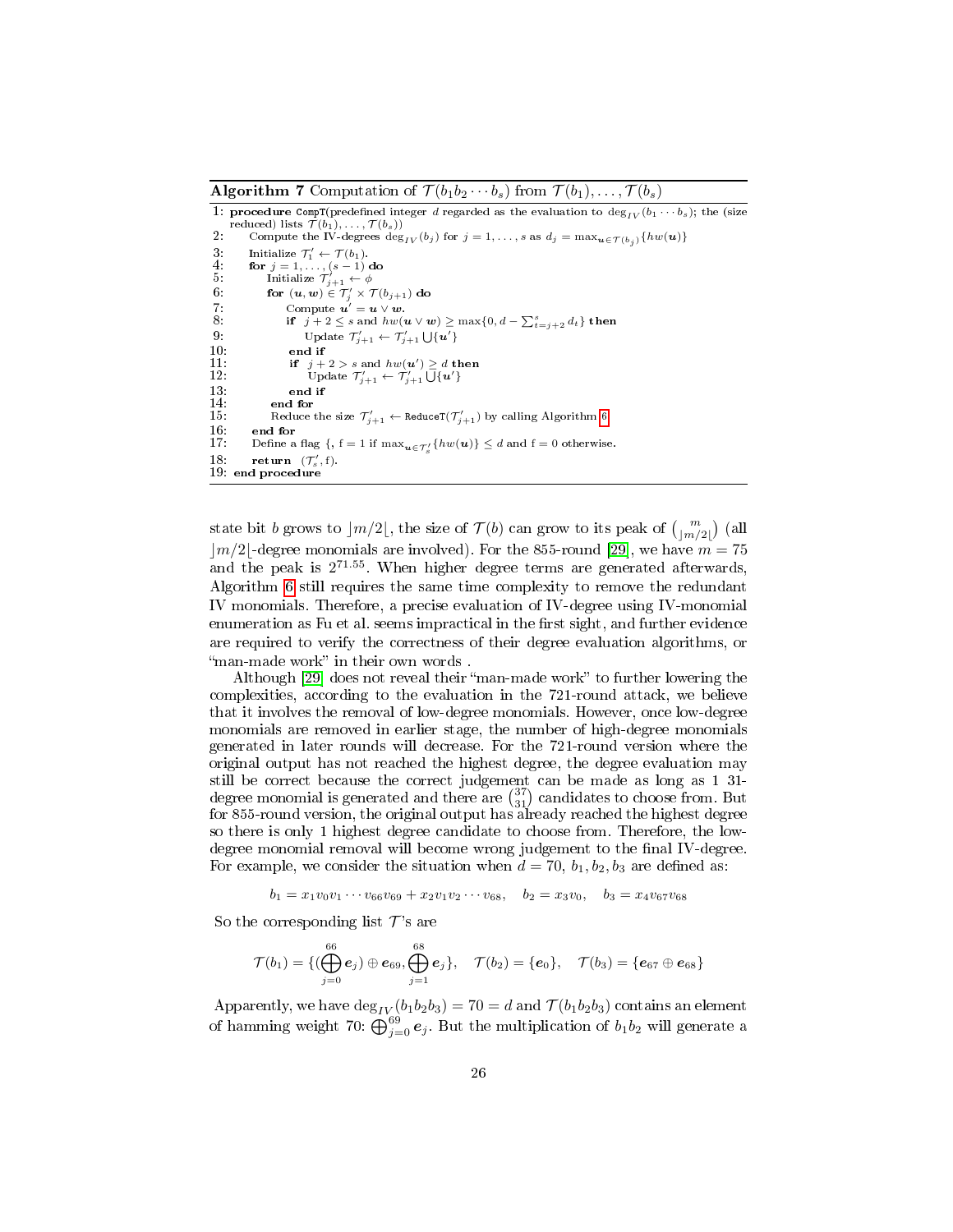69-degree IV-monomial  $v_0v_1\cdots v_{68}$  and a 68-degree term  $v_0\cdots v_{66}v_{69}$ . If the lowdegree term is removed for saving memory complexity, the final  $\mathcal{T}(b_1b_2b_3)$  will result in only 1 element  $\bigoplus_{j=0}^{68} e_j$  making the degree evaluation  $\deg_{IV}(b_1b_2b_3) <$  $d = 70$ . Therefore, further size reduction to list  $\mathcal{T}$ 's will result in risk of wrong evaluation to the IV-degree. This might be the reason why the authors of [\[29\]](#page-29-9) thought the key-recovery attack on 855-round were to be available.

Note that the analysis of the part has not only made the degree evaluation in [\[29\]](#page-29-9) questionable. It is also noticeable that such degree evaluation technique has also been used in another dynamic cube attack result in [\[37\]](#page-30-1). Therefore, the result of [\[37\]](#page-30-1) might be equally questionable.

## <span id="page-26-0"></span>8 Other Comments on Fu et al..'s Dynamic Cube Method

Besides the problems demonstrated in Section [6](#page-17-0) and [7,](#page-20-0) the randomly picking cubes of dimension  $\lambda = \deg_{IV}((1 + s_i^t)z^R) + 1$  for filtering wrong key guesses is also a questionable practice, even if  $(13)$  were satisfied. Following the nota-tions in Section [4,](#page-13-1) for correct guess  $G$  and wrong guess  $G'$ , we can rewrite the transformed output in  $(18)$  as  $(33)$  and  $(34)$  as follows:

<span id="page-26-1"></span>
$$
(1+s_i^t)z^R = f(\boldsymbol{x}, \boldsymbol{v}) = \sum_{\boldsymbol{u} \in \mathbb{F}_2^m} a_{\boldsymbol{u}} \boldsymbol{v}^{\boldsymbol{u}}
$$
(33)

$$
(1 + \hat{s}_i^t) z^R = \hat{f}(\boldsymbol{x}, \boldsymbol{v}) = \sum_{\boldsymbol{u} \in \mathbb{F}_2^m} \hat{a}_{\boldsymbol{u}} \boldsymbol{v}^{\boldsymbol{u}} \tag{34}
$$

Even if  $\deg_{IV}((1 + \hat{\hat{s}}_i^t)z^R) \ge \lambda$ , it only means that for some of the  $\binom{m}{\lambda}$  possible  $u \in \mathbb{F}_2^m$  of hamming weight  $hw(u) = \lambda$  satisfying  $\hat{a}_{\boldsymbol{u}} \neq 0$ . It is quite probable that  $\hat{a}_{u} = 0$  for most  $\lambda$ -hamming-weight  $u$ 's in [\(34\)](#page-26-1). In this case, randomly picked λ-dimensional cubes will have zero-sum property with high probability for both wrong and correct key guesses. Such a phenomenon has already been pointed out and studied in [\[30\]](#page-29-10) where the proportion of  $\lambda$ -degree monomial  $v^u$ 's having non-zero coefficients are defined as the "density" of  $\lambda$ -dimensional cubes. The authors of [\[30\]](#page-29-10) proved theoretically and practically that the higherdimensional cubes have lower density than the lower-dimensional ones. Take the 721-round Trivium as an example: even if the wrong guess make the transformed output having IV-degree reaches 32, the randomly chosen 32-dimensional cube summations should make zero-summations with probability much larger than  $\frac{1}{2}$ .

Therefore, when [\(13\)](#page-13-4) is satisfied and  $\deg_{IV}((1+\hat{s}_i^t)z^R)$  is only slightly higher than  $\lambda = \deg_{IV}((1 + s_i^t)z^R) + 1$ , the density of  $\lambda$ -dimensional cube in [34](#page-26-1) is likely to be low and there is high probability that the correct key guess cannot be distinguished from the wrong ones. The best solution is to specify sufficiently many cubes satisfying the following conditions simultaneously:

- 1. For the correct guess, the cube summation of the transformed output is constant 0.
- 2. For the wrong guess, the cube summation of the transformed output is randomly 0 or 1.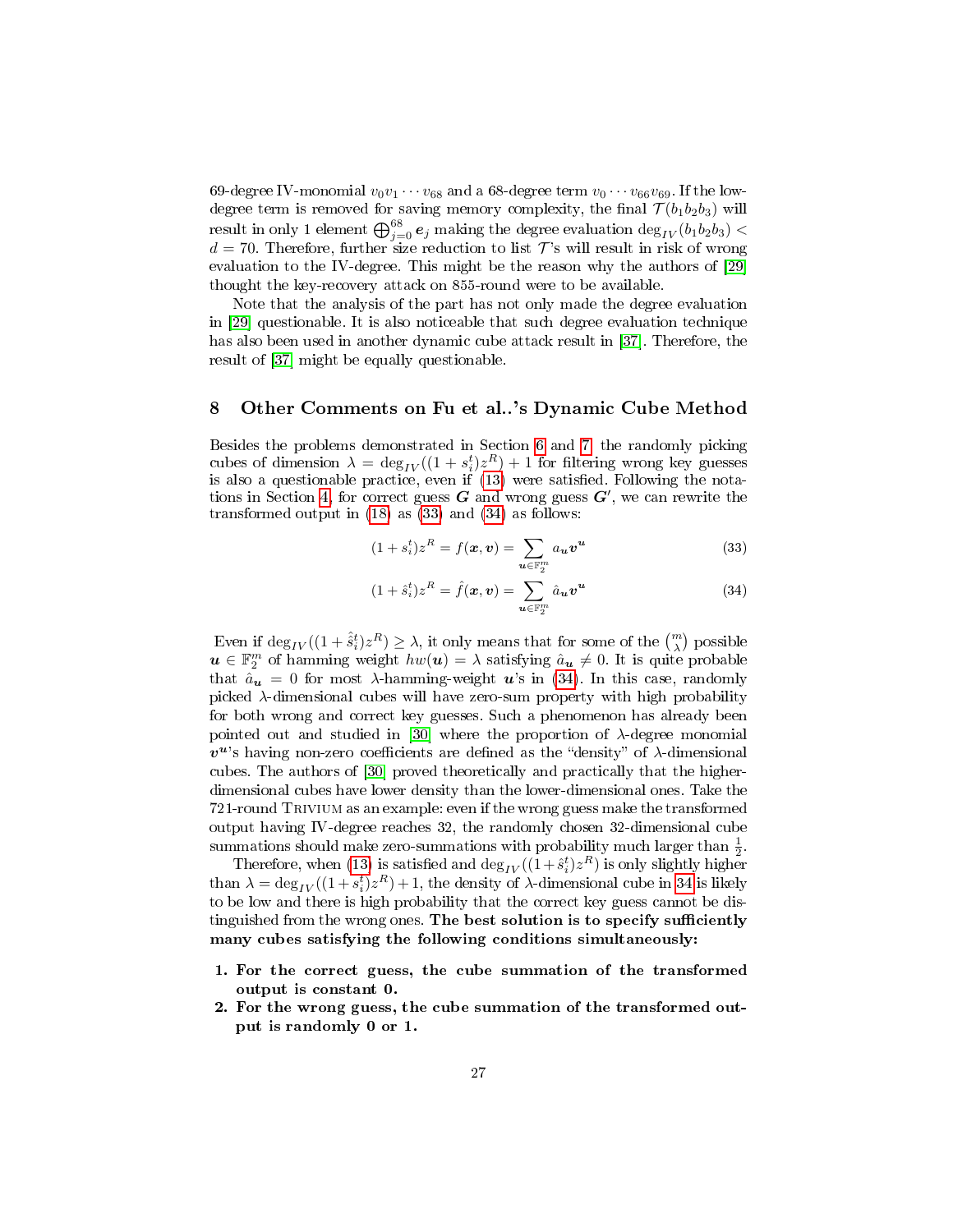This is equivalent to prove that there is  $\boldsymbol{u} \in \mathbb{F}_2^m$  satisfying  $a_{\boldsymbol{u}} = 0$  in [\(33\)](#page-26-1) and  $\hat{a}_{u} \neq 0$  in [\(34\)](#page-26-1). Such a phenomenon can be regarded as a algebraic degree drop in the superpoly corresponding to a concrete cube rather than a IV-degree drop: once an IV-degree drop happen, all cubes of particular dimensions can be used for zero-sum distinguishers in key-recovery attacks; for algebraic degree drop in superpoly, we need to find such "good" cubes one by one and there should be evidence showing that the algebraic degree drop do happen in the superpolies, for example, using the degree evaluation of [\[27\]](#page-29-7) (Algorithm [1\)](#page-11-0). Our remedy can only be regarded as a "special case of IV-degree drop" when all IV candidates are involved in a cube I.

# <span id="page-27-2"></span>9 Conclusion

In this paper, we describe the dynamic cube attack on TRIVIUM given in [\[29\]](#page-29-9) using division property and MILP model. We detail the practical example given in [\[29\]](#page-29-9) on 721-round TRIVIUM only to find that such a practical example is not supporting but violating the theoretic basis of their dynamic cube method. It also prove that the new complicated degree evaluation technique with "some man-made work" given in [\[29\]](#page-29-9) is questionable. In order to simplify the degree evaluation technique in [\[29\]](#page-29-9), we rewrite the main algorithms in a more readable manner revealing that the theoretic complexities of their method is higher than practical reach. Therefore, unless further evidence are provided, the key-recovery attack on 855-round (as well as lower-round) Trivium should still be open for further cryptanalysis. Furthermore, future works should focus on specific cube selections making correct key guesses distinguishable from wrong ones, rather than simply analyzing the IV-degrees.

Acknowledgments. We would like to thank the authors of [\[29\]](#page-29-9), namely Xiaoyang Dong, Ximing Fu and Xiaoyun Wang for their helpful sharing. Although it's a pity that they do not agree all of our deductions and refuse to be co-authors, we are still willing to convey our sincere gratefulness to them.

# References

- <span id="page-27-0"></span>1. Saarinen, M.O.: Chosen-iv statistical attacks on estream ciphers. In Malek, M., Fernández-Medina, E., Hernando, J., eds.: SECRYPT 2006, Proceedings of the International Conference on Security and Cryptography, Setúbal, Portugal, August 7-10, 2006, SECRYPT is part of ICETE - The International Joint Conference on e-Business and Telecommunications, INSTICC Press (2006) 260-266
- <span id="page-27-1"></span>2. Fischer, S., Khazaei, S., Meier, W.: Chosen IV statistical analysis for key recovery attacks on stream ciphers. In Vaudenay, S., ed.: Progress in Cryptology - AFRICACRYPT 2008, First International Conference on Cryptology in Africa, Casablanca, Morocco, June 11-14, 2008. Proceedings. Volume 5023 of Lecture Notes in Computer Science., Springer (2008) 236-245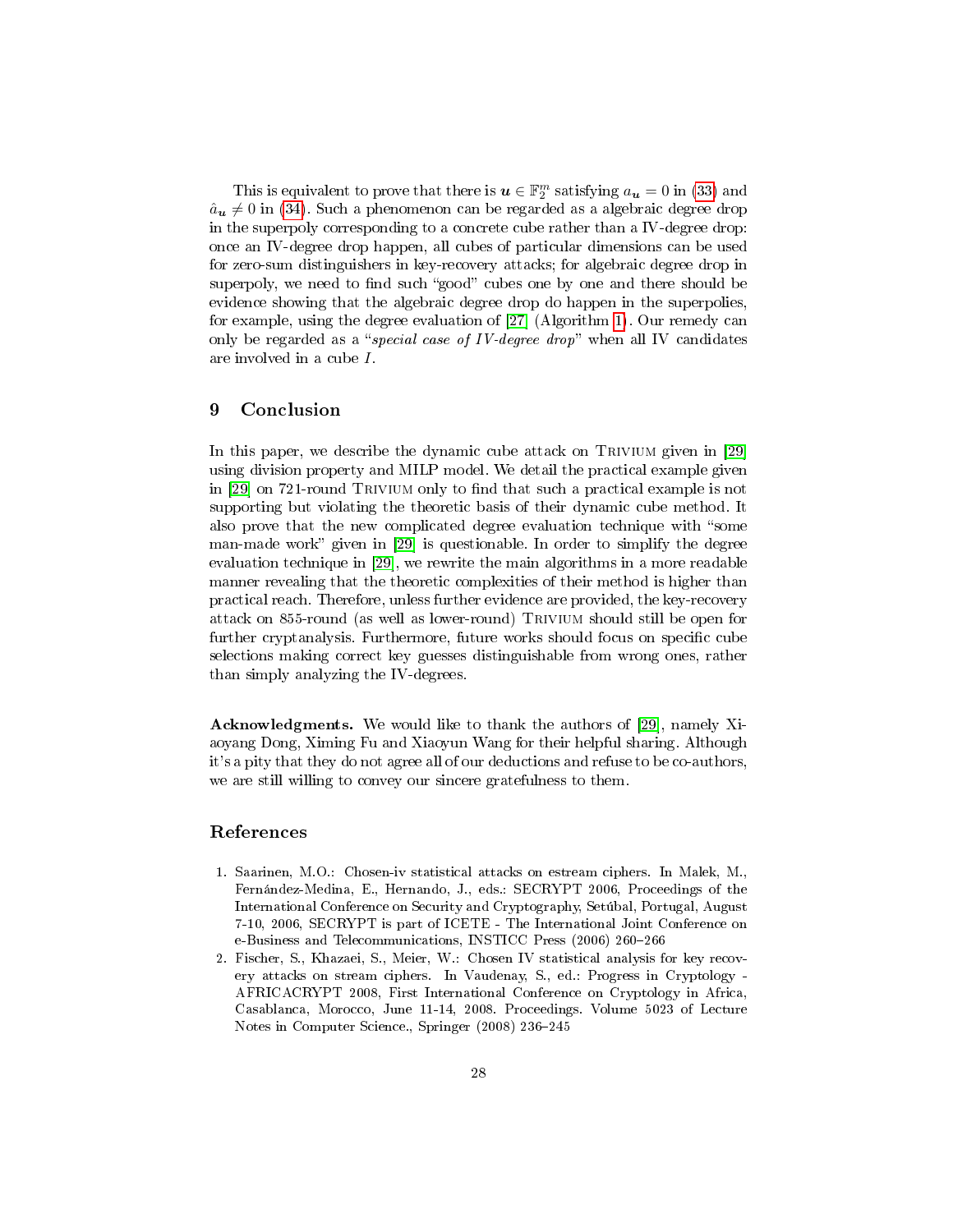- <span id="page-28-0"></span>3. Englund, H., Johansson, T., Turan, M.S.: A framework for chosen IV statistical analysis of stream ciphers. In Srinathan, K., Rangan, C.P., Yung, M., eds.: Progress in Cryptology - INDOCRYPT 2007, 8th International Conference on Cryptology in India, Chennai, India, December 9-13, 2007, Proceedings. Volume 4859 of Lecture Notes in Computer Science., Springer (2007) 268-281
- <span id="page-28-1"></span>4. Vielhaber, M.: Breaking ONE.FIVIUM by AIDA an algebraic IV differential attack. IACR Cryptology ePrint Archive, Report 20107/413 (2007) [http://eprint.](http://eprint.iacr.org/2007/413) [iacr.org/2007/413.](http://eprint.iacr.org/2007/413)
- <span id="page-28-2"></span>5. Dinur, I., Shamir, A.: Cube attacks on tweakable black box polynomials. In Joux, A., ed.: EUROCRYPT. Volume 5479 of LNCS., Springer (2009) 278-299
- <span id="page-28-3"></span>6. Aumasson, J., Dinur, I., Meier, W., Shamir, A.: Cube testers and key recovery attacks on reduced-round MD6 and Trivium. In Dunkelman, O., ed.: FSE. Volume 5665 of LNCS., Springer (2009) 1-22
- <span id="page-28-4"></span>7. Dinur, I., Shamir, A.: Breaking Grain-128 with dynamic cube attacks. In Joux, A., ed.: FSE. Volume 6733 of LNCS., Springer (2011) 167-187
- <span id="page-28-5"></span>8. Fouque, P., Vannet, T.: Improving key recovery to 784 and 799 rounds of trivium using optimized cube attacks. In Moriai, S., ed.: FSE. Volume 8424 of LNCS., Springer (2013) 502-517
- <span id="page-28-6"></span>9. Salam, M.I., Bartlett, H., Dawson, E., Pieprzyk, J., Simpson, L., Wong, K.K.: Investigating cube attacks on the authenticated encryption stream cipher ACORN. In Batten, L., Li, G., eds.: ATIS. Volume 651 of CCIS., Springer (2016) 15-26
- <span id="page-28-7"></span>10. Liu, M., Yang, J., Wang, W., Lin, D.: Correlation Cube Attacks: From Weak-Key Distinguisher to Key Recovery. In Nielsen, J.B., Rijmen, V., eds.: EUROCRYPT 2018 Part II. Volume 10821 of Lecture Notes in Computer Science., Springer (2018) 715-744
- <span id="page-28-8"></span>11. Dinur, I., Morawiecki, P., Pieprzyk, J., Srebrny, M., Straus, M.: Cube attacks and cube-attack-like cryptanalysis on the round-reduced Keccak sponge function. In Oswald, E., Fischlin, M., eds.: EUROCRYPT Part I. Volume 9056 of LNCS., Springer (2015) 733-761
- <span id="page-28-9"></span>12. Huang, S., Wang, X., Xu, G., Wang, M., Zhao, J.: Conditional Cube Attack on Reduced-Round Keccak Sponge Function. In Coron, J., Nielsen, J.B., eds.: EURO-CRYPT Part II. Volume 10211 of Lecture Notes in Computer Science., Springer  $(2017)$  259-288
- <span id="page-28-10"></span>13. Li, Z., Bi, W., Dong, X., Wang, X.: Improved conditional cube attacks on keccak keyed modes with milp method. In: ASIACRYPT, Springer (2017) (to appear).
- <span id="page-28-11"></span>14. Li, Z., Dong, X., Wang, X.: Conditional cube attack on round-reduced ASCON. IACR Trans. Symmetric Cryptol.  $2017(1)$  (2017) 175-202
- <span id="page-28-12"></span>15. Dong, X., Li, Z., Wang, X., Qin, L.: Cube-like attack on round-reduced initialization of ketje sr. IACR Trans. Symmetric Cryptol.  $2017(1)$  (2017) 259-280
- <span id="page-28-13"></span>16. Todo, Y., Isobe, T., Hao, Y., Meier, W.: Cube attacks on non-blackbox polynomials based on division property. In Katz, J., Shacham, H., eds.: CRYPTO Part III. Volume 10403 of LNCS., Springer (2017) 250-279
- <span id="page-28-14"></span>17. Todo, Y.: Structural evaluation by generalized integral property. In Oswald, E., Fischlin, M., eds.: EUROCRYPT Part I. Volume 9056 of LNCS., Springer (2015) 287314
- <span id="page-28-15"></span>18. Todo, Y.: Integral cryptanalysis on full MISTY1. In Gennaro, R., Robshaw, M., eds.: CRYPTO Part I. Volume 9215 of LNCS., Springer (2015) 413-432
- <span id="page-28-16"></span>19. Todo, Y., Morii, M.: Bit-based division property and application to SIMON family. In Peyrin, T., ed.: FSE. Volume 9783 of LNCS., Springer (2016) 357-377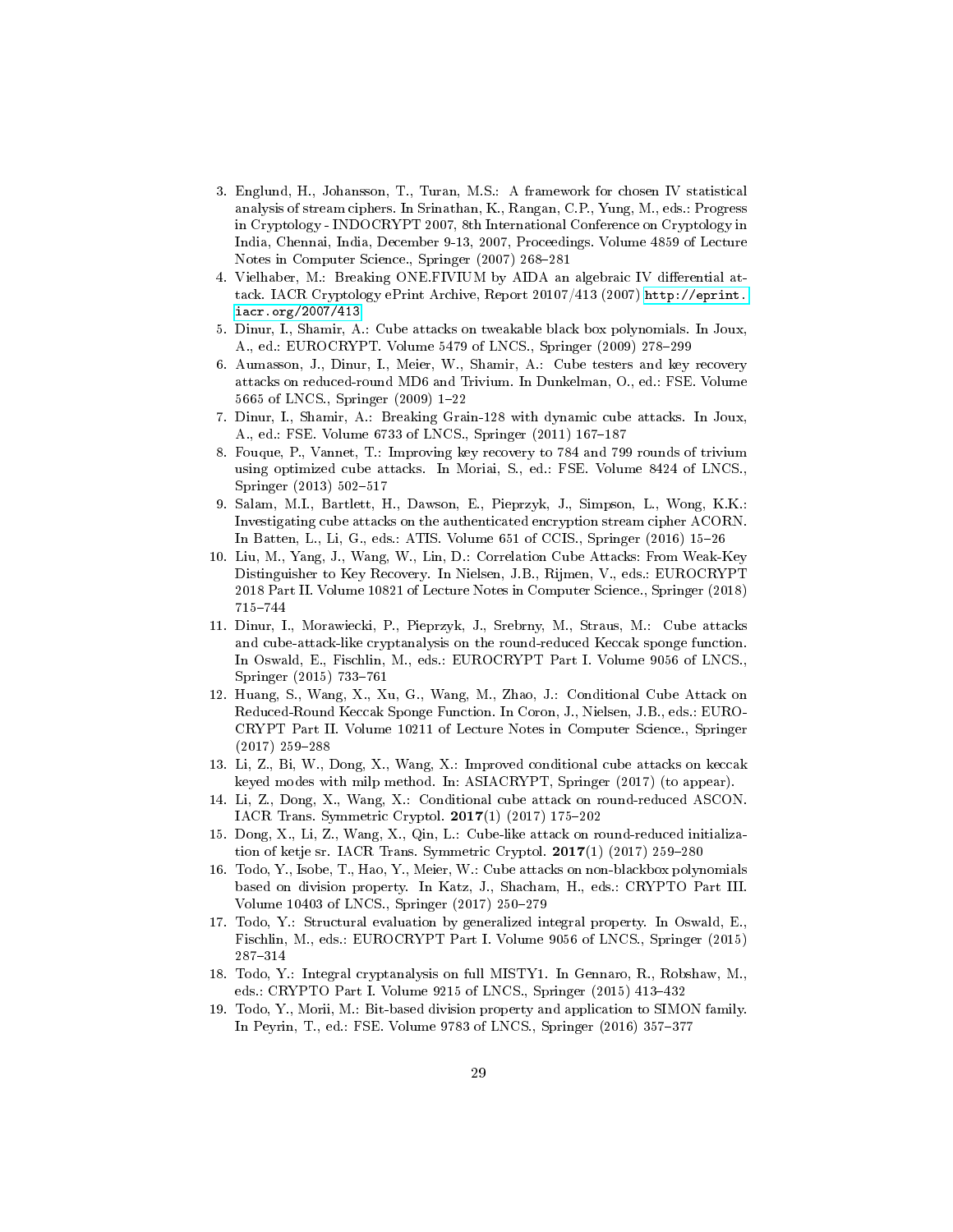- <span id="page-29-0"></span>20. Xiang, Z., Zhang, W., Bao, Z., Lin, D.: Applying MILP method to searching integral distinguishers based on division property for 6 lightweight block ciphers. In Cheon, J.H., Takagi, T., eds.: ASIACRYPT Part I. Volume 10031 of LNCS., Springer  $(2016)$  648-678
- <span id="page-29-1"></span>21. Gu, Z., Rothberg, E., Bixby, R.: Gurobi optimizer. <http://www.gurobi.com/>
- <span id="page-29-2"></span>22. Sun, L., Wang, W., Wang, M.: MILP-aided bit-based division property for primitives with non-bit-permutation linear layers. IACR Cryptology ePrint Archive, Report 2016/811 (2016) [http://eprint.iacr.org/2016/811.](http://eprint.iacr.org/2016/811)
- <span id="page-29-3"></span>23. Sun, L., Wang, W., Wang, M.: Automatic search of bit-based division property for ARX ciphers and word-based division property. IACR Cryptology ePrint Archive, Report 2017/860 (2017) [http://eprint.iacr.org/2017/860.](http://eprint.iacr.org/2017/860)
- <span id="page-29-4"></span>24. Funabiki, Y., Todo, Y., Isobe, T., Morii, M.: Improved integral attack on HIGHT. In Pieprzyk, J., Suriadi, S., eds.: ACISP 2017, Part I. Volume 10342 of LNCS., Springer (2017) 363-383
- <span id="page-29-5"></span>25. Wang, Q., Grassi, L., Rechberger, C.: Zero-sum partitions of PHOTON permutations. In Smart, N., ed.: CT-RSA 2018. Volume 10808 of LNCS., Springer (2018)
- <span id="page-29-6"></span>26. Todo, Y., Isobe, T., Hao, Y., Meier, W.: Cube attacks on non-blackbox polynomials based on division property. IACR Cryptology ePrint Archive, Report 2017/306 (2017) [http://eprint.iacr.org/2017/306.](http://eprint.iacr.org/2017/306)
- <span id="page-29-7"></span>27. Wang, Q., Hao, Y., Todo, Y., Li, C., Isobe, T., Meier, W.: Improved division property based cube attacks exploiting algebraic properties of superpoly. Cryptology ePrint Archive, Report 2017/1063 (2017) [https://eprint.iacr.org/2017/1063.](https://eprint.iacr.org/2017/1063)
- <span id="page-29-8"></span>28. Dinur, I., Güneysu, T., Paar, C., Shamir, A., Zimmermann, R.: An experimentally verified attack on full Grain-128 using dedicated reconfigurable hardware. In Lee, D.H., Wang, X., eds.: ASIACRYPT. Volume 7073 of LNCS., Springer (2011) 327 343
- <span id="page-29-9"></span>29. Fu, X., Wang, X., Dong, X., Meier, W.: A Key-Recovery Attack on 855-round Trivium. In Shacham, H., Boldyreva, A., eds.: CRYPTO 2018, Part II. Volume 10992 of LNCS., Springer (2018) 160-184
- <span id="page-29-10"></span>30. Hao, Y.: Predicting the number of different dimensional cubes: theoretically evaluate the secure bound of cryptographic primitives against the balance testers. IET Information Security  $10(3)$  (2016) 142-151
- <span id="page-29-11"></span>31. Mouha, N., Wang, Q., Gu, D., Preneel, B.: Differential and linear cryptanalysis using mixed-integer linear programming. In Wu, C., Yung, M., Lin, D., eds.: Inscrypt. Volume  $7537$  of LNCS., Springer  $(2011)$  57-76
- <span id="page-29-12"></span>32. Sun, S., Hu, L., Wang, P., Qiao, K., Ma, X., Song, L.: Automatic security evaluation and (related-key) differential characteristic search: Application to SIMON, PRESENT, LBlock, DES(L) and other bit-oriented block ciphers. In Sarkar, P., Iwata, T., eds.: ASIACRYPT Part I. Volume 8873 of LNCS., Springer (2014) 158 178
- <span id="page-29-13"></span>33. Sun, S., Hu, L., Wang, M., Wang, P., Qiao, K., Ma, X., Shi, D., Song, L.: Towards finding the best characteristics of some bit-oriented block ciphers and automatic enumeration of (related-key) differential and linear characteristics with predefined properties (2014) [http://eprint.iacr.org/2014/747.](http://eprint.iacr.org/2014/747)
- <span id="page-29-14"></span>34. Cui, T., Jia, K., Fu, K., Chen, S., Wang, M.: New automatic search tool for impossible differentials and zero-correlation linear approximations  $(2016)$  [http:](http://eprint.iacr.org/2016/689) [//eprint.iacr.org/2016/689.](http://eprint.iacr.org/2016/689)
- <span id="page-29-15"></span>35. Sasaki, Y., Todo, Y.: New impossible differential search tool from design and cryptanalysis aspects - revealing structural properties of several ciphers. In Coron, J., Nielsen, J.B., eds.: EUROCRYPT Part III. Volume 10212 of LNCS., Springer  $(2017)$  185-215